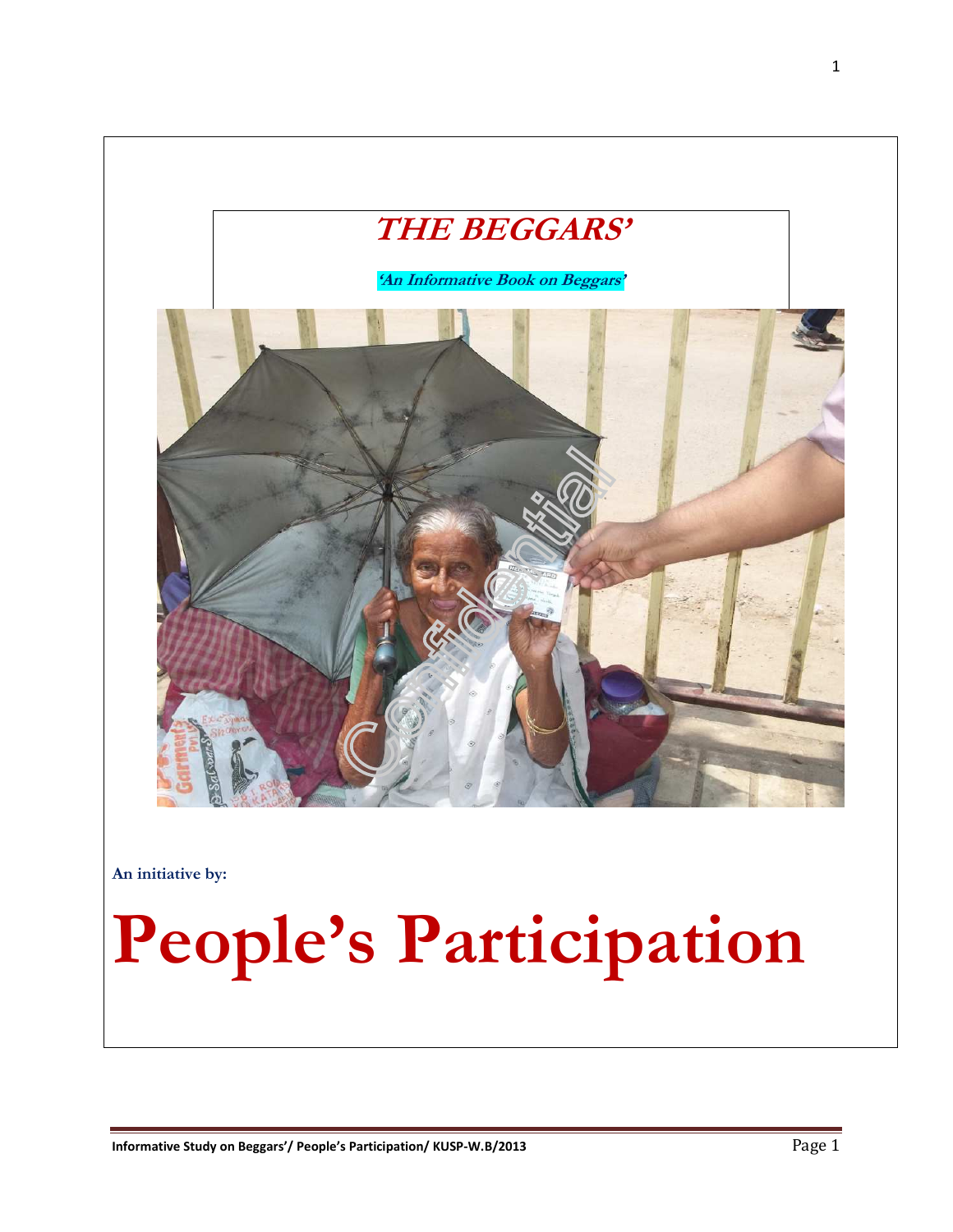#### **Prepared by**

#### **PEOPLE'S PARTICIPATION a non political human rights organisation by the people; for the people; pro people**

#### **Financially Supported by**

Innovative /Challenge Fund Change Management Unit Municipal Affairs Department Govt. of West Bengal

**THE BEGGARS' ('Informative Book on Beggars')** 

**Published by:** 

Dipankar Mitra House No-19, Rail Gate-9-North. Dankuni. Hooghly. W.B-712311. peoplesparticipation@gmail.com Mob- 09339126219

**Copyright:** People's Participation

**First Print:** June-2013

**Cover Design:** Samita Goswami

**Compiled by:** Dipankar Mitra

 **Disclaimer:** 

The data, included in this book, all are the heartfelt endeavour of **'People's Participation'.** Any unwilling mistake must be expected to be edited.

Printed By: Malay Enterprises, 59- Surya Sen Street, Kolkata- 700009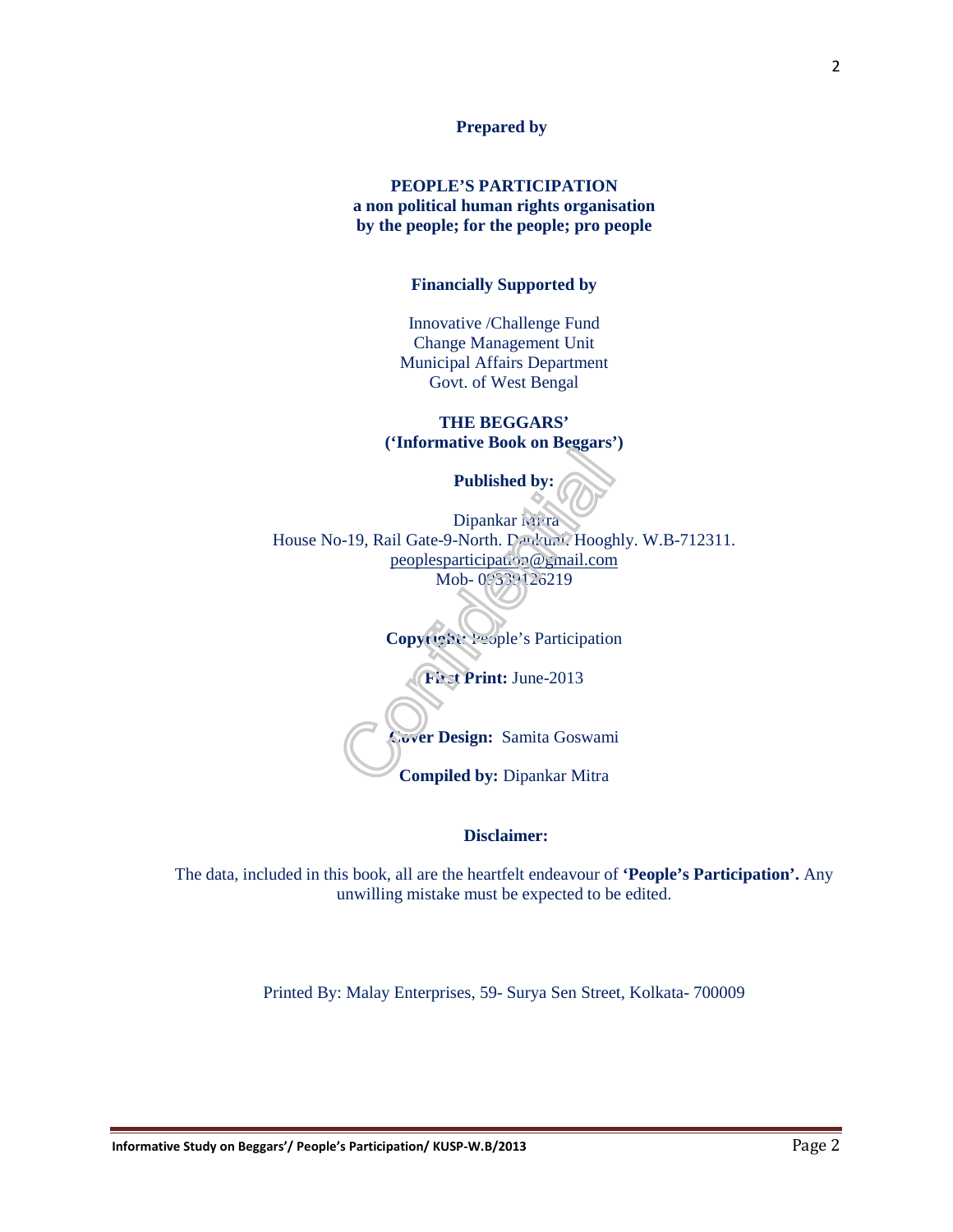#### **Acknowledgement**

First and foremost, many thanks are due to all those who participated in the study, giving several hours and sharing experiences, thoughts and feelings with both candour and thoughtfulness. To do so in a context where distrust is pervasive was also an act of courage. The need for confidentiality prevents me from acknowledging each person by name.

We are thankful to the whole beggars' community of Kolkata, Dakshineswar and surrounding areas.

Our deep appreciation to all organisations and individuals, who willingly shared their reference material, research work and ideas for this study.

Thanks also to the Social Welfare department-Govt. of W.B, Controller of Vagrancy, Census India, Jayprakash Institute of Social Change, Different Government & Private Web Sites, daily newspapers, West Bengal Food & Supplies Department, West Bengal Backward Classes Welfare Directorate and West Bengal Disability Commission.

Thanks are also due to Tamal Day and Amitava Bhattacharjee of Kamarhati Municipality who helped a lot to prepare the book.

The study would not have been possible without the financial support given by Innovative/Challenge Fund- Change Management Unit; Municipal Affairs Department- West Bengal. It also provided the ideally facilitating environment through a happy combination of encouragement and openness to ideas with minimum intrusion.

Special mention made to the Controller of vagrancy; Social Welfare department-Govt of West **Bengal, who have giving us thoroughly in giving the book a final shape.** 

Thanks are also due to Samita Goswami, Debasis Goswami, Sourinee Mirdha , Prosanta Das, Uttam Bera and who gave their valuable time for discussion and also referred several time for the study.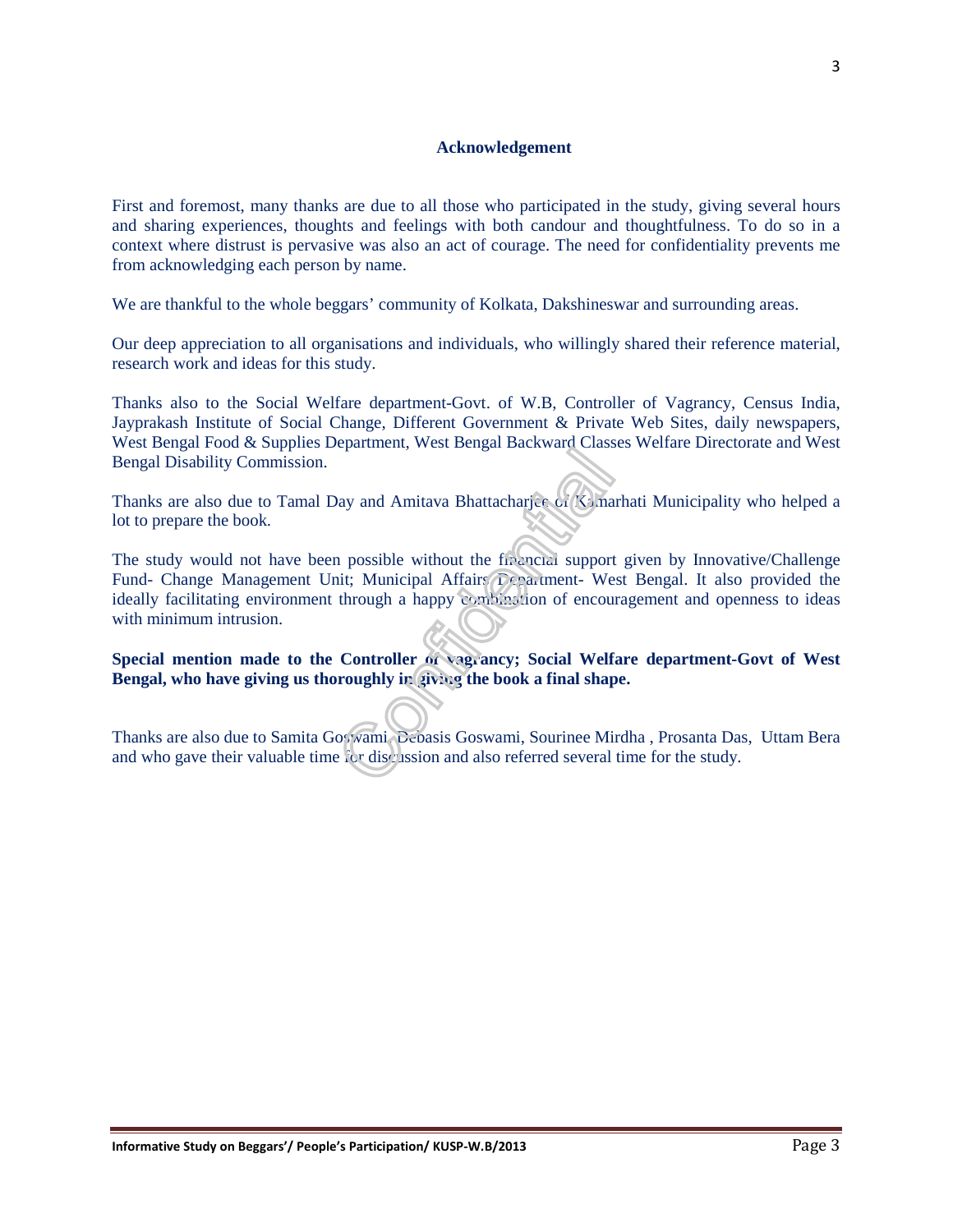This Book is dedicated to:

**Beggars Community of Dakshineswar & Adyapeath and my beloved father Kali Sankar Mitra and my beloved father Kali Sankar Mitra and my beloved father Kali Sankar Mitra and my beloved father Kali Sankar Mitra and my beloved**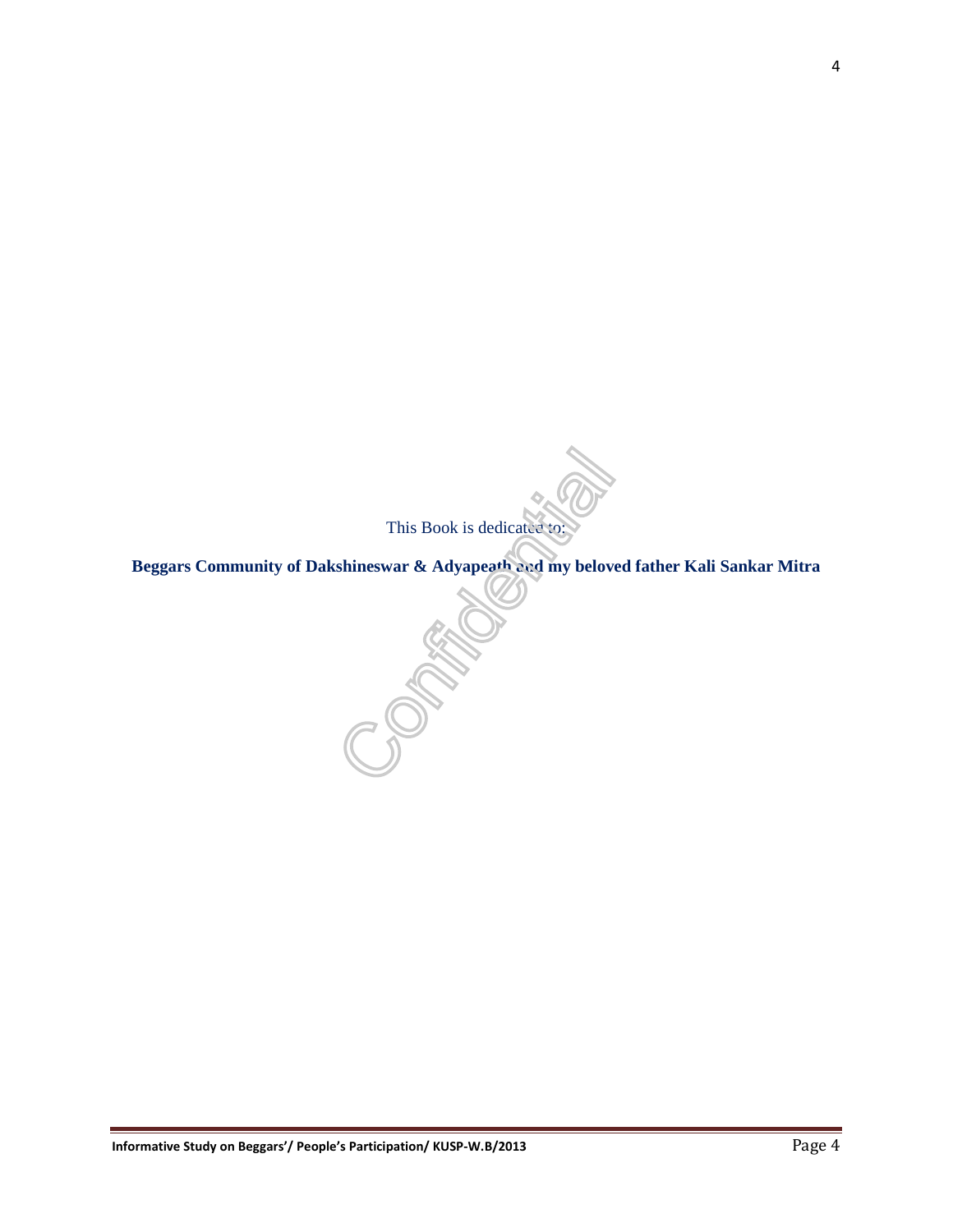#### **Introduction**

All disadvantaged groups e.g. women, children, aged and others irrespective of their castes, creeds, colours, status etc. have the inherent capacity to take responsibility and make choices about their lives. In fact, they are able to articulate and access their rights and emerge as leaders facilitating positive social change. *People's Participation (PP)* sees itself as a facilitator enabling this change. It believes that access to information and knowledge about the world and the changing political, social and economic structures contribute to the target groups having greater control over their lives.

A culture of silence prevents the disadvantaged groups from articulating their dreams and aspirations as well as to express the pains of violations they have experienced. **People's Participation** hopes to create a culture of questioning that strengthens their abilities to challenge and change the structures that keep them silent. A collaborative and collective process that connects individuals and organization with each other enhances learning in a mutually beneficial way. **People's Participation** aims to draw on this synergy to help reach common goals.

**People in begging** encounter many disadvantages in their societies and are often subjected to stigma and discrimination. They remain largely marginalised, disproportionately poorer, unemployed and have higher rates of mortality. Furthermore, they largely excluded from civil, political, economical and cultural processes and are overwhelmingly voiceless in matters that affect them and their society.

Experience shows that, when people in begging are empowered to participate and lead the process of development, their entire community benefits, as their involvement creates opportunities for everyonewith or without begging.

We are committed to social justice, sustainable development and human rights. The right to communicate freely is a basic human right and a necessity for sustainable development. Access to information is essential to informed decision-making at all levels. Empowerment of the vulnerable section of the disadvantaged section; to provide basic Education, Health, Training, Recreation to the down trodden people and empowerment of women and adolescent girls of the Society. To secure "Food-Shelter- Work" for all' is our dream. As we experienced we have felt to prepare this informative book on beggars' which help the entire beggars' community in coming future. This book helps the Beggar, Researchers, Social Activists, NGOs, CBOs, Individuals, Academicians and different Government organs.

"Begging is a complex social problem and needs legislative, reformative and rehabilitative interventions…… Neither is there any Central Act on prevention of beggary and rehabilitation of beggars, nor a clear policy on how the problem is to be tackled. There is, therefore, a need to address the problem in a holistic manner at the national level."

Beggary is defined as an act of soliciting or receiving cash or kind, in a public or private place, without doing any work in exchange for money received. Poverty, deprivation, physical disability or deformity and neglect were some of the primary reasons responsible for propagating beggary.

Among the most dispossessed and disenfranchised of all populations in the country are the urban homeless. They are deprived of the elementary protection and minimal human dignity of a roof over their heads. They are forced therefore to suffer the extremes of climates, lack even place to cook and bathe, are denied the most basic citizenship rights like ration cards, election cards and social security. They typically suffer both grave neglect and hostility of state authorities.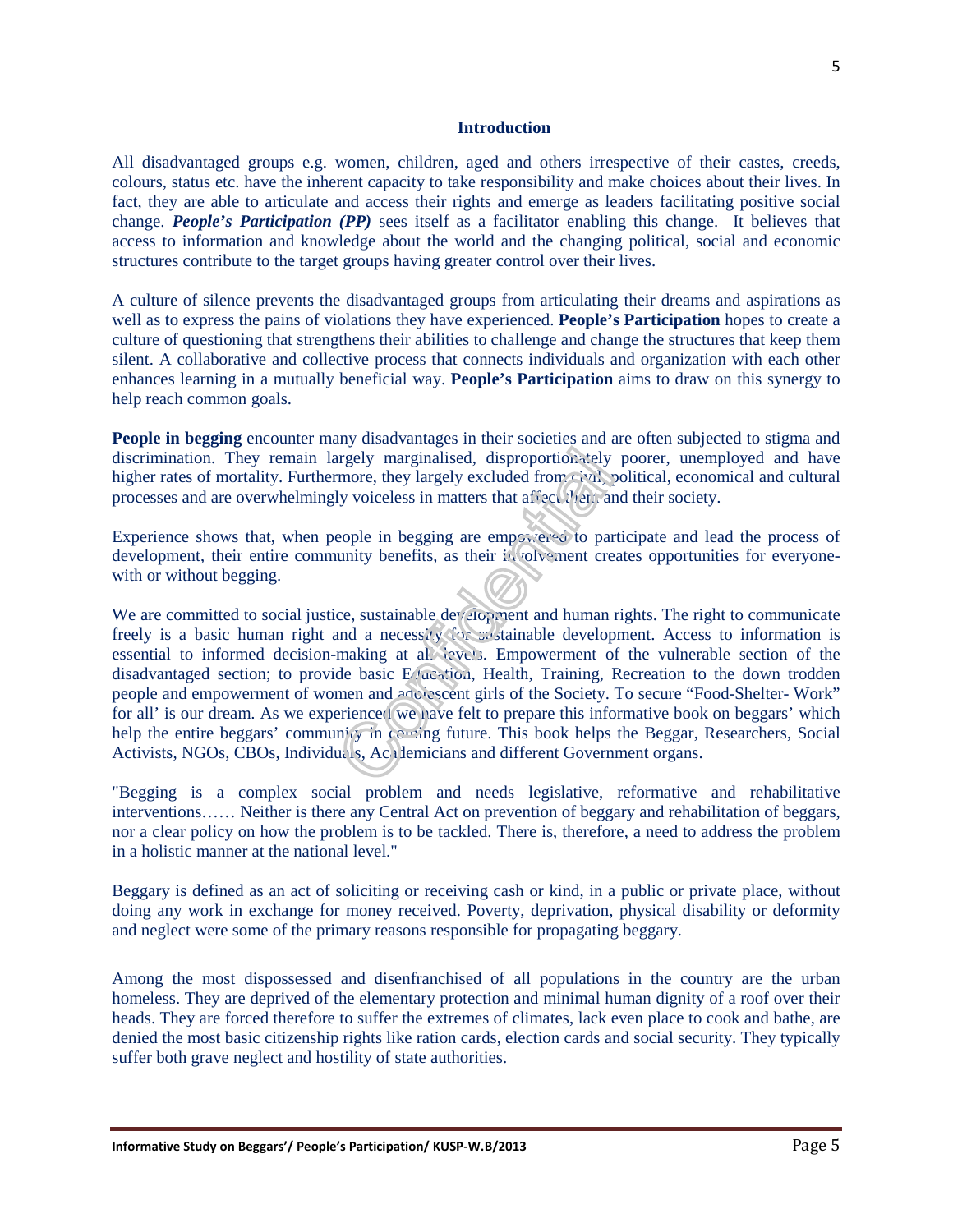| 1.  | Definition of beggars                                                                                                 |
|-----|-----------------------------------------------------------------------------------------------------------------------|
| 2.  | Function and activities of Controller of Vagrancy-West Bengal                                                         |
| 3.  | Activities of the Government of West Bengal in the prevention and control of Beggary                                  |
| 4.  | The Govts Deptt working to rehabilitate beggars/marginalised people:                                                  |
| 5.  | The types of beggars in India may be classified and considered under the following<br>categories                      |
| 6.  | Coin collectors                                                                                                       |
| 7.  | Pronam - a joint Initiative of Kolkata Police, the Bengal & Dignity Foundation                                        |
| 8.  | Shelter for Shelter less programme                                                                                    |
| 9.  | Child Line: Activity and contacts:                                                                                    |
| 10. | Old Age homes-Addresses:                                                                                              |
| 11. | Senior Citizen Help lines                                                                                             |
| 12. | Women Help Line:                                                                                                      |
| 13. | Children help Line:                                                                                                   |
| 14. | Some Organisations working for the poor and marginalised people:                                                      |
| 15. | Govt order to provide Ration Cards to the beggars                                                                     |
| 16. | <b>Bengal Vagrancy Act-1943</b>                                                                                       |
| 17. | Bengal Vagrancy Act - 943: Human Rights Assessment                                                                    |
| 18. | Telephone Numbers of Discritct Social Welfare Officers:                                                               |
| 19. | Telephone Numbers of District Social Welfare Officers:                                                                |
| 20. | Central Government Act; Section 144 in The Railways Act, 1989                                                         |
| 21. | Women, Child Development & Social Welfare Department                                                                  |
| 22. | The Bombay Prevention of Beggary Act, 1959                                                                            |
| 23. | List of Homes under Juvenile Justice (Care & Protection of Children) Act, 2000 Govt.<br>Homes:                        |
| 24. | List of Homes under Juvenile Justice (Care & Protection of Children) Act, 2000 Non - Govt.<br>Homes                   |
| 25. | List of Child Welfare Committee (C.W.C.) notified u/s 29 of J.J. (Care & Protection) Act,<br>2000 and amended in 2006 |
| 26. | List of Juvenile Justice Board u/s 4 of J.J. (Care & Protection) Act, 2000 and amended in<br>2006                     |
|     |                                                                                                                       |

## **CONTENTS**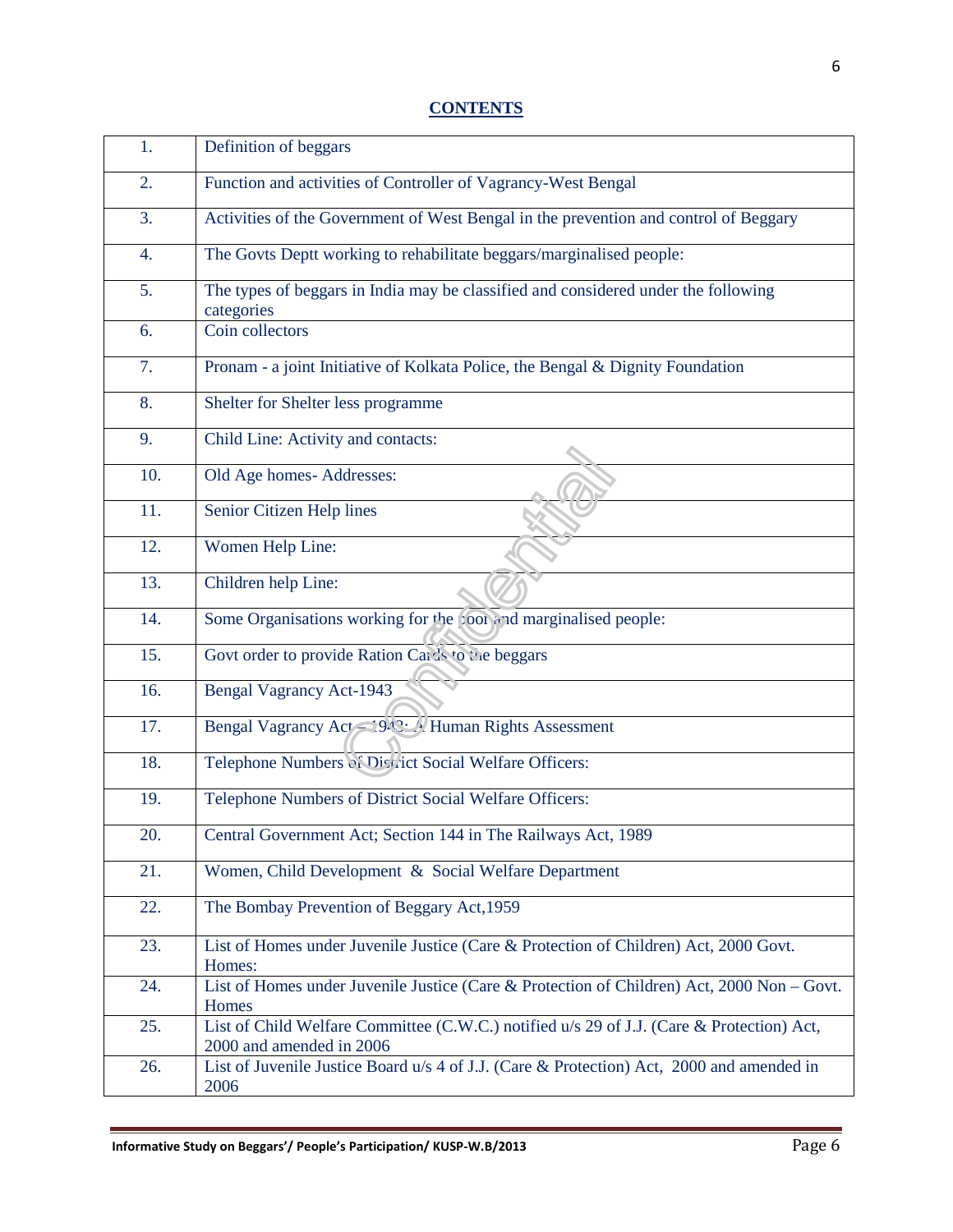| 27.             | Licensed Adoption Placement Agency for in-country adoption of Indian Children (LAPA)                |
|-----------------|-----------------------------------------------------------------------------------------------------|
| 28.             | Recognised Inter-country Placement Agencies for inter-country Adoption of Indian Children<br>(RIPA) |
| 29.             | <b>Voluntary Coordinating Agency</b>                                                                |
| 30.             | List of Government run Homes under ITP Act                                                          |
| 31.             | List of Swadhar Shelter Homes in West Bengal                                                        |
| 32.             | List of Short Stay Home                                                                             |
| 33.             | List of Special Schools for Children with Disabilities, Kolkata                                     |
| 34.             | List of Old Age Homes                                                                               |
| 35.             | List of Drug De-addict Centers run by NGOs                                                          |
| <b>Annexure</b> | Disability Issue/Application Forms (Annexure-B,C, D, P, F G Etc)                                    |
| <b>Annexure</b> | SC/ST/OBC guidelines and application format                                                         |
| <b>Annexure</b> | West Bengal Old-age pension scheme for Beggar                                                       |
|                 |                                                                                                     |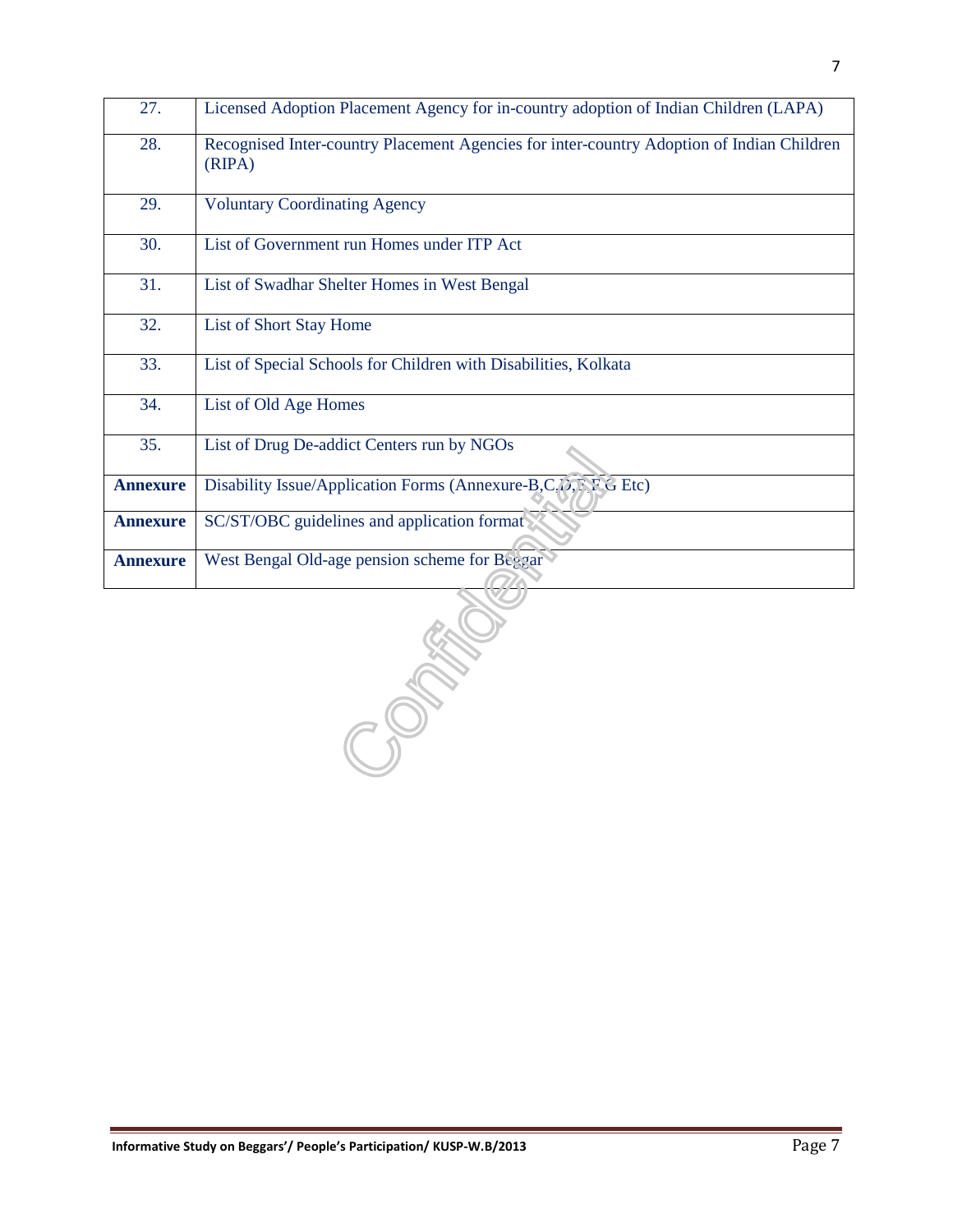#### **Definition of beggars**

**Vagrancy is a legal term** that is used to refer to a state of having no established home and no solid means of supporting oneself. An individual who lives that type of lifestyle is called a "vagrant."**A mendicant/beggars'** is someone who relies on charity and goodwill for survival, soliciting donations of money, food, and supplies from generous members of the public. Basically, a mendicant is a beggar. Nomads are known as a group of communities who travel from place to place for their livelihood.

#### Definition of Beggar

The word beggar has been defined under different anti beggary legislations more or less similar manner. Though it is commonly understood as one who asks for alms, legislations have given clear connotation in terms of its depth, meaning and purview. Definitions of some legislation/act of different states are given hereunder:  $\sim$   $\Omega$ 

| <b>Acts/legislation</b>                       | <b>Definition</b>                                                              |  |  |  |
|-----------------------------------------------|--------------------------------------------------------------------------------|--|--|--|
|                                               |                                                                                |  |  |  |
| <b>Bengal Vagrancy Act, 1943</b>              | A person found seeking for Alms in any public place in such condition or       |  |  |  |
|                                               | manner as makes it that such person exists by asking for alms but does not     |  |  |  |
|                                               | include a person collecting money or asking for food or gift for a prescribed  |  |  |  |
|                                               | purpose.                                                                       |  |  |  |
|                                               |                                                                                |  |  |  |
| <b>Bihar Prevention of Beggary</b>            | Begging (nears a) soliciting alms in a public place or in or about a temple,   |  |  |  |
| <b>Act 1952</b>                               | mosque of vorship, whether or not under any pretence such as                   |  |  |  |
|                                               | singing, dancing, fortune-telling, performing tricks or selling articles; b)   |  |  |  |
|                                               | entering on any private premises for the purpose of soliciting alms; c)        |  |  |  |
|                                               | exposing or exhibiting, with the object of obtaining or extorting alms, any    |  |  |  |
|                                               | sore, wound, in any, deformity or disease whether of a human being or an       |  |  |  |
|                                               | animal; c) having no visible means of subsistence and wondering about or       |  |  |  |
|                                               | remaining in any public place or in a temple, mosque or other place of public  |  |  |  |
|                                               | worship in such condition or manner as makes it likely that the person doing   |  |  |  |
|                                               | so exists by soliciting alms; d) allowing himself to be used as an exhibit for |  |  |  |
|                                               | the purpose of soliciting alms, but does not include soliciting money or food  |  |  |  |
|                                               | or gifts for the purpose of authorizes by any law or authorized in the         |  |  |  |
|                                               | prescribed manner by the Magistrate or by the State Government; Provided       |  |  |  |
|                                               | that the State Government may be present or special order, direct that         |  |  |  |
|                                               |                                                                                |  |  |  |
|                                               | 'begging' shall not include soliciting alms in or about any temple or mosque   |  |  |  |
|                                               | or the other place under such terms and conditions and on such occasions as    |  |  |  |
|                                               | may be specified in the order.                                                 |  |  |  |
| prevention<br><b>Haryana</b><br><sub>of</sub> | Beggar means person who ask for alms                                           |  |  |  |
|                                               |                                                                                |  |  |  |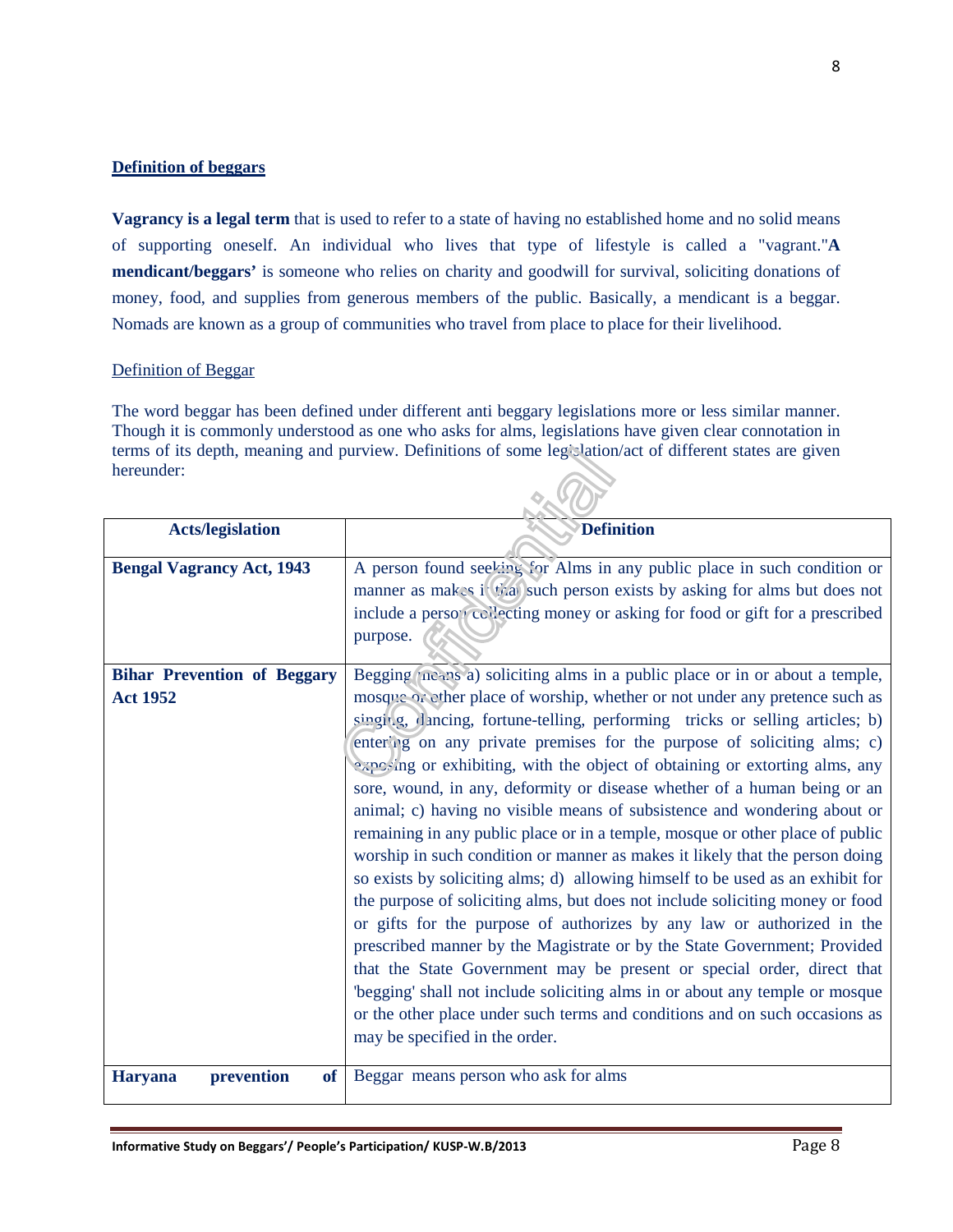| <b>Beggary Act 1971</b>                                      |                                                                                                                                                                                                                                                                                                                                                   |
|--------------------------------------------------------------|---------------------------------------------------------------------------------------------------------------------------------------------------------------------------------------------------------------------------------------------------------------------------------------------------------------------------------------------------|
| prevention<br><b>of</b><br><b>Bombay</b><br>beggary Act 1959 | Beggars as anyone soliciting alms and who have 'no visible means of<br>subsistence, including those who sell small articles at traffic lights and other<br>public places. When penalized, beggars or homeless persons have to face<br>hearing at a special Court and may be sent to an institution or can bail<br>themselves out by paying money. |
| prohibition<br><b>Karnataka</b><br>of                        | Beggar means any person other than a child who: a) solicits or receives                                                                                                                                                                                                                                                                           |
| beggary Act 1975                                             | alms, in a public place whether or not under any pretence such as singing,                                                                                                                                                                                                                                                                        |
|                                                              | dancing, fortune telling, performing tricks, or selling articles. b) enters any                                                                                                                                                                                                                                                                   |
|                                                              | private premises for the purpose of soliciting or receiving alms. c) exposes or                                                                                                                                                                                                                                                                   |
|                                                              | exhibits, with object of obtaining of extorting alms, any sore,, wound injury,                                                                                                                                                                                                                                                                    |
|                                                              | deformity or diseases whether of a human being or of an animal, d) having                                                                                                                                                                                                                                                                         |
|                                                              | no visible means of subsistence and wanders, about or remains in any                                                                                                                                                                                                                                                                              |
|                                                              | public place in such condition or manner, as makes it likely that he exist by                                                                                                                                                                                                                                                                     |
|                                                              | soliciting or receiving alms, e) allows himself to be used as an exhibits for                                                                                                                                                                                                                                                                     |
|                                                              | the purpose of soliciting or receiving alms: provided that a person shall not                                                                                                                                                                                                                                                                     |
|                                                              | be deemed to be a beggar as prescribed in the Section2 of chapter II                                                                                                                                                                                                                                                                              |
| <b>Kerala prevention of Begging</b>                          | "begging" means(i) Soligiting or receiving alms in a public places or                                                                                                                                                                                                                                                                             |
| Act, 2006                                                    | entering on any private premises for the purpose of soliciting or receiving                                                                                                                                                                                                                                                                       |
|                                                              | alms, whether under eav pretence or (ii) Exposing or exhibiting with the                                                                                                                                                                                                                                                                          |
|                                                              | object of obtaining or extorting alms, any sore, wound, injury, deformity or                                                                                                                                                                                                                                                                      |
|                                                              | disease, whether of hirself or of any other person or of an animal; or (iii)                                                                                                                                                                                                                                                                      |
|                                                              | allowing orbits to be used as an exhibit for the purpose of soliciting or                                                                                                                                                                                                                                                                         |
|                                                              | receiving a vis, but does not include soliciting or receiving money or food or                                                                                                                                                                                                                                                                    |
|                                                              | gifts for perpose authorized by any law, or authorized by the Government                                                                                                                                                                                                                                                                          |
|                                                              | in the rules made under this Act;                                                                                                                                                                                                                                                                                                                 |
|                                                              |                                                                                                                                                                                                                                                                                                                                                   |

#### **Controller of Vagrancy:**

#### **Function and activities of Controller of Vagrancy-West Bengal:**

**The** office of the Controller of Vagrancy, West Bengal looks after important programmes like:-

- Prevention of Vagrancy and Beggary, Social Security Schemes like OAP, W.P. and D.P. (for Kolkata and surrounding Municipal area),
- Scheme for Eradication and Control of Juvenile Beggary and Vagrancy for children of age group 8-16 years.
- Open Shelter under Integrated Child Protection Scheme (ICPS) a scheme launched by G.O.I. in Kolkata and suburban area for the benefits of  $6 - 18$  years children which are run by the NGOs and also two other schemes viz. Welfare of Working Children in Need of Care and Protection and Rehabilitation of Prostitute for the Children of 6 - 18 years.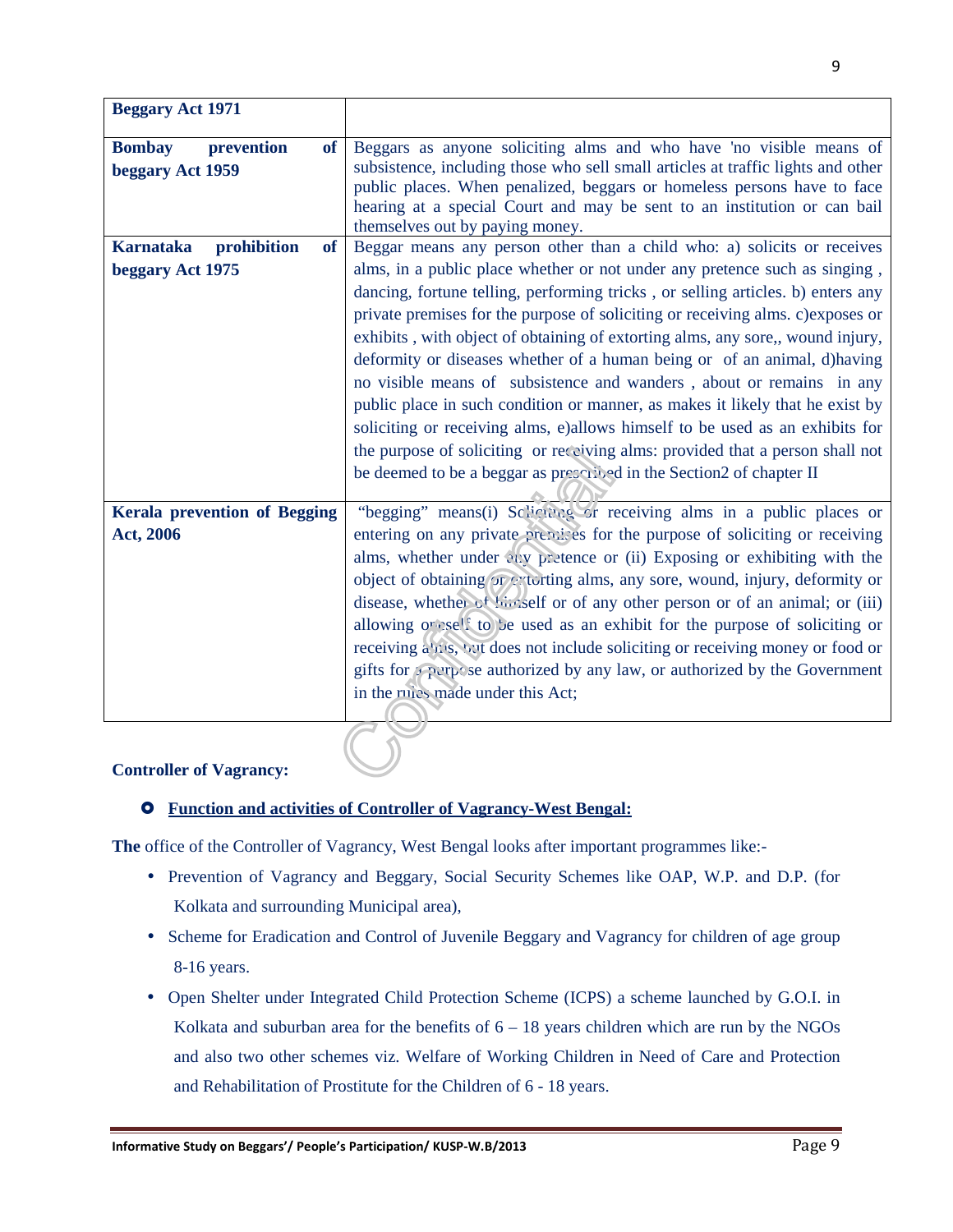- Implement various provisions under Bengal Vagrancy Act, 1943. The fundamental approach of the Bengal Vagrancy Act is that vagrants must be trained and suitably educated so as to make them useful citizens.
- The Directorate maintains 10 Homes in various parts of West Bengal to provide shelter, education and other daily necessities of life to persons detained under the Act. The Government spends `1100 per head, per month for food, clothing and bedding, education and training, medicine and other incidentals of these persons, detained under the Act. Though the total capacity of these Homes is 2,375, only 868 inmates' presently stay in these Homes. To make them self-reliant and independent, they are given vocational training under the Beggary Prevention Scheme in various trades like Printing, Tailoring and Weaving, etc.

#### **Services rendered to the Vagrants staying in institutions.**

• Maintenance (Food, clothing, lodging etc.)

• Vocational training on Trades (like printing press, Black smithy, weaving, Book-Binding, Tailoring, Carpentry, Soft toy making etc.

- Non formal education.
- Medical Care.
- Recreation (through outing, mela, sports activities  $e^x$ .)

#### **The office of the Controller of Vagrancy, West Bengal also looks after the following programmes**.

- A. Eradication and Control of Juvenile Beggary and Vagrancy Scheme.
- B. Beggary Prevention Scheme.
- C. Pension Distribution Scheme.
- D. Open shelter under integrated Child Prevention Scheme (ICPS)
- E. Shelter for urban Homeless in Kolkata, Howrah and Asansole Municipal Corporation Areas.

#### **A. Eradication and Control of Juvenile Beggary and Vagrancy Scheme:**

To prevent Juvenile beggary and vagrancy and to mainstream the children by teaching them to read, write and do simple arithmetic and to impart vocational training, the Department runs six units in various part of Kolkata under the eradication and control of juvenile beggary and vagrancy scheme. 300 (8 to 16 years) children from the vulnerable class of society are being provided mid-day meals (@ `5 per head daily), non-formal education and vocational training in trades like tailoring, doll-making, book-binding, leather and carpentry.

#### **B. Beggary Prevention Scheme:**

The Beggary Prevention Scheme, which runs under the guidance and supervision of the Controller of Vagrancy, imparts vocational training to able bodied vagrants in various different Homes. The objectives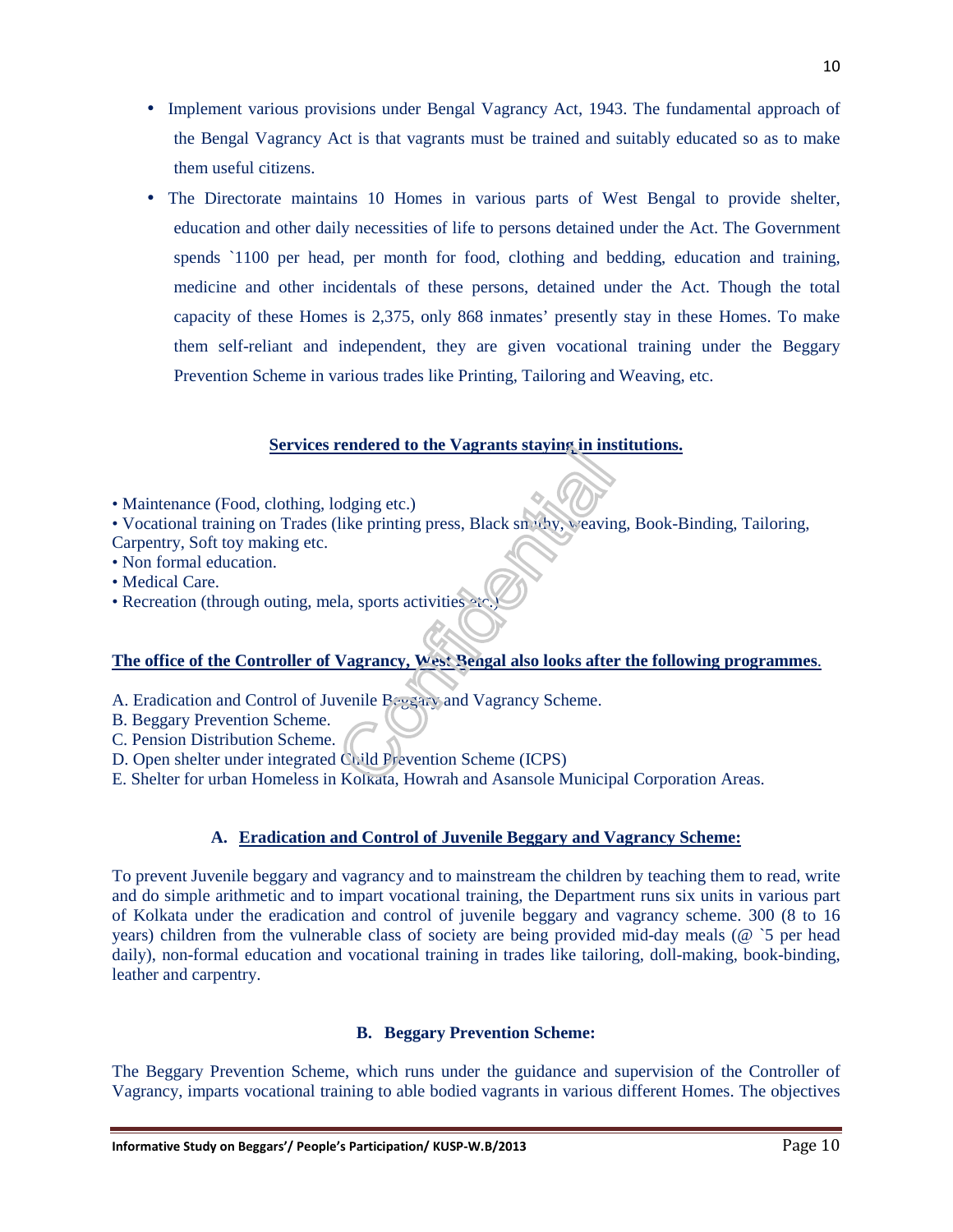are to provide a differential approach towards the treatment and rehabilitation of vagrants, create facilities for their technical education and engage them in production so as to facilitate their reintegration into the society. These inmates are being trained in printing, tailoring, carpentry, leather work, glazed pottery making, etc.

#### **C. Pension Distribution Scheme:**

This office also looks after the pension schemes – Old Age Pension, Widow Pension and Disability Pension in Kolkata Corporation and surrounding Municipalities area. The details are given below:

Jurisdiction – Kolkata Municipal Corporation, Dum Dum, Dum Dum North, and Dum Dum South Municipalities, Baranagar Municipality, Kamarhati Municipality, Bidhannagar Municipality and District cases sanctioned by the Department.

#### **D. Open shelter under integrated Child Prevention Scheme (ICPS):**

With the introduction of ICPS in 2009-10, The State Migrated from street children programme to open shelter component of ICPS in the beginning of 2001-12 fiscal year which had been functioning as 24 hours crisis management center to receive and provide  $n \in \mathbb{C}$  assistance to the vulnerable, wretched and deprived children. During 2011-12 total 21 open shelters have been established in Kolkata, North 24 Parganas and Howrah District, which are run by 21 NGOs. These open shelters are catering services by providing foods, clothing, school admission, recreation facilities, medical amenities, extracurricular vocational training etc. including Night Shelter arrangement to more than 525 children. At present 18 'Open Shelter' (12 in Kolkata, 4 in 24 Pgs-North and 2 in Howrah) are functioning.

#### **E.** Shelter for urban Homeless in Kolkata, Howe and Asansole Municipal Corporation Areas:

During  $2011-12 \& 2012-13$  Stet Government has tried to set up Shelters for Urban Homeless populations in Three Municipal Corporations' areas, Namely Kolkata, Howrah, Asansole to ensure access of these people to shelters with basic amenities to lead a life with dignity.

Government has already succeeded to sanction six shelters in govt premises and 33 Shelters in Private premises in three cities during last 2 years out of which 36 shelters had been functioning & three approved shelters were canceled after sanctioned.

#### **Widow Pension** –

Jurisdiction – Kolkata Municipal Corporation, Dum Dum, Dum Dum North, and Dum Dum South Municipalities, Baranagar Municipality, Kamarhati Municipality, Bidhannagar Municipality and District cases sanctioned by the Department.

#### **Disability Pension –**

Jurisdiction – Kolkata Municipal Corporation, Dum Dum, Dum Dum North, and Dum Dum South Municipalities, Baranagar Municipality, Kamarhati Municipality, Bidhannagar Municipality and District cases sanctioned by the Department.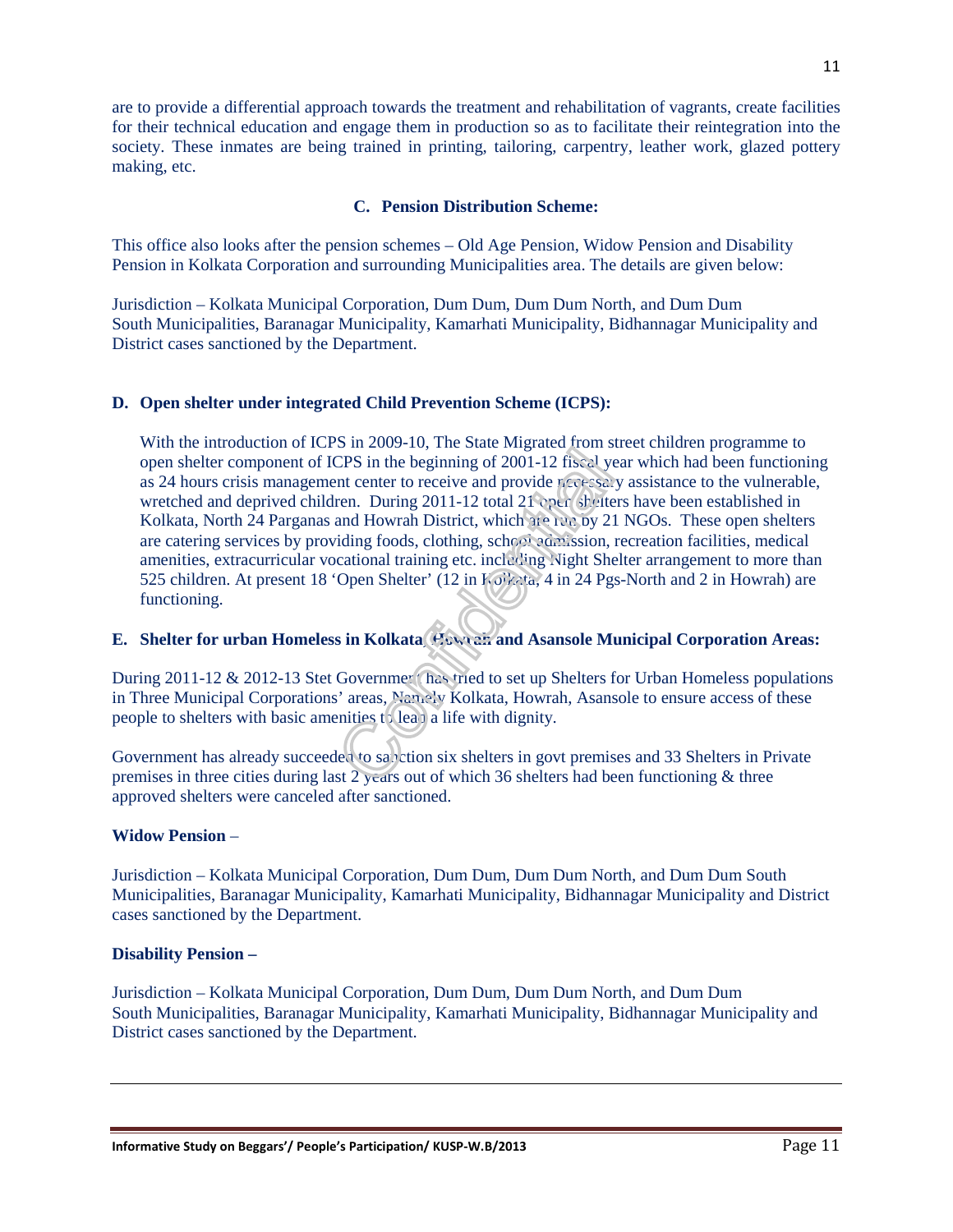## **ACTVITIES OF THE GOVERNMENT OF WEST BENGAL IN THE PREVENTION AND CONTROL OF BEGGARY**

#### **Introduction and Background**

The social milieu in India has been changing rapidly due to fast urbanization and industrialization process. The mass migration of rural people to the already crowded cities and towns in search of livelihood has created many social problems of grave dimension. Among these, the beggary is perceived as a complex, socio-economic problem because they are burden on society and a menace to public health. While some people views begging as a blatant manifestation of ethical deterioration and personality disorder, others see beggary as a great socio-economic problem and as a symptom of personal as well as social disorganization. Beggary is a social concern mainly because of three solid reasons:

 a) It is considered to be the forerunner of criminal career and therefore likely to threaten the peace and law and order situation in the society;

b) It is considered to be against the aesthetic sense of community;

c) The condition is looking upon as an affront to individual dignity and denial of social justice to the handicapped and underprivileged classes.

It is an economic problem. An under-developed state of economy with low employment potential forces a large section of population to become beggars. Too with nature of problem is totally different. It is now being questioned whether giving of alms is of real benefit to those who receive it. Indian culture is in a way responsible for promoting beggary. In India giving alms to beggars in various forms is considered as religious practice. For instance, the Sanyasis, Sadus, Bhikukshs, Fakirs and Darwesh etc. are given alms as an exhibit of our religious and cultural practices. So there is the culture of begging; one who takes feels 2obliged one who gives feels even more obliged. Two categories of beggars are generally observed - "beggars by circumstances and beggars by choice". Those for whom beggary is a matter of choice, it is explained as an attitude of mind and for others it is justified as a natural and sad outcome of the compulsions of poverty and disability. Beggary has become a lucrative profession, especially; in urban areas where people do not mind small charities, as a consequence one sees more able bodied beggars than ever before. Beggary is a pressing national problem and definitely calls for a long term solution, but solution of the problem cannot be without an understanding of the length, breadth and depth of problem.

#### **Activities of the Government of West Bengal in Control and Prevention of Beggary:**

In West Bengal, the Department of Women & Child Development & Social Welfare (DWCD&SW) through the office of the Controller of Vagrancy (CV) responds to the problems of beggars/vagrants and juvenile beggars through implementation of various provisions under the Bengal Vagrancy Act, 1943. The office of the CV implements the following three schemes:

- **i. Control of Vagrancy through Implementation of Vagrancy Act**
- **ii. Eradication and Control of Juvenile Beggary and Vagrancy**
- **iii. Beggary Prevention Scheme.**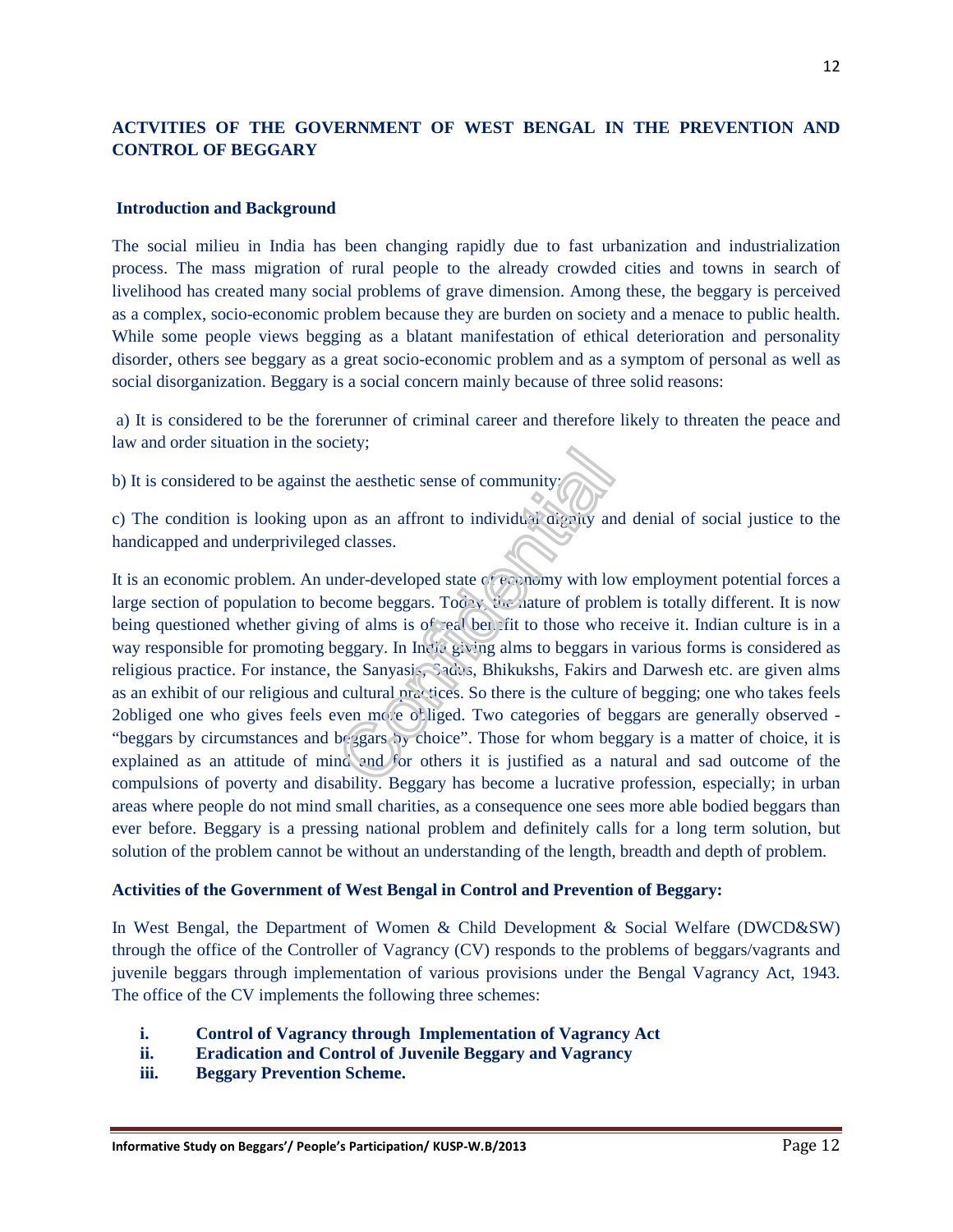#### **i. Control of Vagrancy through Implementation of Vagrancy Act,1943:**

In 1939 the Calcutta Rotary Club prepared a draft bill for the control of vagrancy in consultation with the Calcutta Corporation for the purpose of segregating diseased and leper vagrants to ensure better public health concerns. It was in 1942 that the Bengal Vagrancy Ordinance was promulgated which later codified as Bengal Vagrancy Act, 1943 (Act VII of 1943) and came into force w.e.f 25.10.1943 in Howrah, Bally, Golabari Police Station in Howrah, Tollugunge, Behala, Metiaburuz, Dumdum Police Station, Kolkata, and 24-parganas(North).

Section 2(9) of the West Bengal Vagrancy Act, 1943 defines Vagrant as "*a person found seeking for Alms in any public place in such condition or manner as makes it that such person exists by asking for alms but does not include a person collecting money or asking for food or gift for a prescribed purpose.*" The Act provides that each Vagrants Home shall provide for provision for the teaching of agricultural, industrial or other pursuits and for the general education and medical care of the inmates. Under this Act, when a person is brought before a special Magistrate, the Magistrate shall make a summary enquiry into the circumstances and character of such person and after hearing anything, which such person may wish to say, such person may be declared a vagrant. After being declared a vagrant, the vagrant is sent to receiving Centre where a compulsory medical check up is undertaken and thereaftersuch vagrants are sent to the Vagrants Home

The major objectives are as follows:

- To find out genuine vagrants and to place them in different homes through court;
- To provide food, shelter and clothing to them;
- To provide for medical care, vocational training and work for able bodied;
- To provide education for those who can derive benefit out of it.

| <b>Name of the Court</b>                    | <b>District</b>  | Area under jurisdiction        |
|---------------------------------------------|------------------|--------------------------------|
| Municipal Magistrate, Second Court, Kolkata | Kolkata          | Kolkata Municipal area         |
| Judicial Magistrate, Third Court, Howrah    | Howrah           | Howrah Municipal area          |
| SDJM, Barrackpur North                      | $24$ -Pargana(N) | <b>Barrackpur Sub-Division</b> |

# **Jurisdiction of the Special Magistrate**

**Infrastructure Available:** In accordance with the provisions of the Act, Govt. of West Bengal is running the following vagrants homes as on Sept, 2009:

| Homes with address and<br>contact           | <b>Sanctioned</b><br><b>Strength</b> | <b>Actual</b><br><b>Accommodation</b> | <b>Present Strength</b> |
|---------------------------------------------|--------------------------------------|---------------------------------------|-------------------------|
| Receiving Centre, Dhakuria                  | 100                                  | 50                                    |                         |
| 153, Sarat Ghosh Garden Road.<br>Kolkata-78 |                                      |                                       |                         |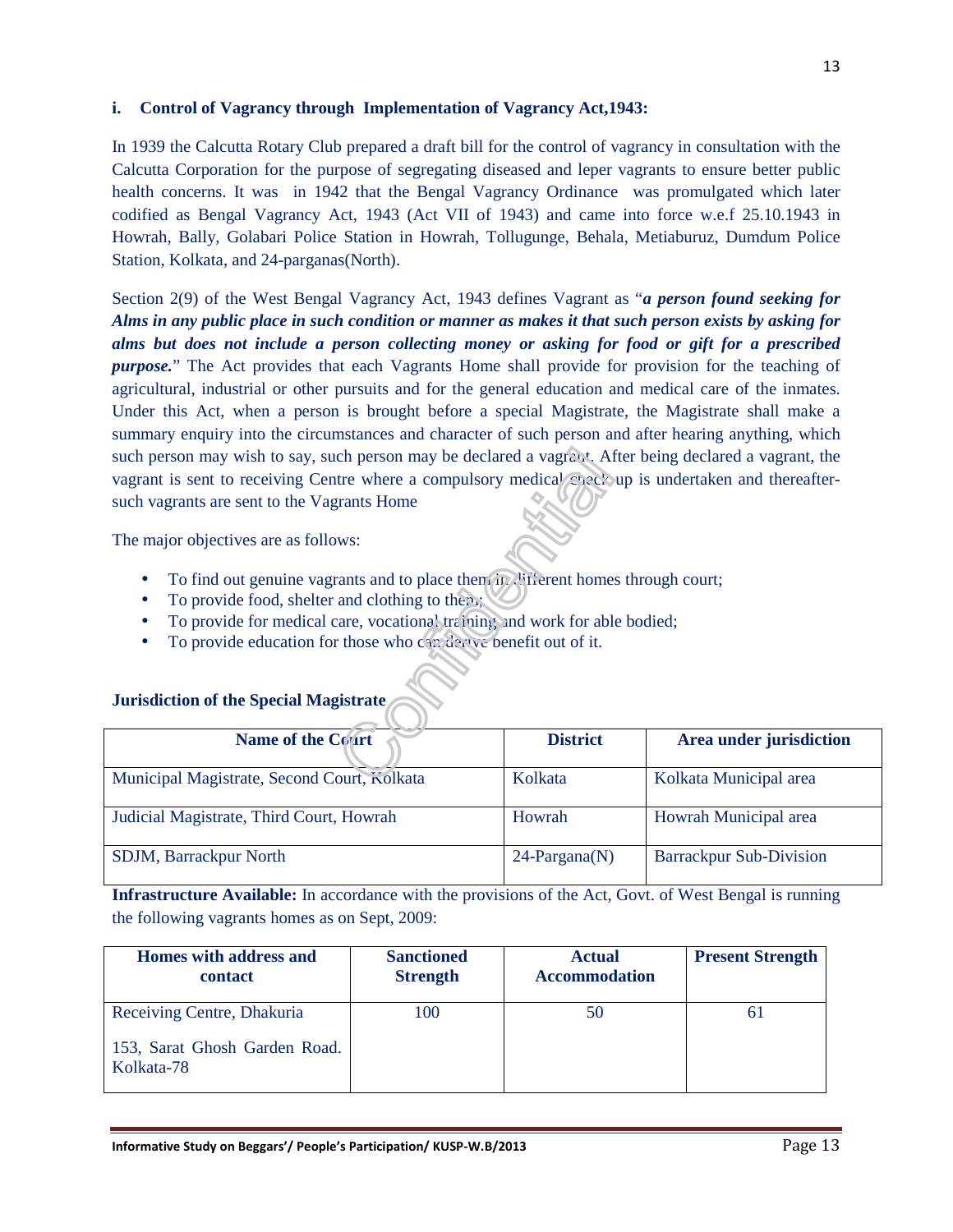| New Vagrants Home, Dhakuria                                                                                       | 300          | 100  | 126  |
|-------------------------------------------------------------------------------------------------------------------|--------------|------|------|
| 153, Sarat Ghosh Garden Road.<br>Kolkata-78                                                                       |              |      |      |
| Vagrants<br>Leprosy<br>Home,<br>Beliaghata Main Road. K olkata-<br>10.                                            | 200          | 200  | 57   |
| Vagrants<br>Female<br>Home,<br>10,<br>Rajmohan<br>Road,<br>Uttarpara,<br>Hooghly.                                 | 400          | 200  | 123  |
| Casual Vagrants Home,<br>120<br>Andul Road, Howrah-3                                                              | 500          | 300  | 273  |
| Special Vagrants Home, Old Zila<br>Buildings. P.O + Dist: West<br>Midnapur                                        | 400          | 250  | 163  |
| Training-cum-Production<br>Centre, Tantgoria. West Midnapur                                                       | 25           | 25   | 13   |
| Male<br>Vagrants<br>home,<br>Petrapole, Bongaon.<br>$24 -$<br>Parganas(N)                                         | 250          | 200  | 96   |
| for Lunatic<br>Home<br>Vagrants,<br>Mahalandicolony.<br>P.O.<br>District:<br>Hazarpur.Nabagram.<br>Murshidabad    |              |      |      |
| <b>Male</b>                                                                                                       | $\mathbf{0}$ | 100  | 75   |
| for Lunatic<br>Home<br>Vagrants,<br>Mahalandicolony.<br>$P.O$ :<br>District:<br>Hazarpur.Nabagram.<br>Murshidabad | 100          | 60   | 43   |
| <b>Female</b>                                                                                                     |              |      |      |
| <b>Total</b>                                                                                                      | 2375         | 1500 | 1030 |

#### **Services Rendered:**

The following services are provided to the vagrants staying in institutions:

a) Maintenance( food, clothing, lodging etc) @ Rs 1250/- per person per month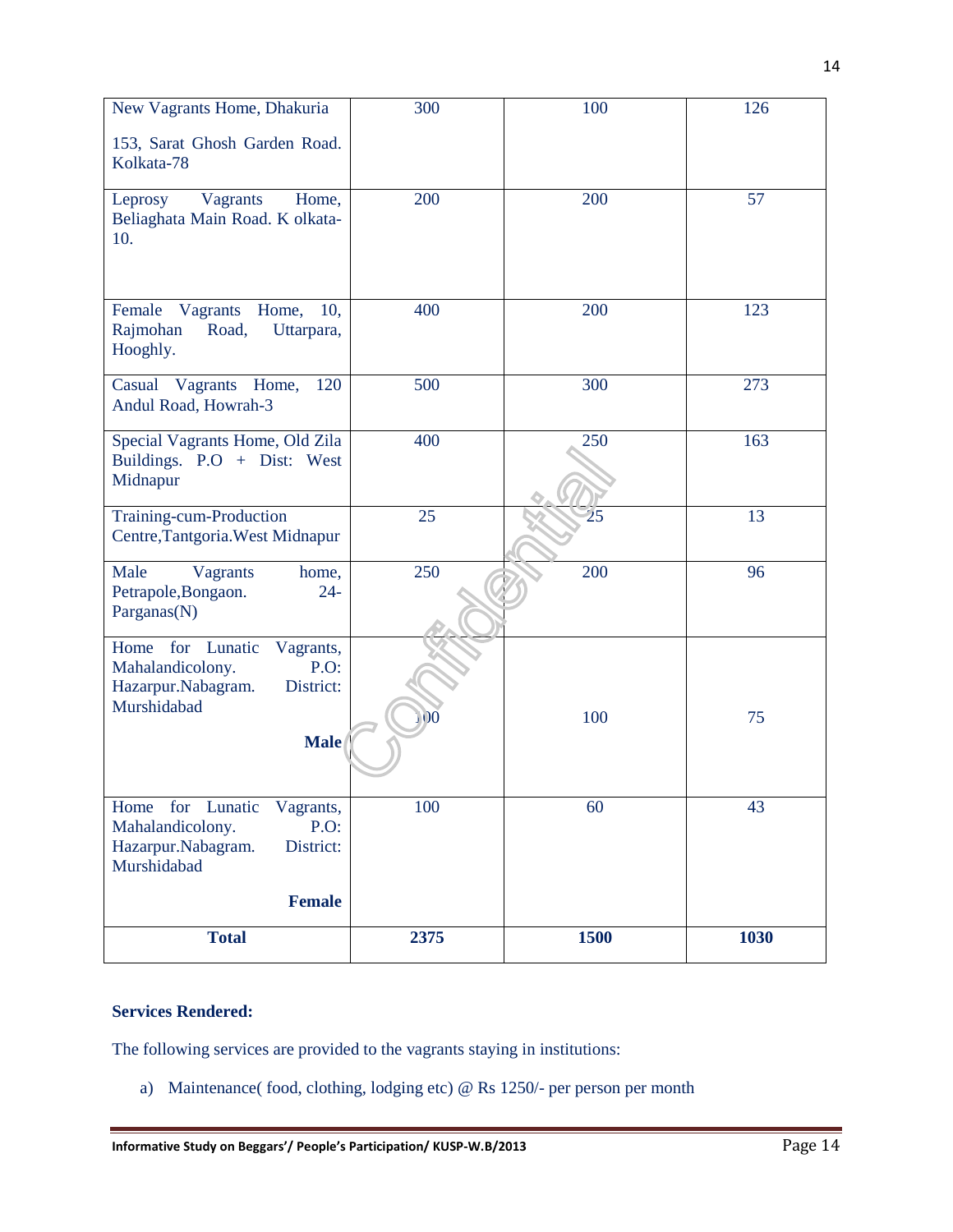- b) Vocational training on trades like Printing press, Black smithy, Weaving, Bookbinding, Tailoring, Carpentry, Leatherwork, Soft Toy making etc
- c) Non-formal education
- d) Medical Care ( There is provision for services of a Medical Officer, three nursing staff, one Pharmacist and Helper in each home for medical care)
- e) Recreation- ( Through outing, mela, sports activities etc)

| <b>Position</b>                                   | N <sub>o</sub>                 |
|---------------------------------------------------|--------------------------------|
| Manager                                           | 1                              |
| <b>Asst Manager</b>                               | 1                              |
| <b>Medical Officer</b>                            | 1                              |
| <b>Nurse</b>                                      | 3                              |
| Helper                                            | 20                             |
| Teacher                                           | 1                              |
| <b>Vocational Instructor</b>                      | 2-5 depends on need of inmates |
| Ministerial support (Night Guard, Orderly<br>etc) | $4 - 5$                        |

#### **Staff Pattern of Vagrancy Home:**

**ii. Eradication and Control of Juvenile Beggary and Vagrancy : Eradication and control of juvenile** Beggary and Vagrancy scheme was first launched by the State Govt at Rajabazar in Kolkata on the basis of the model prepared by the Govt of India in1966. Five other units at different slums in Kolkata, Howrah and Hooghly , followed over the years to combat the menace of Juvenile Beggary and Vagrancy and these six units are sanctioned under the scheme by the Government at Rajabazar, Behala, DumDum, Andul road, Uttarpara and Dhakuria. The scheme is aimed at preventing Juvenile Beggary and Vagrancy and to facilitate mainstreaming of these children through education, counseling and vocational training. The scheme targets 300 children between 8 and 16 years children from low income families residing in urban slums.

#### **Services Rendered to Juvenile Beggars:**

- a. Counseling and guidance to the children and their parents;
- b. Vocational training on trades like Bookbinding, Tailoring, Carpentry, Leatherwork, Soft Toy making etc;
- c. Non-formal education;
- d. Home Visit and organization of outings and other recreational activities;
- e. Cooking and distribution of mid-day Meal @ Rs 6/- per day per person and stipend @ Rs 2/- per day.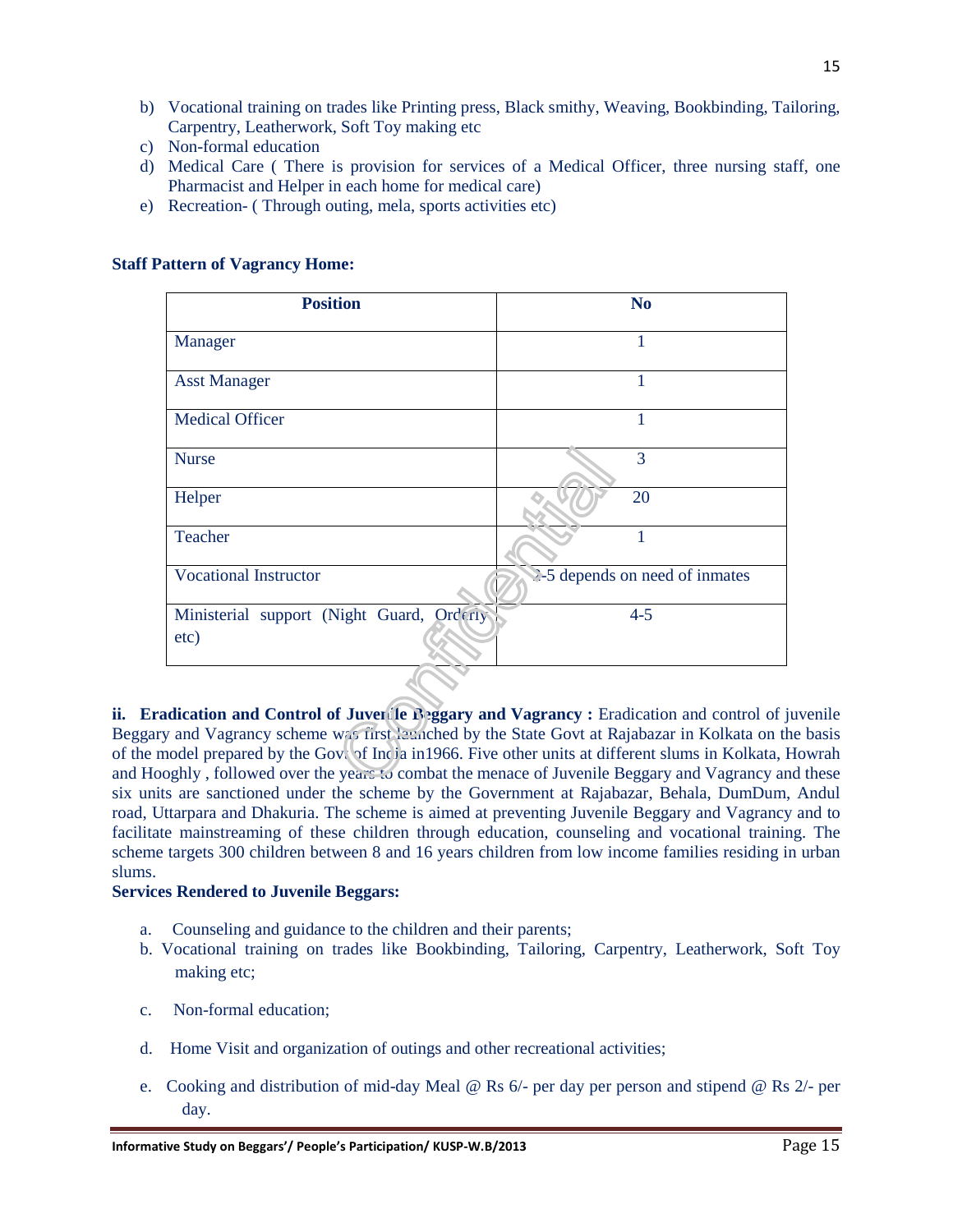#### **Staff Pattern at Juvenile Home:**

| <b>Position</b>    | N <sub>o</sub> |
|--------------------|----------------|
| Organiser          |                |
| <b>UDC/LDC</b>     |                |
| <b>Instructors</b> | $\overline{2}$ |
| Darwan             |                |

Each unit consists of 50 children and the following staff members

Apart from the above staff, 65 posts of case workers have been sanctioned for six units through whom the above services are rendered to the children. In order to monitor and supervise the whole scheme, there is a separate establishment headed by a Chief Organiser.

#### **iv. Beggary Prevention Scheme**

Beggary Prevention Scheme is running under the guidance and supervision of Controller of Vagrancy, West Bengal for imparting vocational training to the able bodied vagrants lodged at different vagrants' homes. The scheme is being implemented by the State Govt. from 1997-98 on the basis of model given by the erstwhile Ministry of Welfare, Govt. of India.

Initially this scheme was run with the assistance from the Central Govt., later it was shifted to the State Govt. The scheme is under operation with full financial assistance from the State Govt.

#### **Objectives of the said scheme**

- a. Providing differential approach towards treatment and rehabilitation of beggars;
- b. Providing technical education and vocational training;
- c. Engaging beggars on production work to facilitate their reintegration in society;
- d. Involving NGOs in the welfare of persons found begging;
- e. Mobilising community resources for training and employment of beggars in various sections of socio-economic development.

#### **Trades under this scheme and Staff pattern**

| <b>Position</b>       | N <sub>0</sub>            |
|-----------------------|---------------------------|
| <b>Printing Press</b> | 4 (Part-time Instructors) |
| Carpentry             | do<br>1                   |
| Leather               | do<br>1                   |
| Tailoring             | 3<br>do                   |
| <b>Glazed Pottery</b> | $\overline{2}$<br>do      |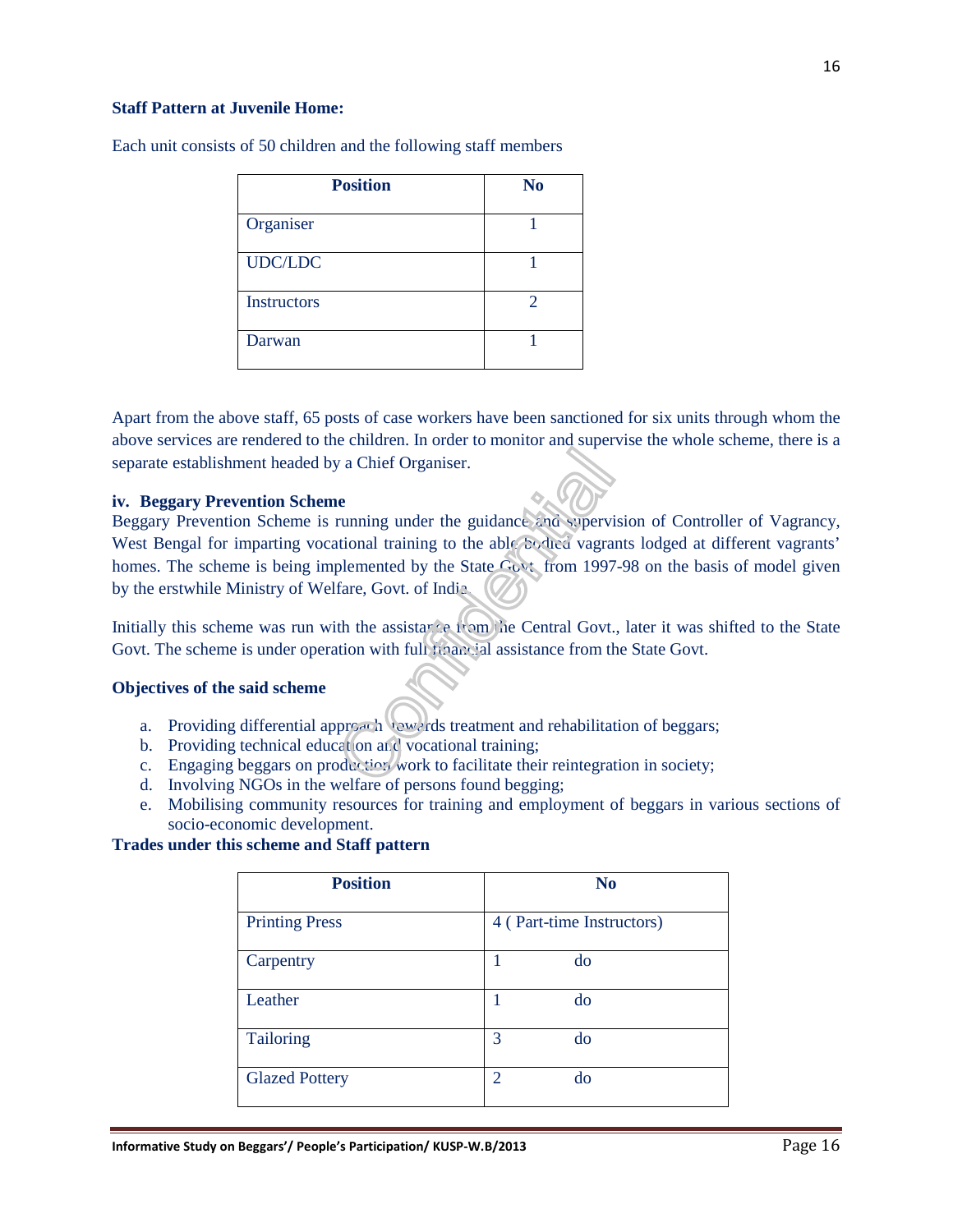#### **Some Major Challenges:**

- i. The socio-economic factors that cause beggary have not been taken into cognizance in legislative measures to deal with beggary prevention;
- ii. No reliable statistics on the exact number of beggars of different categories, this makes it difficult not only to map the magnitude of the problem but also to address it as well;
- iii. As there is no after care, the person is back on the streets after he steps out of the beggar's home;
- iv. If a beggar fails to earn a living and again takes to begging;
- v. The prevalence of mental illness demands for the treatment and rehabilitation of the person begging with mental illness. Facilities for proper diagnosis, treatment and rehabilitation of mentally ill beggars are inadequate;
- vi. Child Beggars fall easy prey to various forms of abuse and exploitation.

#### **Administrative Structure of Controller of Vagrancy:**



#### **Some Preventive Measures**

i. Improving the infrastructures like halfway homes, daycare center, vocational training centers, group housing schemes, and long term care facilities.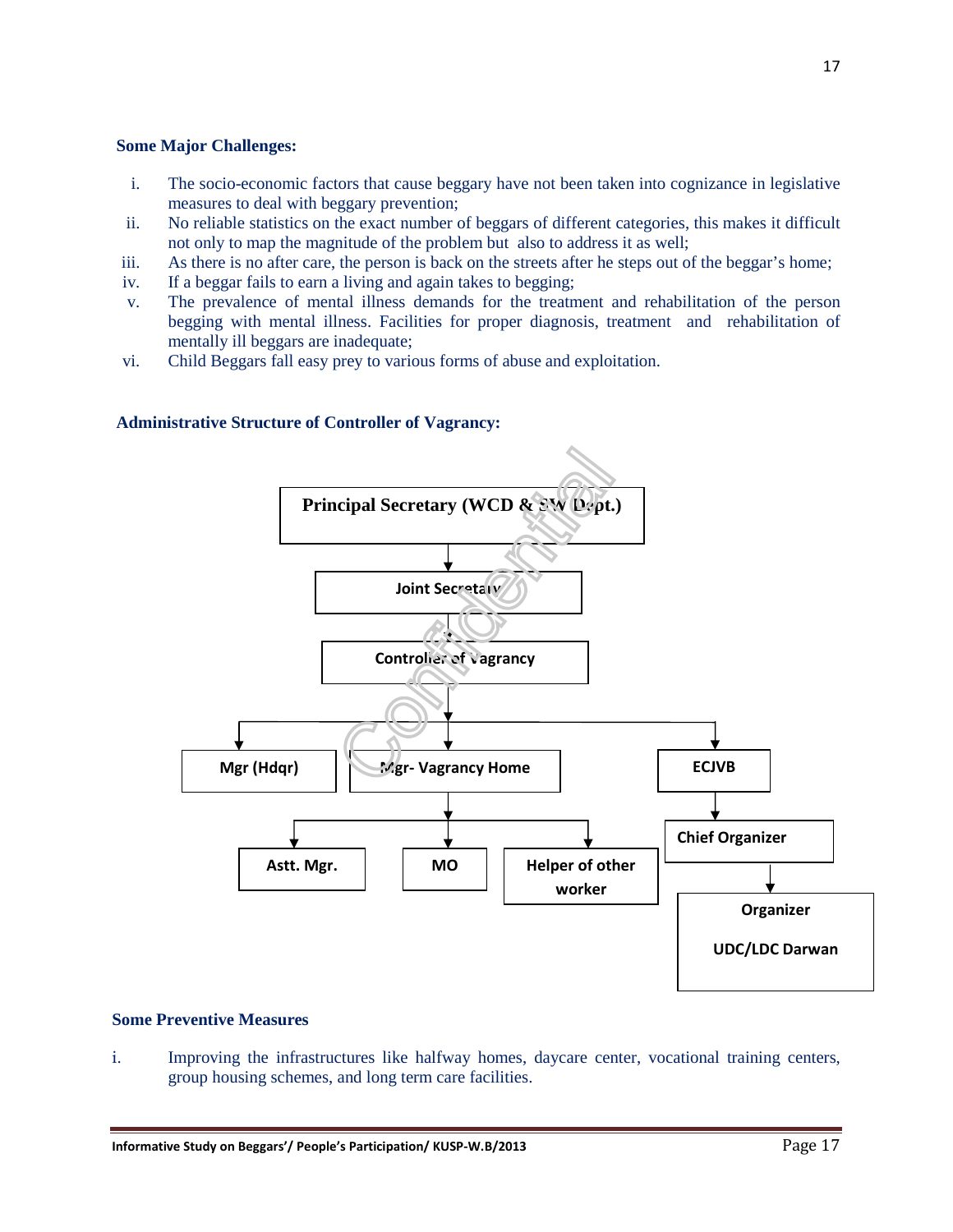- ii. Appointment of mental health professionals that includes visiting psychiatrist, psychiatric social workers, psychologist and psychiatric nurses
- iii. Support to the families to form networks of self help groups, provide financial support to such groups, involving the family in the planning of mental health programmes.
- iv. The SC, ST and Backward Class Finance Corporations and UCD Project can be linked to finance for self employment units
- v. Comprehensive state wide survey
- vi. On registration of beggars they need to be restored to source areas and they may be given priority under poverty alleviation programmes like NREGA.
- vii. Operators of beggary rackets must be stringently punished
- viii. Enactment of a Central Act repealing numerous and varied State laws
- ix. Beggary Control Board to be formed at the state and district level
- x. Schemes such as Old–age, Widow, Disabled pension can be given to those who are eligible.
- xi. Voluntary organizations can be supported for starting family self help groups, life skills education programmes in schools, suicide prevention, drug de-addiction programmes and community based rehabilitation.

#### **Maintenance and Welfare of Parents and Senior Citizens Act, 2007: (Expanded Senior Citizens Act of 2010)**

The Controller of Vagrancy, West Bengal presides over the Maintenance Tribunal under Section 7(2) section of the Act. The Manager, Headquarters, Controller of Vagrancy, WB is the maintenance officer under Section 18(1) within the jurisdiction of 24 police stations of Kolkata.

| <b>SI</b>      | <b>Contact Person</b>                   | <b>Ocoartment</b>                    | <b>Address</b>      | <b>Contact No's</b> |
|----------------|-----------------------------------------|--------------------------------------|---------------------|---------------------|
| N <sub>0</sub> |                                         |                                      |                     |                     |
| 1.             | Joint Secretary, Women & Child          | Controller of                        | Writers' Building,  | 2254-4111,          |
|                | Development and Social Welfare          | <b>V</b> <sup>3</sup> grancy, West   | Kolkata $-01$       | Fax No. 2214-4685   |
|                |                                         | Bengal,                              |                     |                     |
| 2.             | Manager H.Qs., Vagrancy Deptt.          | Controller of                        | Purta Bhawan $(3rd$ | Tel:-               |
|                |                                         | Vagrancy, West                       | floor), Salt Lake,  | 2337-               |
|                |                                         | Bengal                               | Kolkata - 91        | 0769/23344522/2337  |
|                |                                         |                                      |                     | 0762                |
| 3.             | <b>Assistant Manager H.Qs, Vagrancy</b> | Controller of                        | Purta Bhawan (3rd   | Tel:-2337-          |
|                | Deptt.                                  | Vagrancy, West                       | floor), Salt Lake,  | 0769/23344522/2337  |
|                |                                         | Bengal.                              | Kolkata $-91$       | 0762                |
|                |                                         |                                      |                     |                     |
| 4.             | Chairperson                             | <b>West Bengal</b><br>Commission for | Jalasampad Bhavan   | Telephones:         |
|                |                                         | Women                                | (Ground Floor &     | 91-33-2359-5609     |
|                |                                         |                                      | $10^{th}$ Floor)    | (Office)            |
|                |                                         |                                      |                     |                     |
|                |                                         |                                      | Block-DF, Sector-I, | 91-33-2334-5324     |
|                |                                         |                                      |                     | (Fax)               |
|                |                                         |                                      | Salt Lake City,     |                     |

## **The Govts Deptt working to rehabilitate beggars/marginalised people:**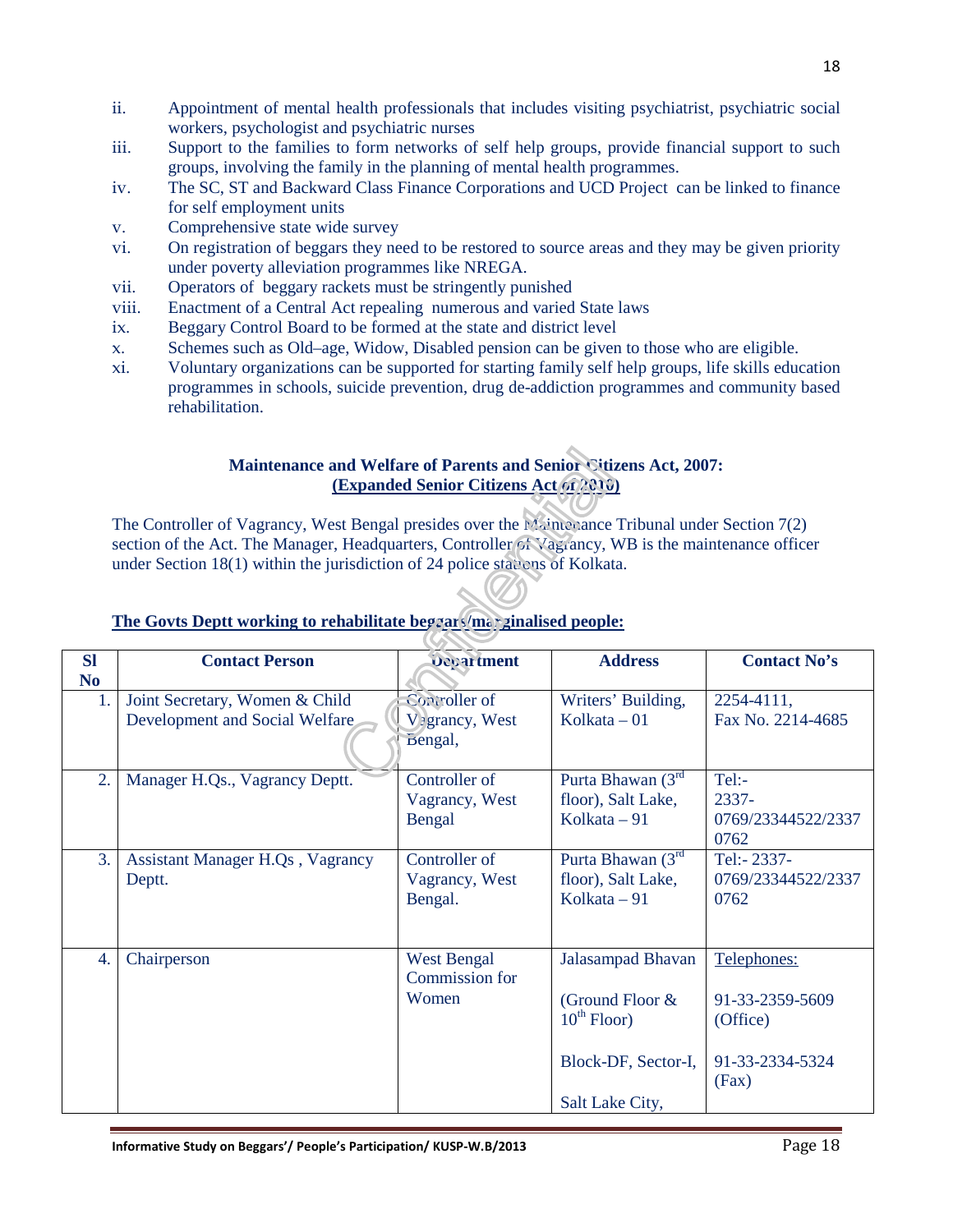|                  |                          |                                      | Kolkata-700 091.                              | 91-33-2321-0154<br>(Complaint Cell)                                              |
|------------------|--------------------------|--------------------------------------|-----------------------------------------------|----------------------------------------------------------------------------------|
|                  |                          |                                      |                                               | Email:<br>info@wbcw.org                                                          |
|                  |                          |                                      |                                               | Another<br>Website:<br>http://www.wbcw.org<br>$.\underline{\text{in}}/\text{in}$ |
| 5.               | <b>CHILDLINE</b>         | <b>CHILDLINE</b> India<br>Foundation | AB 15, Sector - 1,<br>Salt Lake, Near<br>PNB. | You can call us on:<br>033-4065 6086                                             |
|                  |                          |                                      | Kolkata 64, West<br>Bengal                    | 1098 Toll Free                                                                   |
| 6.               | <b>Deputy Secretary</b>  |                                      | Khadya Bhavan, 1st                            |                                                                                  |
|                  |                          | Food & Supplies                      | floor, 11, Mirza<br>Gallib Street,            |                                                                                  |
|                  |                          |                                      | Konta - 700087                                |                                                                                  |
| $\overline{7}$ . | Commissioner-Disability. | <b>W.B Disability</b>                | 45, Ganesh                                    | 033-2237-4731.                                                                   |
|                  |                          | Commissioner                         | Chandra Avenue.<br>Kolkata - 700013.          | Fax-033-2237-5379                                                                |
| 8.               | <b>Commissioner</b>      | <b>Backward Classes</b>              | <b>Government of</b>                          |                                                                                  |
|                  |                          | Weitsre                              | <b>West Bengal.</b>                           |                                                                                  |
|                  |                          | <b>Directorate</b>                   | <b>Backward Classes</b><br><b>Welfare</b>     |                                                                                  |
|                  |                          |                                      | <b>Directorate</b>                            |                                                                                  |
|                  |                          |                                      | 8, Lyons Range,                               |                                                                                  |
|                  |                          |                                      | Kolkata-1                                     |                                                                                  |
|                  |                          |                                      |                                               |                                                                                  |

#### **Types of beggars:**

**The types of beggars in India may be classified and considered under the following categories:** 

- (1) The child beggar,
- (2) The physically defective,
- (3) The mentally defective and mentally ill,
- (4) The diseased,
- (5) The able-bodied,
- (6) The religious mendicant,
- (7) The bogus religious mendicant,
- (8) The tribal beggar,
- (9) The employed beggar,
- (10) The small-trade beggar,
- (11) The temporarily unemployed who are employable,
- (12) The temporarily unemployed who are unemployable,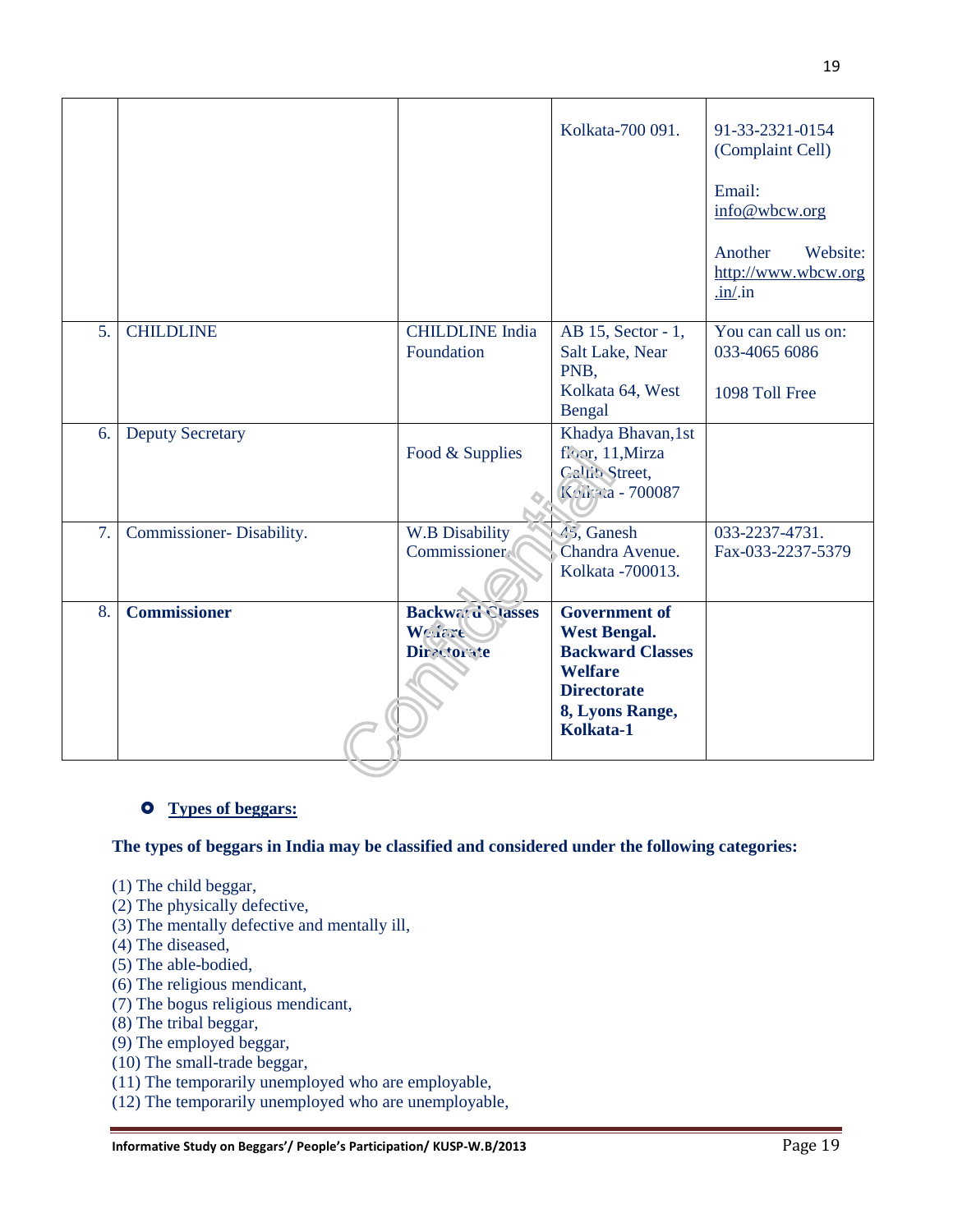- (13) The somewhat permanently unemployed who are employable,
- (14) The permanently unemployed and unemployable,
- (15) The permanently unemployed who are viciously or incorrigibly unwilling to work.
- (16). Professional beggars.

**Coin collectors:** Religious Hindus throw coins to pay tributes to mother Ganges after the "pujas".These poor children try to collect those coins from river bed, sometimes they use a powerful magnet using long rope or sometimes they search only here and there.

#### **Pronam - a joint Initiative of Kolkata Police, the Bengal & Dignity Foundation**

There are approximately 81,00,000 senior citizens in India and nearly 30% of these senior citizens stay alone. Many Pan-Indian surveys have revealed that a sizeable chunk of this population face serious concerns related to their safety, security, health etc. Often, these senior citizens are physically incapacitated in some ways or the other, which prevents them from visiting a police station or any other agency for their safety and security. Many a times, they are not able to receive appropriate medical attention in times of crises and sometimes, certain legal issue pertaining to property and other matters leave them at a total loss as far as redressal of these problems is concerned.

#### **Methodology**

With the objective of attending to the problems stated  $a^1$  ove, the Joint Initiative of the Kolkata Police, The Bengal and Dignity Foundation has aimed to redress these problems in the following manner :-

1. A permanent office has been set up near Ballygunge Police Station which would act as the main coordinating office for building up a database connected to senior citizen. This office is distributing forms across the counter for senior citizens to fill up and become a part of this INITATIVE and would also receive the filled up forms for entry to the database. The office is also maintaining a 24 hour help line for attending to the distress calls of senior citizens connected to their security and health issues.

2. There would be a set of teams which would be deputed Police Station wise to visit the homes of senior citizens who would become members of the INITIATIVE in order to conduct a security audit as well as to ascertain other problems being faced by the senior citizens pertaining to their health or any other important issue. These teams would collect details of each senior citizen and fill up a report form, which would eventually be added to the database of the senior citizen for future reference. The teams would comprise of volunteers provided by The Bengal and Dignity Foundation who would be tagged with specially designated officers from different Police Stations at the time of visiting the senior citizens.

In order to constitute these teams, Govt. of West Bengal has sanctioned one additional officer in the rank of Sub-Inspector who would be specially trained for interacting with senior citizens.

The specially designated officers in each Police Station would visit the senior citizens on a regular basis i.e. once a fortnight / once a month (depending on the number of senior citizens located within that P.S. jurisdiction) and they would assess the progress made in respect of the security, health, legal and other associated concerns of the senior citizens, voiced by them during their earlier visits.

3. The 24-hour help line located in the permanent office is being manned by specially trained staff who are receiving emergency calls from senior citizens regarding security as well as health issues. Once the calls are received and the nature of the problems noted down, the concerned person would co-ordinate with the local police station for attending to the security needs or with specially designated hospitals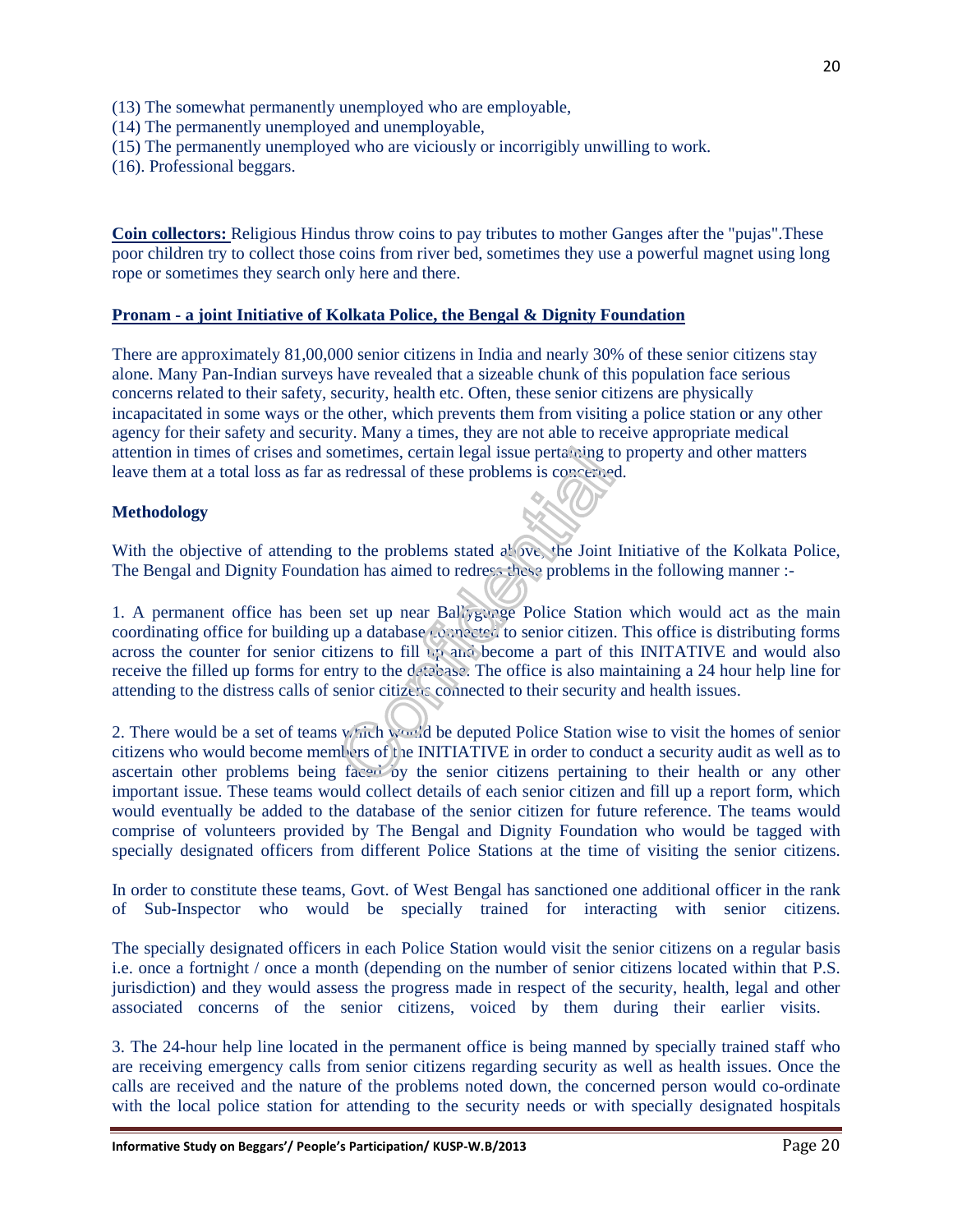closest to the address of the senior citizens for attending to their medical requirements. Accordingly, either a police team would visit the senior citizens or an ambulance would reach the address of the senior citizens depending on the nature of the problems faced by the senior citizens at that point of time.

#### **NIGHT SHELTER FOR URBAN SHELTERLESS**

#### **(Shelter for Shelter less programme)**

The Hon'ble Supreme Court of India has passed an order directing all State Governments to set up Shelter for the urban homeless population. According to the order, all cities covered under JN-NURM and having population of more than 5 lakhs should have homeless with a capacity of 100 persons based on the norm of one Shelter for every one lakhs population. Basic amenities could include mattress, bed roll, blanket, potable drinking water, functional latrines, first aid, primary health facilities, de- addiction and recreation facilities etc.

State Governments may finalise the design keeping in view the requirements of the user groups viz. destitute women, street children and handicapped. However, the designs may be so selected as to ensure convenient and multipurpose use of the building. They may also identify suitable sites / buildings near **/**  adjoining railway stations, bus stands, busy markets, tourist spots and religious shrines, to be used as night shelter and also explore the possibility of putting conditions for partial use of land allotted at concessional rates for charitable / religious or social purposes like community centers, temples, dispensaries, barat-ghars, etc., to accommodate the nearby **destitute, beggars, orphans** and other homeless in dire need of night shelter facility.

#### **===============================================================**

#### **Child Line: Activity and contacts:**

CHILDLINE India Foundation; AB 15, Sector - 1, Salt Lake, Near PNB, Kolkata 64, West Bengal

You can call us on: **033-4065 6086** Contact: **1098 (Toll Free Number)** 

#### **CHILDLINE 1098 SERVICE**

| <b>Abuse</b><br><b>Violence</b> | & | <b>Child Labour</b>            | <b>Child Marriage</b>                         | <b>Without</b><br><b>Parental</b><br>Care | <b>Birth Registration</b> |
|---------------------------------|---|--------------------------------|-----------------------------------------------|-------------------------------------------|---------------------------|
| <b>Trafficking</b>              |   | <b>Conflict</b><br>with<br>Law | <b>Child</b><br><b>Sexual</b><br><b>Abuse</b> | <b>Street Children</b>                    | <b>Armed Conflicts</b>    |
| <b>Girl Child</b>               |   | <b>HIV &amp; AIDS</b>          | <b>Missing</b><br><b>Children</b>             | <b>Disability</b>                         | <b>Drug Abuse</b>         |

#### **Child Protection Issues:**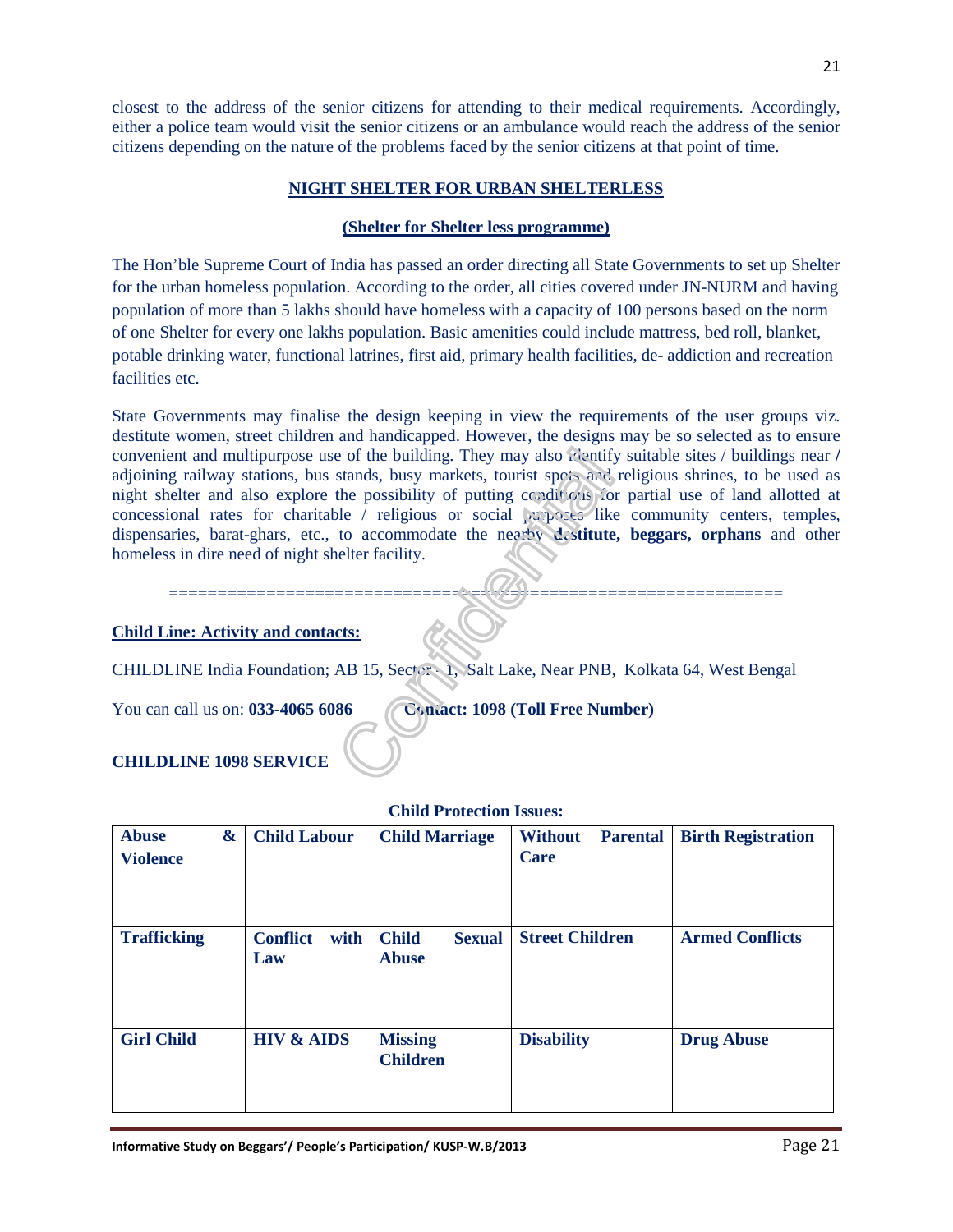## **Old Age homes- Addresses:**

| <b>SI</b><br>N <sub>0</sub> | <b>Organisations</b>                                                       | <b>Address</b>                                                                            | <b>Contacts</b>                                                                                    |
|-----------------------------|----------------------------------------------------------------------------|-------------------------------------------------------------------------------------------|----------------------------------------------------------------------------------------------------|
| 1.                          | <b>Ananda Ashram</b>                                                       | 26, S.R. Das Road, Kalighat<br>Kolkata - 700026                                           | Phone: +91-33-24660318<br>Mobile: +91-9830284526<br>Email:<br>navoday_anandaashram@yaho<br>o.co.in |
| 2.                          | <b>Adorations Sisters</b><br>of the Immaculate<br><b>Heart of Mary</b>     | Bridha Ashram (Home for The<br>Aged)<br>Krishnagar, Nadia<br>West Bengal, India $-741101$ | Phone: +91-3472-250125                                                                             |
| 3.                          | <b>All Bengal</b><br><b>Women's Union</b>                                  | 89, Elliot Road<br>Kolkata, West Bengal 700016                                            | Phone: +91-33-293292                                                                               |
| 4.                          | <b>Amar Seva</b><br><b>Sangha</b>                                          | Vill. & P.O. Raine<br>Purba Medinipur<br>West Bengal, India $-721130$                     | Phone: $+91-3228-256214$ ,<br>256755<br>Email:<br>amar_seva@hotmail.com                            |
| 5.                          | <b>Asha Niketan</b><br>Email:<br>ashiwb66@yahoo.c<br><sub>om</sub>         | Sukantanagar, Sector IV<br>Salt Lake City, Block N<br>Kolkata, West Bengal [COC98         | Phone: +91-33-28124624,<br>24711599                                                                |
| 6.                          | <b>Association for</b><br><b>Social Health in</b><br>India (ASHI)          | <b>Salt Lake City</b><br>Kolkata - 700091                                                 | Phone: +91-33-23346046                                                                             |
| 7.                          | <b>Astarag</b>                                                             | P-92, Helen Keller Sarani<br>New Alipur<br>Kolkata - 700023                               | Phone: +91-33-24018023                                                                             |
| 8.                          | <b>Aurobindo Samity</b>                                                    | 8, Shakespeare Sarani<br>Kolkata - 700071                                                 |                                                                                                    |
| 9.                          | <b>Bholananda</b><br><b>Briddha Ashram</b>                                 | 44, Middle Road, Barrack-Pore<br>Kolkata - 700120                                         | Phone: $+91-33-25941627$ ,<br>69916322                                                             |
|                             | 10. Bairag                                                                 | 1/B9, Sector-III, Salt Lake<br>Kolkata, West Bengal                                       | Phone: +91-33-23372988,<br>23353530                                                                |
| 11.                         | <b>Calcutta Port</b><br><b>Trust Officers'</b><br><b>Wives Association</b> | P-92, Helen Keller Sarani<br>Kolkata - 700053                                             | Phone: $+91-33-$<br>24788023, 24018023                                                             |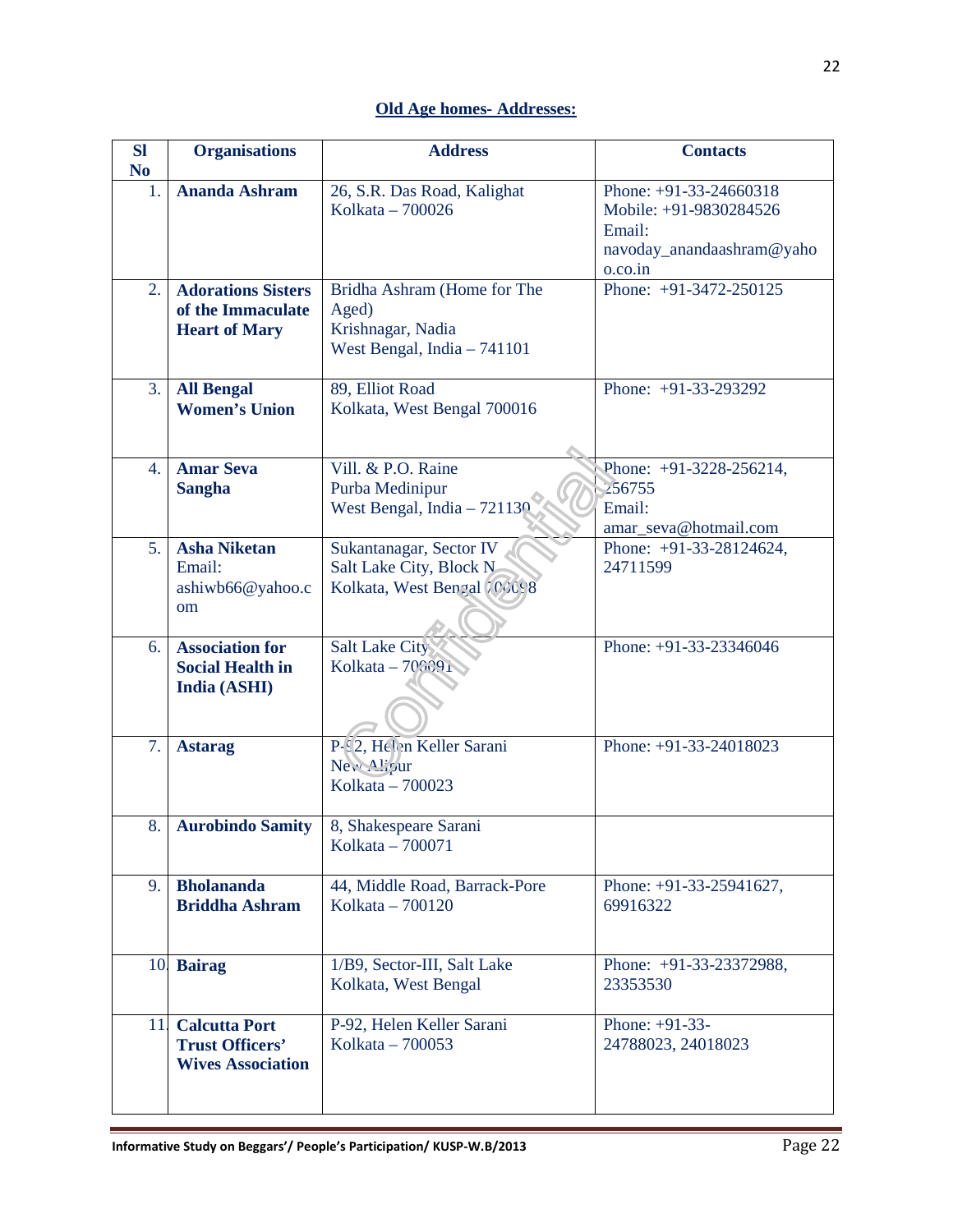| 12. | <b>Cheshar Homes</b><br><b>India</b>                                 | 186, N.S. Road, Tollygunge<br>Kolkata - 700040                                                                | Phone: $+91-33-24723616$ ,<br>24739647                                                                                                  |
|-----|----------------------------------------------------------------------|---------------------------------------------------------------------------------------------------------------|-----------------------------------------------------------------------------------------------------------------------------------------|
| 13. | <b>Cheshar Homes</b><br><b>India</b>                                 | CF-149, Salt Lake<br>Kolkata – 700064                                                                         | Phone: +91-33-23215038                                                                                                                  |
|     | 14. Dinantey I                                                       | Madhyamgram, Bidhan Pally (Near<br>Murgir Poultry)<br>North 24 Parganas<br>Kolkata G.P.O.<br>Kolkata - 700001 | Phone: +91-33-25385416                                                                                                                  |
| 15. | <b>Dinantey II</b>                                                   | Vill. Mirpur (Near Hatur More), P.S.<br>Bishnupur<br>South 24 Parganas<br>Kolkata G.P.O.<br>Kolkata - 700001  | Phone: +91-33-24707899                                                                                                                  |
| 16. | <b>Ganguly</b><br><b>Banaprastha</b><br><b>Ashram</b>                | Kashimpur -Dutta pukur, P.S.<br><b>Barasat</b><br>Dist: 24pgs(N), Pin: 743248,<br>West Bengal, India          | Phone: $+91-33-25361840$<br>Mobile: 09830469020<br>Contact Person : Mr. P. K.<br>Ganguly [Chairman]<br>Email:<br>pulin_ganguly@vsnl.net |
| 17. | <b>Govt. Pensioners'</b><br><b>Association West</b><br><b>Bengal</b> | AD-150, Salt $V \&e$ City<br>Kolkata, West Sengai - 700064                                                    | Phone: $+91-33-23347292$                                                                                                                |
| 18. | <b>Govt. Pensioners</b><br><b>Association, West</b><br><b>Bengal</b> | AD 314, Sal, Lake<br>Kolkata, Vest Bengal - 700064                                                            | Phone: +91-33-23346429,<br>23371278                                                                                                     |
|     | <b>19 HAPPY HOME</b>                                                 | 76, Pratapaditya Road<br>Khidderpore<br>Kolkata - 700026                                                      |                                                                                                                                         |
|     | 20. Home for the<br><b>Aged</b>                                      | Chetla<br>1/2, Shyana Bose Road<br>Kolkata, West Bengal - 700027                                              |                                                                                                                                         |
| 21. | <b>Homeage</b>                                                       | 41, Millenium Plaza, Konnagar<br>G.T. Road (East), Hooghly<br>Kolkata - 712235                                |                                                                                                                                         |
| 22. | <b>Janashiksha</b><br><b>Prachar Kendra</b>                          | 57B, College Street<br>Kolkata - 700073                                                                       |                                                                                                                                         |
|     | 23. Little Sisters of                                                | 2, Acharya Jagdish Bose Road                                                                                  | Phone: +91-33-22425552,                                                                                                                 |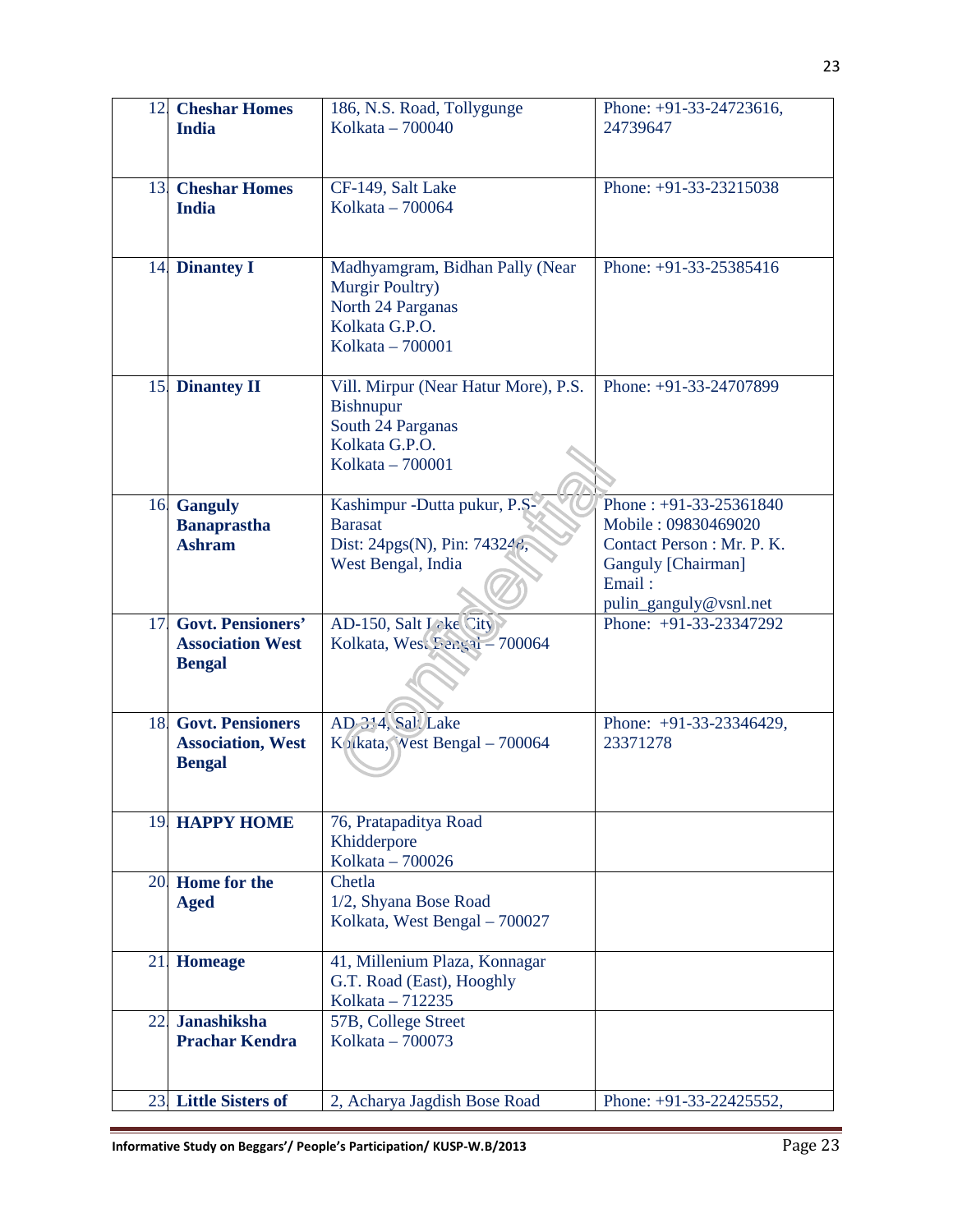|     | the Poor                                                         | Kolkata - 700020                                                                 | 22429360                                                |
|-----|------------------------------------------------------------------|----------------------------------------------------------------------------------|---------------------------------------------------------|
|     | 24. Milan Tirtha                                                 | 4, Roy Mathura Nath Chowdhury<br>Street, Kalighat, Baranagar<br>Kolkata - 700036 | Phone: +91-33-25579520                                  |
|     | 25. Mahamaya                                                     | J-53, Sahid Smrity Bazar<br>Kolkata - 700094                                     |                                                         |
|     | 26. Mahila Seba<br><b>Samity</b>                                 | 8, Red Cross Palace<br>Kolkata - 700062                                          |                                                         |
| 27. | <b>Missionaries of</b><br><b>Charity</b>                         | 54, A.J.C. Bose Road<br>Kolkata - 700017                                         | Phone: $+91-33-22447115$ ,<br>26650575, 22491400        |
|     | 28. Mohila Seva<br><b>Samity</b>                                 | 8, Government Place North<br>Kolkata - 700062                                    | Phone: +91-33-22483005                                  |
|     | 29 Mother Teresa's<br><b>Home for Dying</b><br><b>Destitutes</b> | 251, Kalighat Temple Road<br>Kolkata - 700026                                    | Phone: $+91-33-24644223$                                |
|     | 30. Nabadiganta                                                  | 29, Banerjee Roud<br>Kolkata - 700061                                            | Phone: +91-33-24477340                                  |
|     | 31. Nabanir                                                      | 30, Ashoka Avenue, Naktala<br>$K_0$ <sup>1</sup> $\approx$ a $-700047$           | Phone: $+91-33-24712653$                                |
| 32. | <b>Nabanir</b>                                                   | 1/2, Shyam Basu Road, Chetla<br>Kolkata - 700001                                 | Phone: +91-33-24796078                                  |
|     | 33 Nirmal Hriday<br>(Missionaries of<br><b>Charity</b> )         | 251, Kalighat Road<br>Kolkata - 700026                                           | Phone: $+91-33-24644223$                                |
|     | 34. Ramakrishna<br>Math (Old Age<br>Home for Men)                | 59, Motilal Gupta Road<br>Barisha, Kolkata 700008                                | Phone: +91-33-2494 8292<br>E-mail: barishamath@vsnl.net |
|     | 35. Ramkrishna<br><b>Sangha Adyapith</b><br><b>Old Age Home</b>  | Adyapith<br>Kolkata - 700076                                                     |                                                         |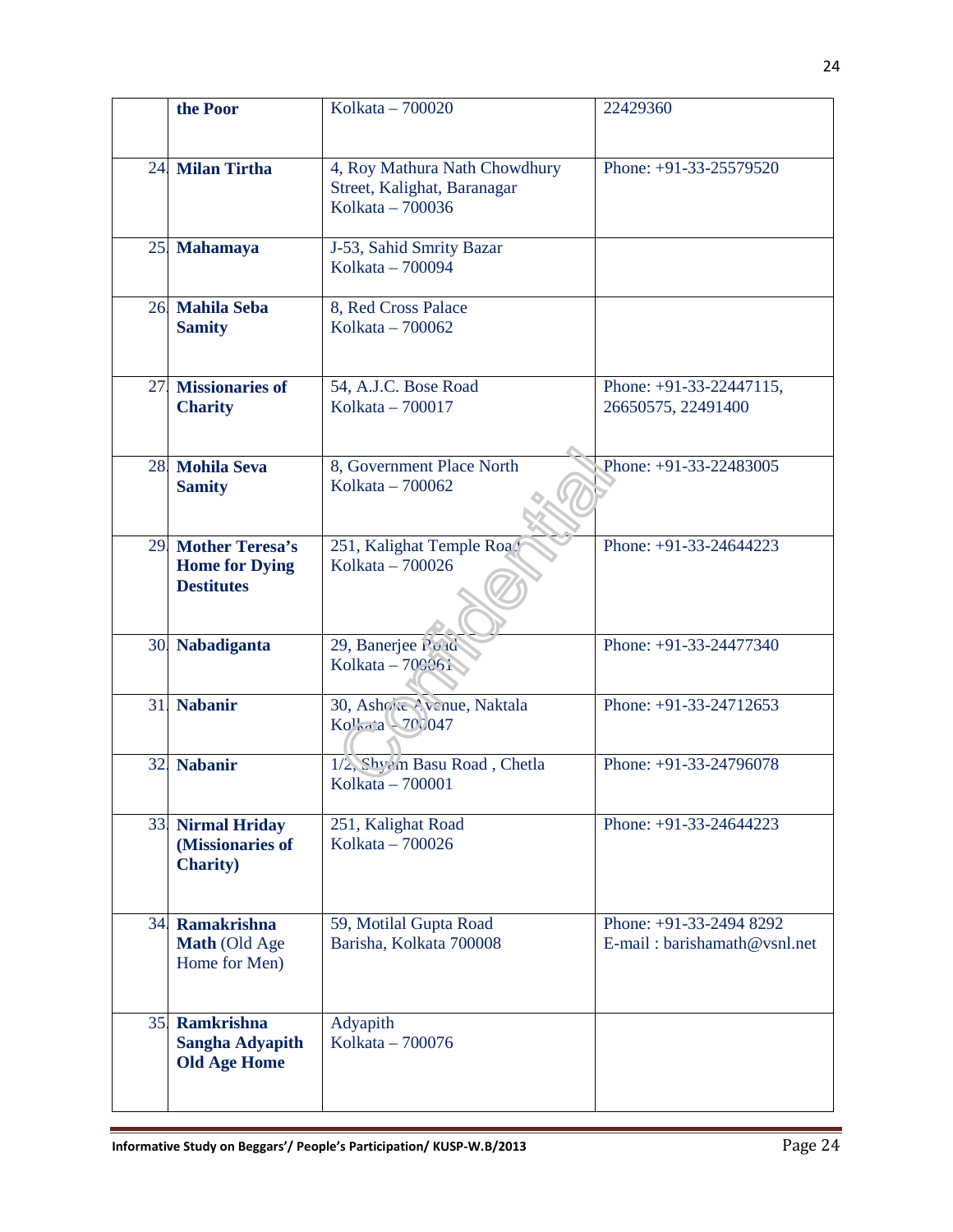| 36. | <b>Seba Old Age</b>     | P-9, Panchsayer                           | Phone: +91-33-24327271,    |
|-----|-------------------------|-------------------------------------------|----------------------------|
|     | <b>Home</b>             | <b>Near E M Byepass-Peerless Hospital</b> | 24327197                   |
|     |                         | Kolkata - 700094                          | Landmark: Near Panchasayar |
|     |                         |                                           | <b>Mother Dairy</b>        |
| 37. | <b>Shanti Nivas Old</b> | Oxford Mission, Barisha                   |                            |
|     | <b>Age Home</b>         | Kolkata - 700008                          |                            |
|     |                         |                                           |                            |
|     |                         |                                           |                            |
| 38. | <b>Shri Ramkrishna</b>  | 46/2, Deshbandhu Road (W),                | Phone: $+91-33-25777600$   |
|     | <b>Satyananda</b>       | Alambazar                                 |                            |
|     | <b>Ashram</b>           | Kolkata - 700035                          |                            |
|     |                         |                                           |                            |
|     |                         |                                           |                            |
|     | 39 St. Joseph's Home    | 2, A.J.C. Bose Road                       |                            |
|     |                         | Kolkata – 700020                          |                            |
|     |                         |                                           |                            |
| 40. | <b>Tollygunge Home</b>  | 186-E, Netaji Subhas Bose Road            | Phone: +91-33-24710707     |
|     |                         | Kolkata - 700040                          |                            |
|     |                         |                                           |                            |
| 41. | <b>Women's Co-</b>      | 1/2, Shyam Bose Road, Alipore H.O.        | $F$ hone: +91-33-24797329  |
|     | ordinating              | Kolkata - 700027                          |                            |
|     | <b>Council (WCC)</b>    |                                           |                            |
|     |                         |                                           |                            |
|     |                         |                                           |                            |
| 42. | <b>St. Vincent's</b>    | 68, Diamond Harbour foze,                 | Phone: +91-33-24497568     |
|     | <b>Home</b> (only for   | Khidderpore                               |                            |
|     | women)                  | Kolkata $-700$                            |                            |
|     |                         |                                           |                            |
|     |                         |                                           |                            |
|     |                         |                                           |                            |

### **Senior Citizen Help lines**

| <b>SI No</b> | <b>West Bengal</b>        | <b>Contacts</b>          | <b>Organisations Working</b> |
|--------------|---------------------------|--------------------------|------------------------------|
| 1.           | Kolkata Senior<br>Citizen | 98300 88884<br>Helpline  | Kolkata Police               |
| 2.           | Kolkata Senior<br>Citizen | 033 2419 0740            | Pranam                       |
| 3.           | Kolkata Senior<br>Citizen | 033 2418 7937, 2429 6048 | <b>Dignity Foundation</b>    |

## **Women Help Line:**

| Sl No | <b>Organisation</b>                                | <b>Phone Number</b> |
|-------|----------------------------------------------------|---------------------|
|       | Kolkata police launches helpline number for women. | 8017100100          |
|       | (Women Grievance Cell)                             | and                 |
|       |                                                    | 1091                |
|       |                                                    | 100                 |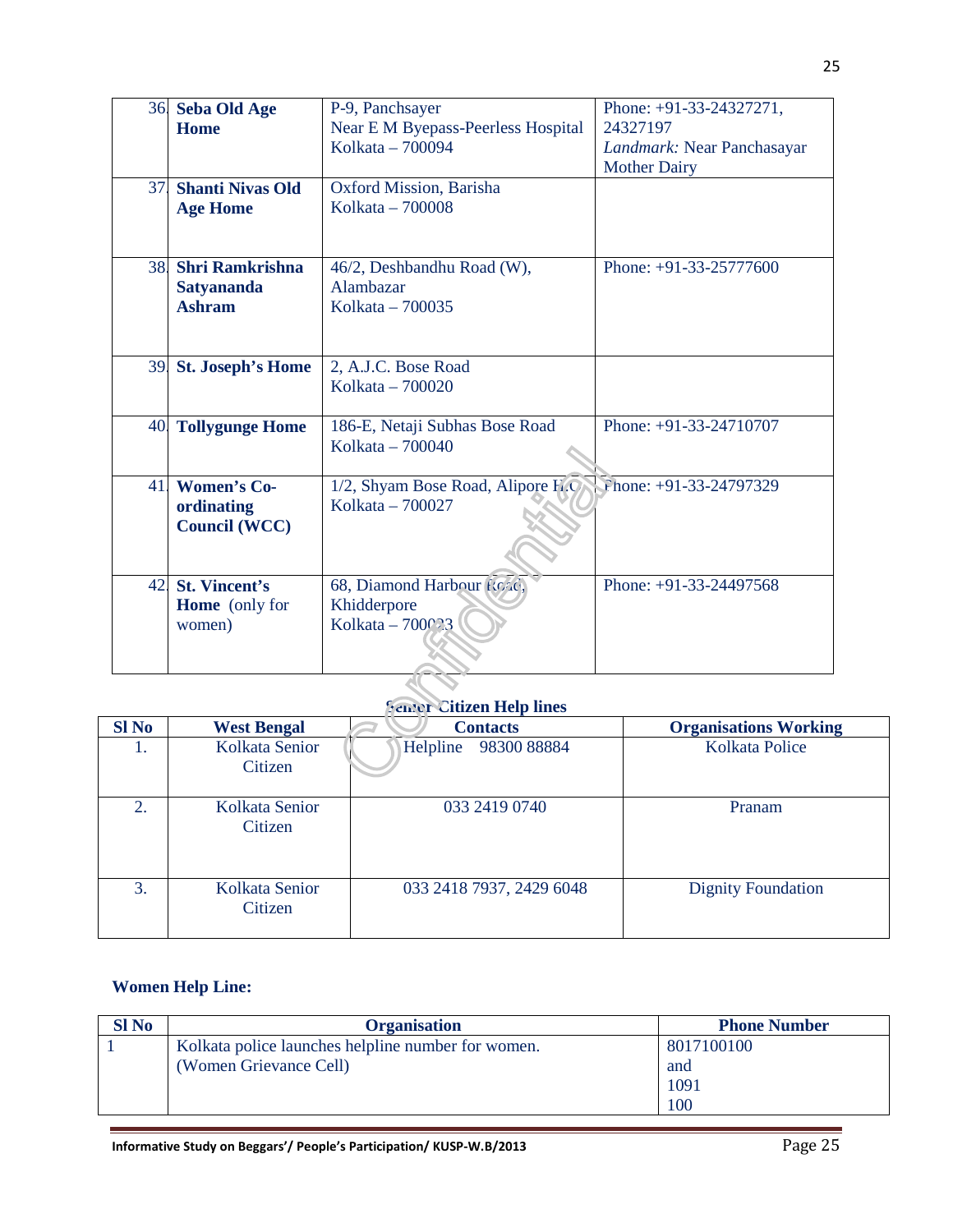| ASHI (South 24 Pgs)                                                | 10921 |
|--------------------------------------------------------------------|-------|
| Jayprakash Institute of Social Change (Lake town, Bangur, Barasat- | 10922 |
|                                                                    |       |
| SEVA (Agarpara, Habra, Machlandapur)                               | 10926 |
| SAUJATYA -South 24 Pgs                                             | 10923 |
| Gana Unnayan Parishad (Barasat)                                    | 10925 |

#### **Children help Line:**

| $SI$ No | <b>Organisation</b>                     | <b>Phone Number</b> |
|---------|-----------------------------------------|---------------------|
|         | <b>CHILDLINE</b> India Foundation       | 1098                |
|         | AB 15, Sector - 1, Salt Lake, Near PNB, |                     |
|         | Kolkata 64, West Bengal                 | 033-4065 6086       |
|         |                                         |                     |
|         |                                         |                     |

#### **How Public Distribution System (PDS) could be available for beggars:**

#### **Govt order to provide Ration Cards to the beggars**:-

The Government of India has allocated Special/adhoc quota of food grains meant for both BPL and AAY separately under TPDS for 10 (ten) poorest & backward districts of West Bengal:

| Purulia,     | Bankuia, | <b>Paschim Midrabur</b> | <b>South 24 Parganas,</b> | Birbhum,          |
|--------------|----------|-------------------------|---------------------------|-------------------|
| Musshidabad, | Maida,   | <b>Uttar Diragant</b>   | Dakshin Dinajpur          | <b>Jalpaiguri</b> |

in pursuance of the directions of the Hon'ble Supreme Court followed by the recommendations of the Central Vigilance Committee on PDS headed by Justice (Retd) D. P. Wadhwa.

The C.V.c. headed by the Justice D.P. Wadhwa has referred the prospective group of households of the said adhoc quota as "Marginally Above Poverty line (**MAPL)** households". The benefit shall be continued for period up to so" September, 2012 unless extended beyond the period. While individuals are entitled for weekly quota of food grains, institutions where those newly identified beneficiaries' reside may be allotted with food grains on fortnightly / monthly basis.

Consonant with above, the State Government has decided to identify the following categories of APL persons / households living in penury as AAY straight away under TPDS. The concerned District Controller (F&S) shall contact the concerned Departments mentioned against each category for preparation of lists of beneficiaries and intimate the total numbers of beneficiaries identified through the process to the Food & Supplies Department to facilitate allocation of food grains.

The Government has also decided to select from amongst the following categories of APL persons/families living in penury as AAY beneficiaries under TPDS. Concerned District Magistrate shall take initiatives to arrange for local advertisements and invite applications for inclusion from the following categories of families/ persons. The concerned District Controller (F&S) shall consult the concerned District Magistrate for preparation of lists of beneficiaries and intimate the total numbers of beneficiaries identified through the process to the Food & Supplies Department to facilitate allocation of food grains. Identified beneficiaries shall get AAY benefits under TPDS.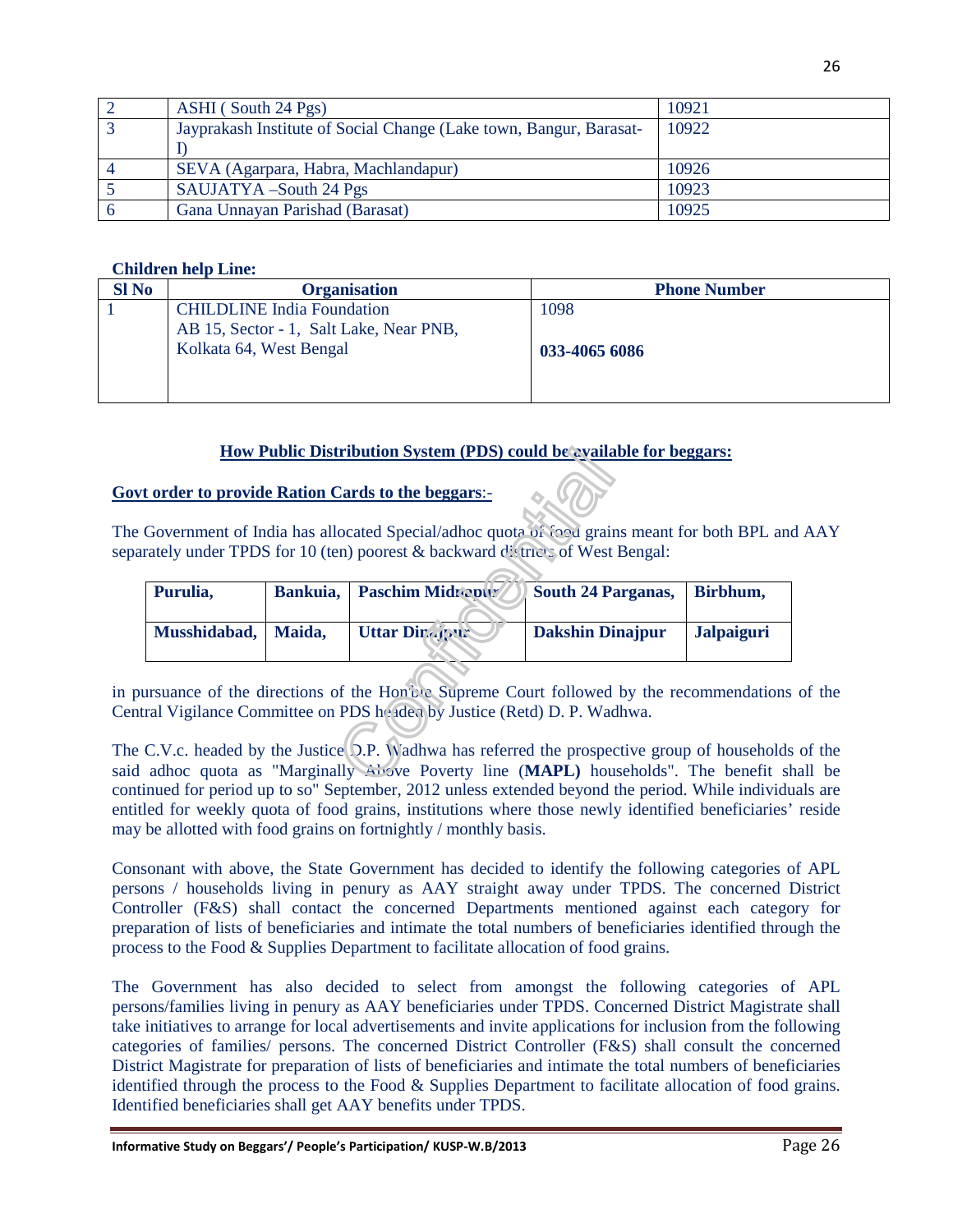It has been decided to provide Ration Card to different target group people and we may include our target group here to acquire those ration cards; mentioned as under:

| <b>Sl No</b>     | <b>Target Group</b>                                         | <b>Govt Department</b>           |
|------------------|-------------------------------------------------------------|----------------------------------|
| 1.               | Destitute slum dwellers                                     |                                  |
| $\overline{2}$ . | Leprosy Afflicted Patients (LAP)                            | <b>Health and Family Welfare</b> |
|                  |                                                             | Department                       |
| 3.               | Orphans, destitute children, destitute women residing in    | Women Child Development &        |
|                  | homes                                                       | <b>Social Welfare Department</b> |
| 4.               | All Primitive tribes.                                       | <b>B.C.W.</b> Department         |
| 5.               | Households headed by widows or terminally ill persons       |                                  |
|                  | having no assured means of subsistence or societal support. |                                  |
| 6.               | Households headed by aged persons (6Oyrs or more) having    |                                  |
|                  | no assured means of subsistence or social support.          |                                  |
| 7.               | Widows, terminally ill persons, persons aged 60 yrs or      |                                  |
|                  | more. Single woman, - single man having no assured          |                                  |
|                  | subsistence or societal support.                            |                                  |
| 8.               | Persons earning their livelihood on daily basis in the      |                                  |
|                  | informal sectors (like porters, coolies, rickshaw pullets,  |                                  |
|                  | snake charmers, rag pickers, cobblers etc.) in rural and    |                                  |
|                  | urban areas                                                 |                                  |
| 9.               | Rural artisans such as blacksmith, carpenter, tanners,      |                                  |
|                  | weavers etc.                                                |                                  |
| 10.              | Landless Agricultural labourers.                            |                                  |

**Bengal Vagrancy Act-1943:**

## **BEGGAR LEGISLATION IN INDIA**



#### **Bengal Vagrancy Act 1943**

#### **PART III Acts of the Bengal Legislature.**

#### **GOVERNMENT OF BENGAL LEGISLATIVE DEPARTMENT**

#### **NOTIFICATION**

No. 986-L. 23rd October, 1943. The following Act of the Bengal Legislature, having been assented to in His Majesty's name by the Governor, thereby published for general information:

#### **CONTENTS Chapter I**

#### **PRELIMINARY Section**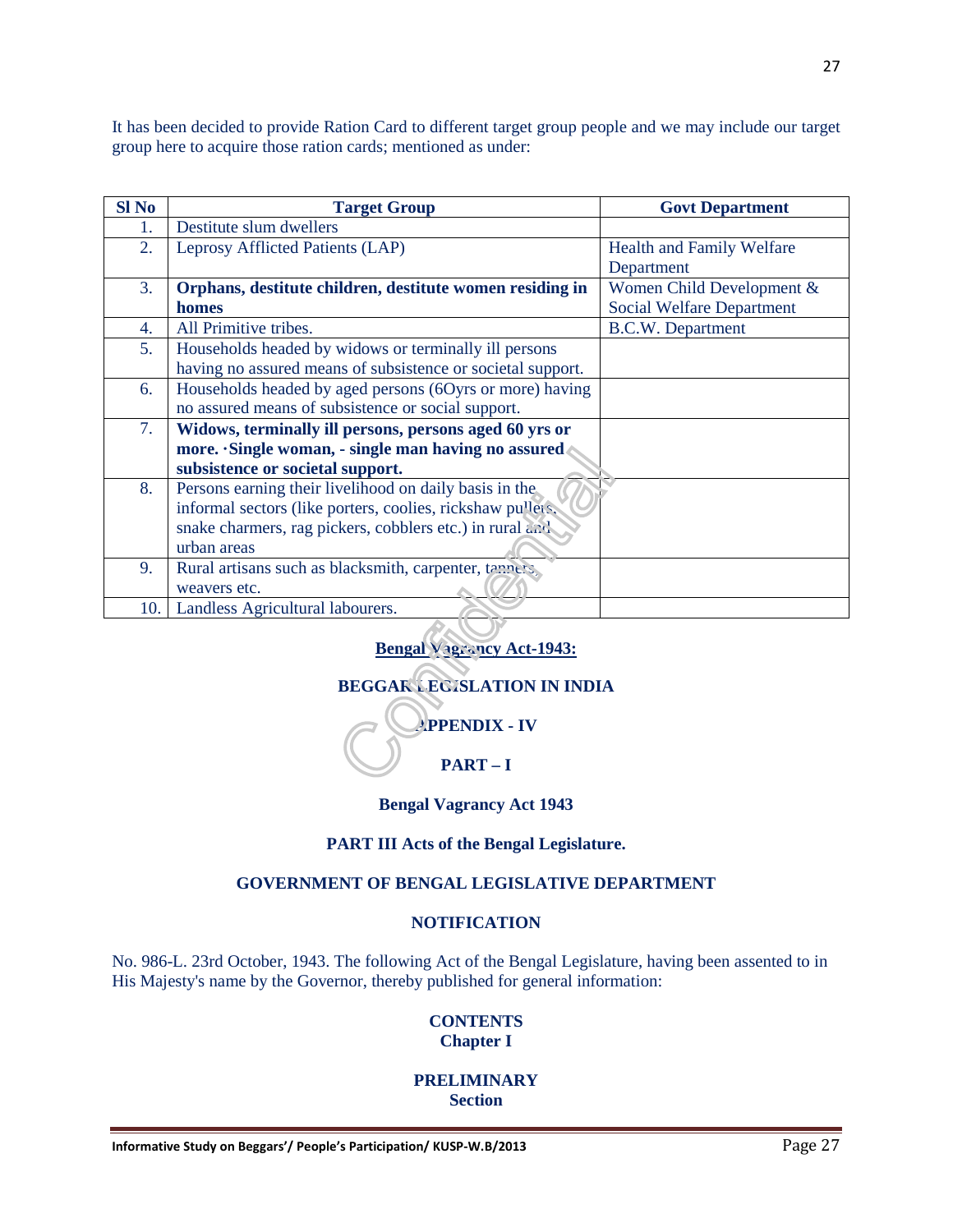1. Short title, extent and commencement,

2. Definitions.

3. Vagrancy Advisory Board.

4. Appointment of Controller of Vagrancy and his assistants.

5. Special Magistrates.

#### **Chapter II**

#### **PROCEDURE**

6. Power to require apparent vagrant to appear before Special Magistrate.

7. Summary inquiry in respect of apparent vagrant and declaration of person to be a vagrant by Special Magistrate.

8. Detention in receiving centre and medical examination of vagrant.

9. Procedure for sending vagrant to vagrants' home.

10. Internment of vagrant from area in which Act is in force.

11. Validity of custody and detention of vagrant.

#### **Chapter III**

#### **RECEIVING CENTRES AND VAGRANTS\* HOME**

12. Provision of receiving centers.

13. Provision of vagrants' homes.

14. Search of vagrants.

15. Management and discipline.

16, Transfer of vagrants from one vagrants' home to another.

#### **APPENDIX IV**

- 17. Outside employment to be obtained for vagrants when possible.
- 18. Discharge of vagrants from vagrants 1 home.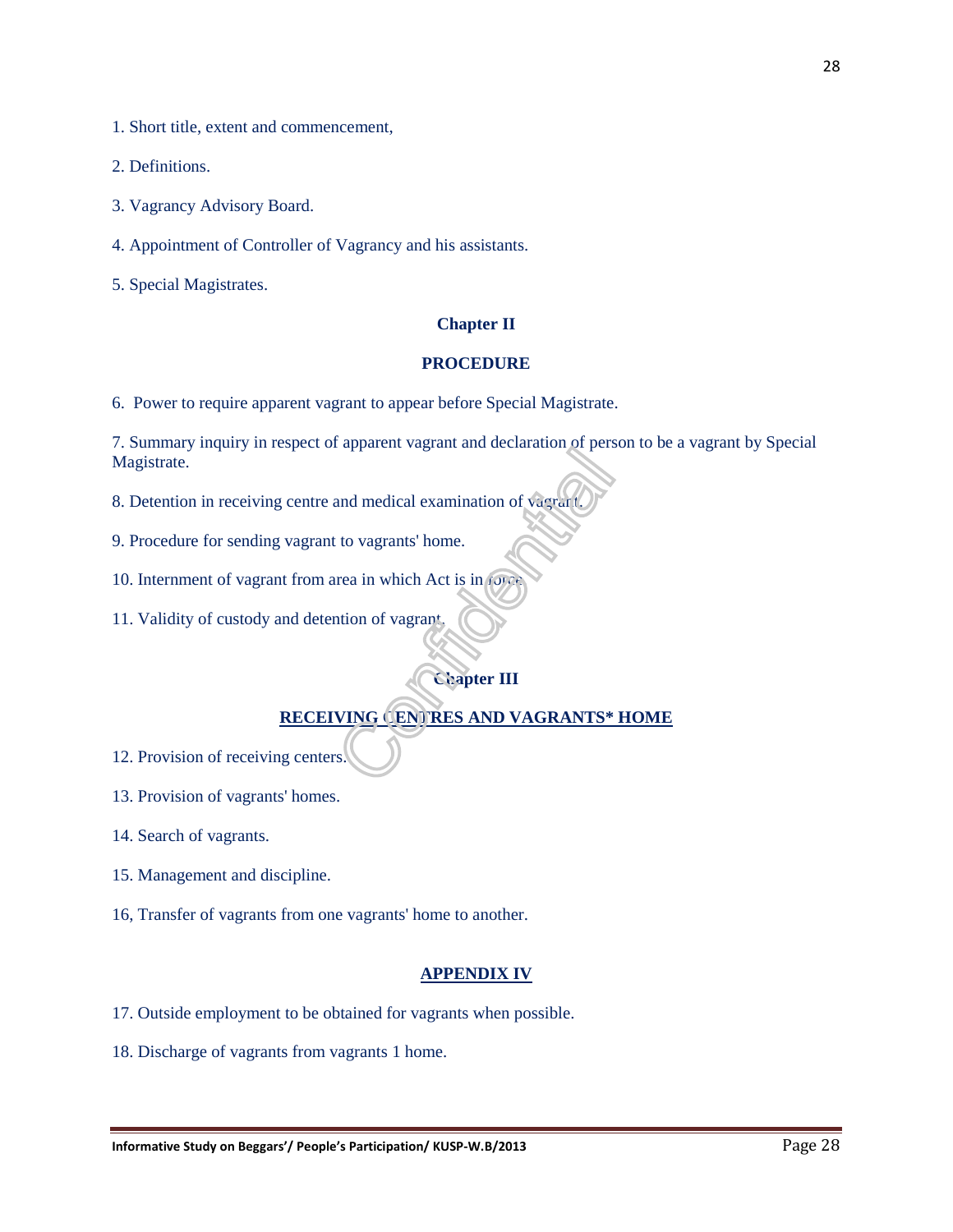#### **Chapter IV**

#### **PENALTIES AND MISCELLANEOUS**

- 19. Punishment for employing or causing person to ask for alms.
- 20. Punishment for refusing to go before the Special Magistrate.
- 21. Punishment for refusing to submit to medical examination at receiving centre.
- 22. Punishment for escape from receiving centre or vagrants\* home.
- 23. Procedure at end of imprisonment.
- 24. Prosecution and jurisdiction to try offenders.
- 25. Persons to be deemed public servants.
- 26. Indemnity.
- 27. Repeal.
- 28. Power to make rules.
- 29. Continuance of action taken under Bengal Ordinance II of 1943.

**BENGAL ACT VII OF 1943 The Bengal Vagrancy Act, 1943** 

**(Passed by tile Bengal Legislature)** 

**[Assent of the Governor was first published in the Calcutta Gazette Extraordinary of the 25th October 1943.] An Act to provide for dealing with vagrancy in Bengal.** 

**WHEREAS it is expedient to make provision for dealing with vagrancy in Bengal; it is hereby enacted as follows:** 

#### **CHAPTER- I Preliminary**

#### **1. Short title, extent and commencement:**

(1) This Act may be called the Bengal Vagrancy Act, 1948.

(2) It extends to the whole of Bengal.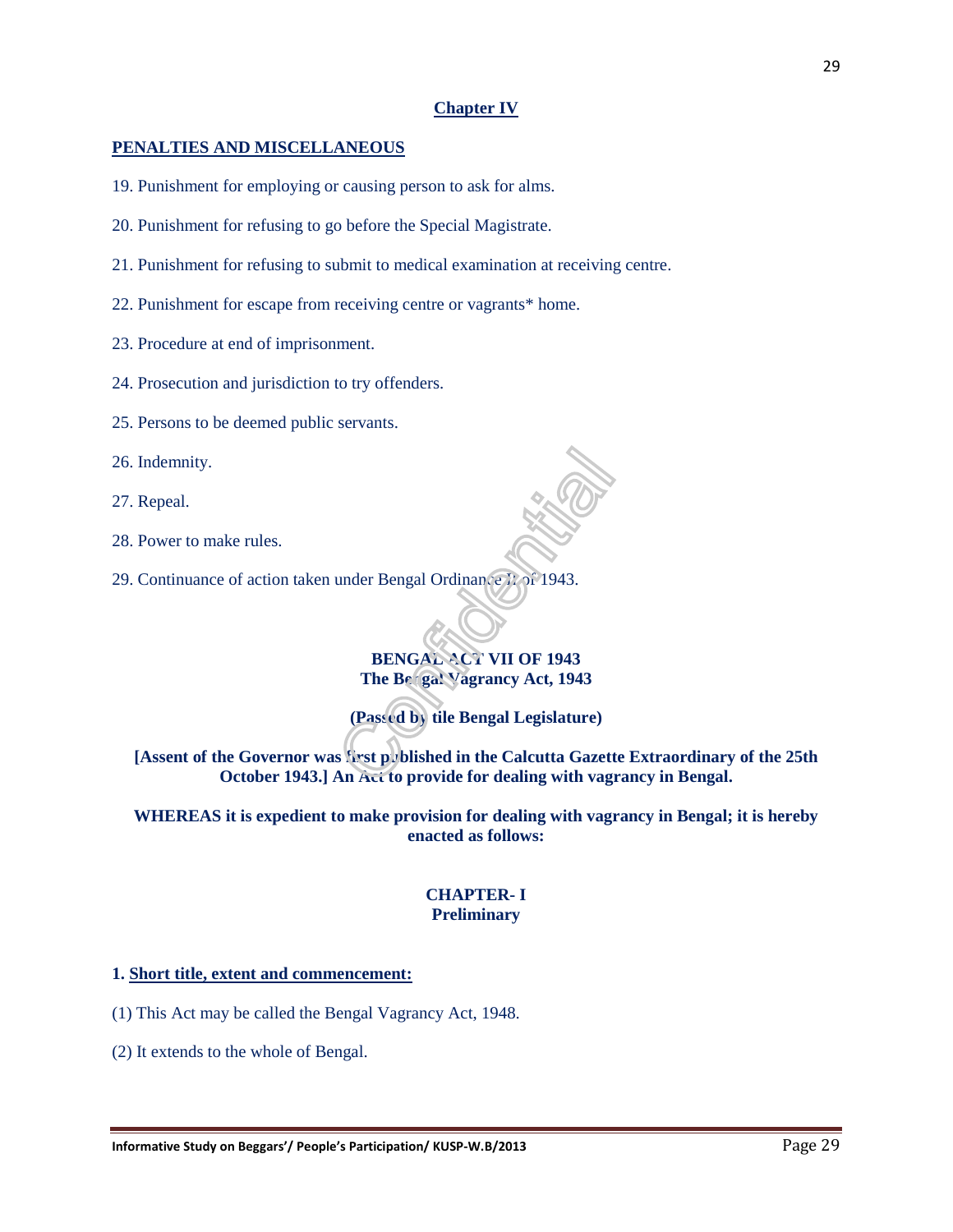(3) It shall come into force in Calcutta at once and in such other areas on such other dates as the Provincial Government may, by notification in the Official Gazette<sup> $\land$ </sup> direct.

2. Definitions: in this Act, unless there is anything repugnant in the subject or context,

(1) "Board" means the Vagrancy Advisory Board established under sub-section (1) of section 3;

(2) "Calcutta" means the town of Calcutta as defined in section 3 of the Calcutta Police Act, 1866. Ben. Act IV of 1866, together with the suburbs of Calcutta as defined by notification under section 1 of the Calcutta Suburban Police Act, 1866 Ben. Act It of 1866;

(3) " child" means a, person under the age of fourteen years;

(4) " Controller" means the Controller of Vagrancy appointed under sub-section (1) of section 4;

(5) ''Person of European extraction "has the same meaning as in the European Vagrancy Act, 1874 JX of 1874;

(6) " prescribed" means prescribed by rules made under this Act;

(7) " Receiving centre" means a house or institution for the reception and temporary detention of vagrants, provided by the Provincial Government or certified as such under sub-section (1) of section 12;

(8) " Special Magistrate" means a Magistrate empowered to act as such under section 5;

(9) "vagrant" means a person not being of European extraction found asking for alms in any public place, or wandering about or remaining in any public place in such condition or manner as makes it likely that such person exists by asking for alms but does not include a person collecting money or asking for food or gift for a prescribed purpose;

(10) " vagrants' home" means an institution provided by the Provincial Government under sub-section (1) of section 13 for the permanent detention of  $\alpha$  agrants.

3. Vagrancy Advisory Board: (1) The Provincial Government as soon as possible after the commencement of this Act shall establish a Board to be called the Vagrancy Advisory Board.

(2) The Board shall be constituted in the manner prescribed, subject to the condition that the number of the members of the Board shall not be less than ten.

(3) The function of the Board shall be to advise the Provincial Government on all matters relating to the control of vagrancy and in particular on the administration of this Act and for the aforementioned purposes any member of the Board may enter and inspect at any time any receiving centre or vagrants' home.

(4) The Board may, with the previous approval of the Provincial Government, make regulations to provide for,

(a) the times and places at which its meetings shall be held ;

(6) the issue of notices concerning such meetings ; and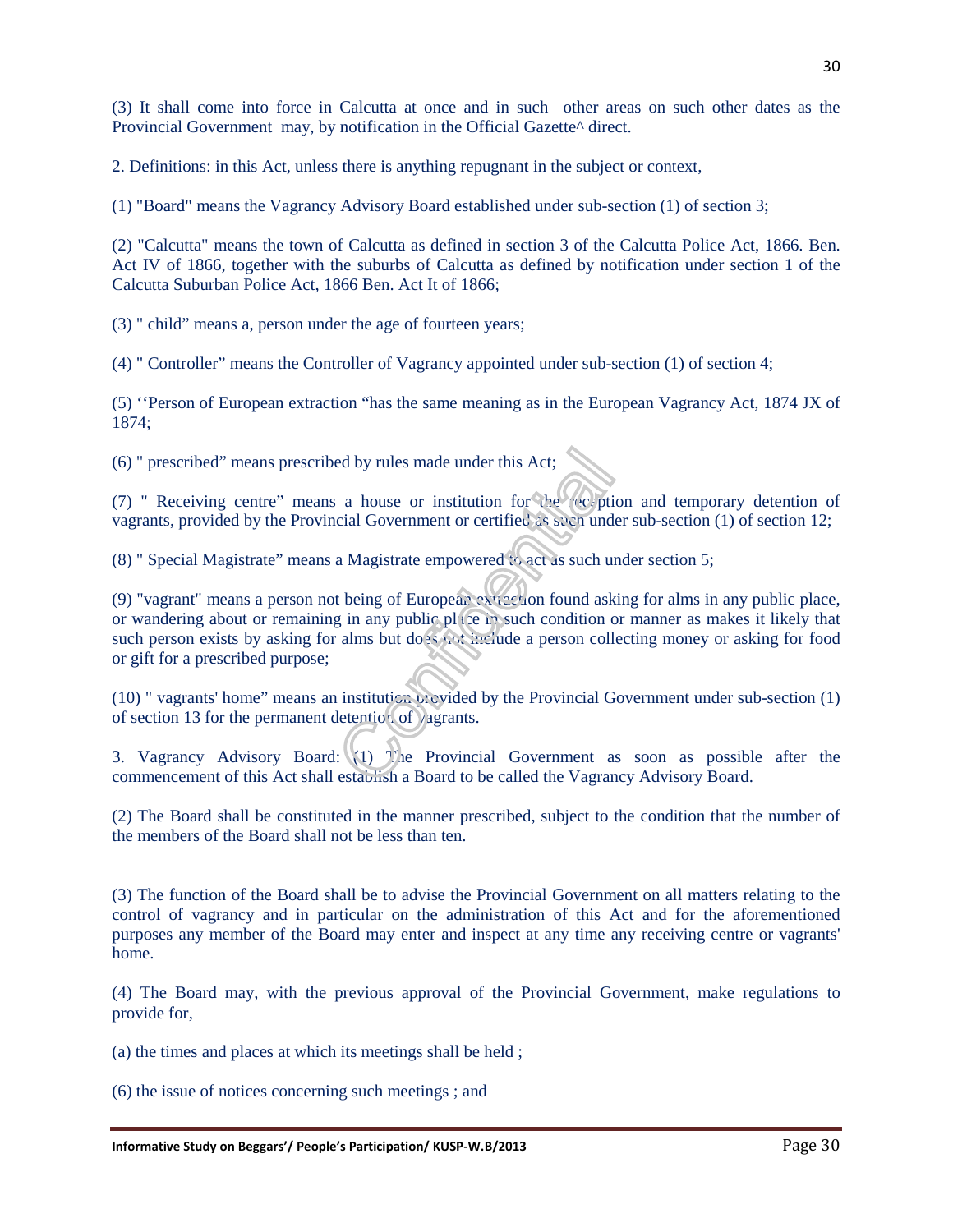(c) the conduct of business thereat.

#### **4. Appointment of Controller of Vagrancy and his assistants:**

(1) For carrying out the purposes of this Act the Provincial Government may appoint a person to be Controller of Vagrancy together with such other persons to assist him as it thinks fit.

(2) Persons appointed under sub-section

(1) shall exercise such powers as may be conferred and perform such functions as may be required by or under this Act.

5. Special Magistrates: For the purposes of Chapter II of this Act the Provincial Government may empower any Presidency Magistrate in Calcutta and any Magistrate of the first class elsewhere to act as a Special Magistrate.

#### **Procedure**

6. Power to require apparent vagrant to appear before Special Magistrate: Any police officer authorized in this behalf by the Commissioner of Police in Calcutta and by the District Magistrate elsewhere may require any person who is apparently a vagrant to accompany him or any other police officer to, and to appear before, a Special Magistrate.

7. Summary inquiry in respect of apparent vagrant and declaration of person to be a vagrant by Special Magistrate:

(1) When a person is brought before a Special Magistrate under section 6, such Special Magistrate shall make a summary inquiry in the prescribed manner into the circumstances and character of such person, and if, after hearing anything which such person may wish to say he is satisfied that such person is a vagrant, he shall record a declaration to this effect and the provisions of this Act relating to vagrants shall thereupon apply to such peron.

(2) If on making the summary inquiry referred to in sub- section (1) the Special Magistrate is not satisfied that the person brought before him under section 6 is a vagrant such person shall forthwith be released.

(3) A Special Magistrate recording a declaration under sub-section (1) that a person is a vagrant shall forthwith send a certified copy of such declaration to the Controller, and to the officer-in-charge of the receiving centre to which such vagrant is sent under sub-section of (!) of section 8.

8. Detention in receiving centre and medical examination of vagrant:

(1) When a person has been declared to be a vagrant under sub-section (1) of section 7 he shall forthwith be sent in the manner prescribed to the nearest receiving centre and there handed over to the custody of the office r-in-charge of such receiving centre, and such vagrant shall be detained in such receiving centre until he is sent there from to a vagrants' home under sub-section (1) of section 9.

(2) As soon as possible after the commencement of the detention of a vagrant in a receiving centre the medical officer of such receiving centre shall with such medical help as may be necessary medically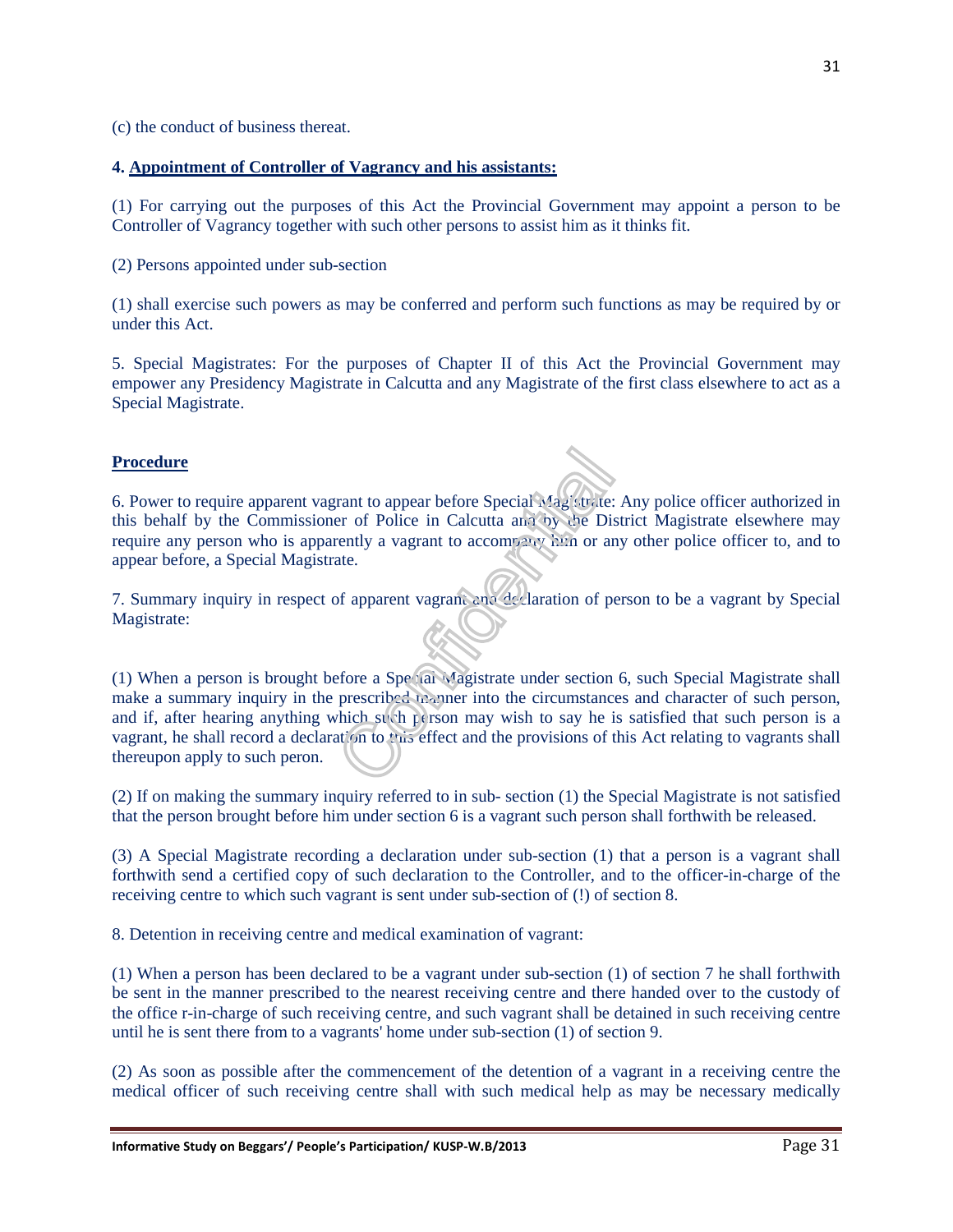examine the vagrant in the manner prescribed as quickly as is consistent with the circumstances of the case and shall thereupon furnish the officer-in-charge of the receiving centre with a medical report regarding the health and bodily condition of the vagrant.

(8) The medical report referred to in sub-section (2) shall state inter alia,

- (a) the sex and age of the vagrant ;
- (6) whether the vagrant is a leper ;
- (?) flpom what, if any, communicable diseases other than leprosy the vagrant is suffering;
- (d) whether the vagrant is insane or mentally deficient ;

(e) what is the general state of health and bodily condition of the vagrant and for which, if any, of the prescribed types of work he is fit.

#### **9. Procedure for sending vagrant to vagrants home:**

(1) On receipt of the medical report referred to in sub- section

(2) of section 8 the officer-in-charge of a receiving centre scali, as soon as the necessary arrangements can be made, send the vagrant in the prescribed manner to such vagrants' home as the Controller may by general or special order in this behalf direct, and the said officer-in-charge shall along with such vagrant send to the Manager of the said vagrants' home,

- (a) the certified copy of the declaration made under sub- section  $(1)$  of section  $7$  relating to such vagrant which is to be sent to such of  $\ddot{\theta}$ :  $\ddot{\theta}$ : charge under sub-section
- (8) of the said section, and
- (b) the said medical report.

(2) When a vagrant is sent to a vagrants' home under the provisions of sub-section (1) he shall be handed over to the custody of the Manager of such vagrants' home and shall be detained therein, or in a vagrants' home to which he may be transferred under section 16, until duly discharged there from under section 18.

(3) In issuing any order under sub-section (1) the Controller shall ensure that the following classes of vagrants, namely,

- (a) lepers,
- (b) the insane or mentally deficient,
- (0) those suffering from communicable diseases other than leprosy,

(d) children, are segregated from each other and from vagrants who do not belong to any of the aforementioned classes and shall also ensure that the male vagrants are segregated from the female vagrants : Provided that the provisions of this sub-section in respect of children may be relaxed as prescribed.

32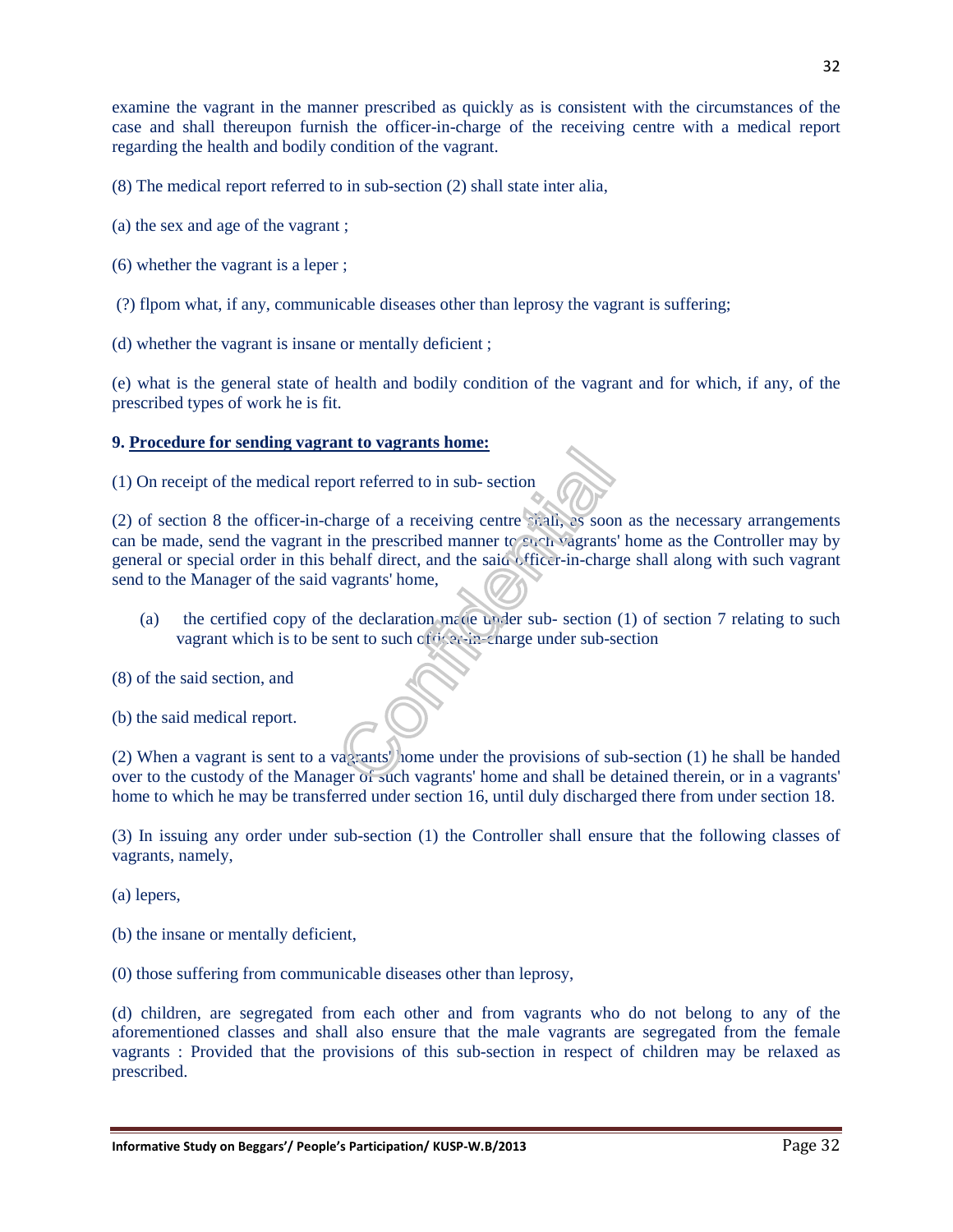10. Internment of vagrant from area in which the Act is in force: (1) If after an inquiry made under subsection (1) of section 7 the Special Magistrate is satisfied that the person brought before him under section 6 is a vagrant but, in the course of such inquiry, it has appeared that the vagrant was not born in the area in which this Act is in force or has not been continuously resident therein for more than one year, the Special

Magistrate, after making such further inquiry, if any, as he may deem necessary, may by order in writing direct the said vagrant to leave the said area within such time and by such route or routes as court be stated in the order and not to return thereto without the permission in writing of the Controller, and in such case, notwithstanding anything contained in sub-section (1) of section 7, the provisions of sections 8 and 9 shall not apply to such vagrant: Provided that if the Special Magistrate deems it necessary to make any further inquiry as aforesaid in respect of such vagrant, the vagrant shall be detained pending conclusion of the said inquiry in such receiving centre as the Controller may by general or special order in this behalf direct and for this purpose shall be sent thereto in the manner -prescribed and there handed over to the custody of the officer-in-charge of such receiving centre, and shall, while he is so detained, be subject to the rules of management and discipline referred to in sub-section (1) of section 15.

(2) The Controller shall not give the permission referred to in sub-section (1) unless, if the vagrant had been detained in a vagrants' home, such vagrant would have been eligible to have been discharged there from under the provisions of sub\* section (1) of section 18.

(3) When a vagrant against whom an order has been made under sub-section (1) fails to comply with such order within the time specified therein, or after complying with the said order returns without the permission in writing of the Controller to any place within the area referred to in the said order, such vagrant may be arrested without a warrant by any police officer and shall be liable, on conviction before a Magistrate, to be punished with rigorous imprisonment for a term which may extend to six months.

11. Validity of custody and detention of vagrant: A declaration that a person is a vagrant recorded by a Special Magistrate under sub-section (1) of  $\frac{1}{2}$  shall be sufficient authority to any person to retain such vagrant in his custody when such person is under the provisions of this Act or of any rule made there under conveying a vagrant from the Court of a Special

Magistrate to a receiving centre or, from a receiving centre to

a vagrants' home or from one vagrants' home to another and to the officer-in-charge of a receiving centre and to the Manager of a vagrants' home for detaining such vagrant in accordance with the provisions of this Act in a receiving centre of vagrants' home, as the case may be.

#### **Receiving centers' and vagrants 9 home**

#### **12. Provision of receiving centers':**

(1) The Provincial Government may provide and maintain together with the necessary furniture and establishment one or more receiving centers' at such place or places as it thinks fit, or may certify by notification in the Official Gazette any existing charitable or other institution, subject to the prior consent of the controlling authority of such institution and on such conditions as may be mutually agreed upon between the Provincial Government and the said authority, to be a receiving centre for the purposes of this Act.

(2) For the purposes of this Act every receiving centre shall be under the immediate control of an officerin-charge who shall be appointed by the

Provincial Government and who shall perform his functions subject to the orders of the Controller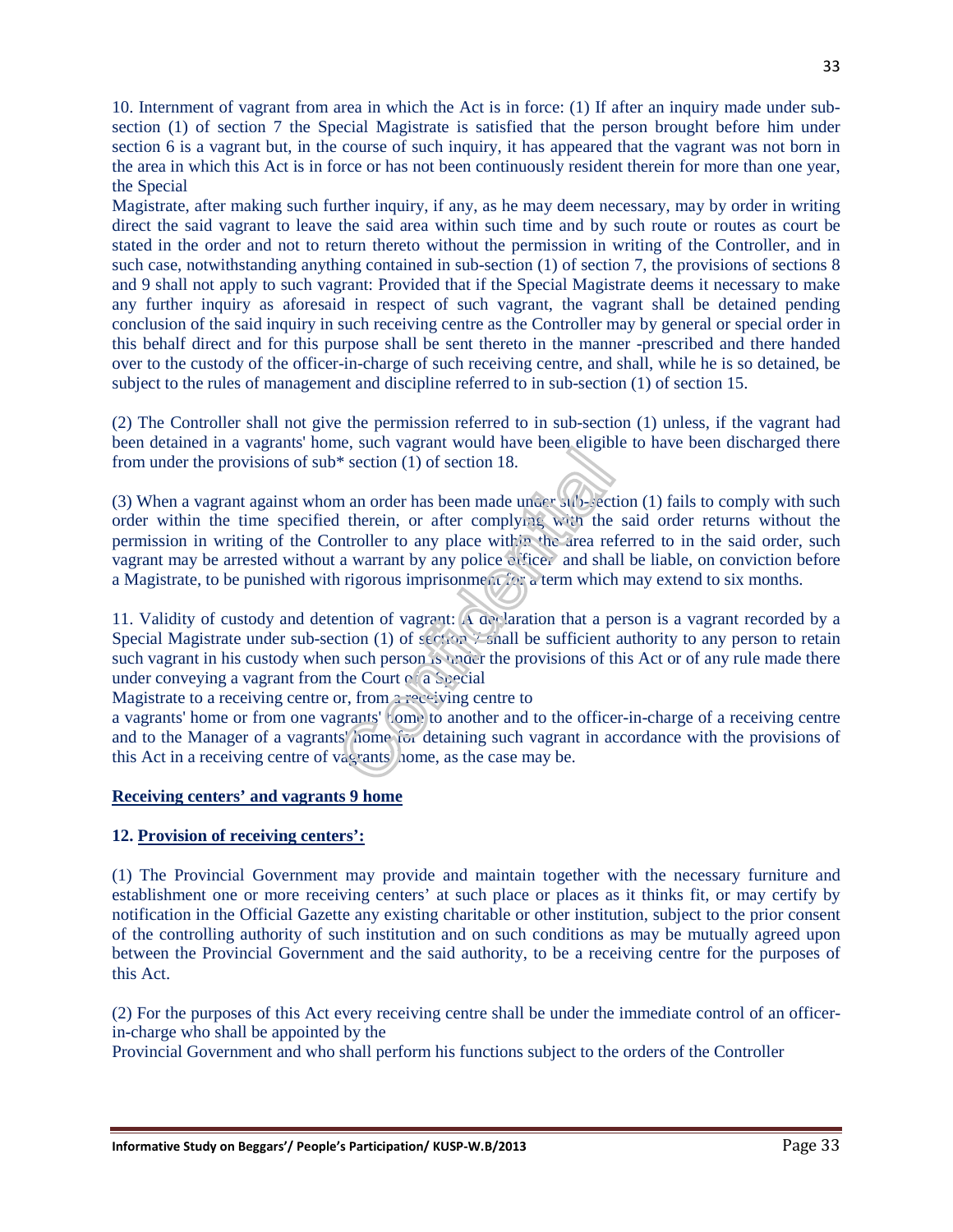(3) The Provincial Government shall also appoint for 1 every Deceiving centre one or more suitably qualified persons as medical officers, IS, Provision of vagrants' homes: (I) The Provincial Government may provide and maintain together with the necessary furniture, equipment and establishment, one or more vagrants' homes at such place or places as it thinks fit and such vagrants' homes may include provision for the teaching of agricultural, industrial or other pursuits and for the general education and medical care of the inmates.

(2) Every such vagrant's home shall be under the immediate charge of a Manager who shall be appointed by the Provincial Government and who shall perform his functions subject to the orders of the Controller.

(3) The Provincial Government may appoint in respect of a vagrants' home a suitably qualified person as medical officer and one or more suitably qualified persons as teachers.

14. Search of vagrants: Every officer-in-charge of a receiving centre or Manager of a vagrants' home may order that any vagrant detained in such receiving centre or vagrants' home shall be searched and that the personal effects of such vagrant shall be inspected and any money then found with or on the vagrant shall be applied in the manner prescribed towards the welfare of vagrants and any of such effects other than money may be sold in auction and the proceeds of the sale shall be applied as aforesaid :Provided that a female vagrant shall be searched by a female only and with due regard to decency.

#### **15. Management and discipline:**

(1) Vagrants detained in receiving centers or vagrants  $5$  homes under this Act shall be subject to such rules of management and discipline as may from time to time be prescribed, Explanation, Discipline includes the enforcement of the doing of manual or other work by a vagrant.

(2) If any vagrant willfully disobeys or neglects to comply with any rule referred to in sub-section (1) he shall on conviction before a Magistrate be liable to be punished with rigorous imprisonment for a term which may extend to three months.

(3) The Provincial Government may authorize the Manager of a vagrants' home to punish any vagrant detained in such vagrants' home who willfully disobeys or neglects to comply with any rule referred to in sub-section (1) with hard labour of the type prescribed for any period not exceeding seven days; and such punishment may be in lieu of or in addition to any punishment to which the vagrant may be liable under sub- section (2).

16. Transfer of vagrants from one vagrants' home to another:

The Controller may by order in writing direct the transfer of a vagrant from one vagrants' home to another and a vagrant in respect of whom such an order is passed shall thereupon be sent in the manner prescribed to, and handed over to the custody of, the Manager of the vagrants' home to which he has by such order been transferred.

17. Outside employment to be obtained for vagrants when possible: The Manager of a vagrants' home shall use his best endeavors to obtain outside the vagrants' home suitable employment for vagrants detained therein.

18. Discharge of vagrants from vagrants^ home: (1) a vagrant may be discharged from a vagrants' home under orders of the Controller,

(a) on the Manager of such vagrants' home certifying in the prescribed manner that satisfactory employment has been obtained for such vagrant;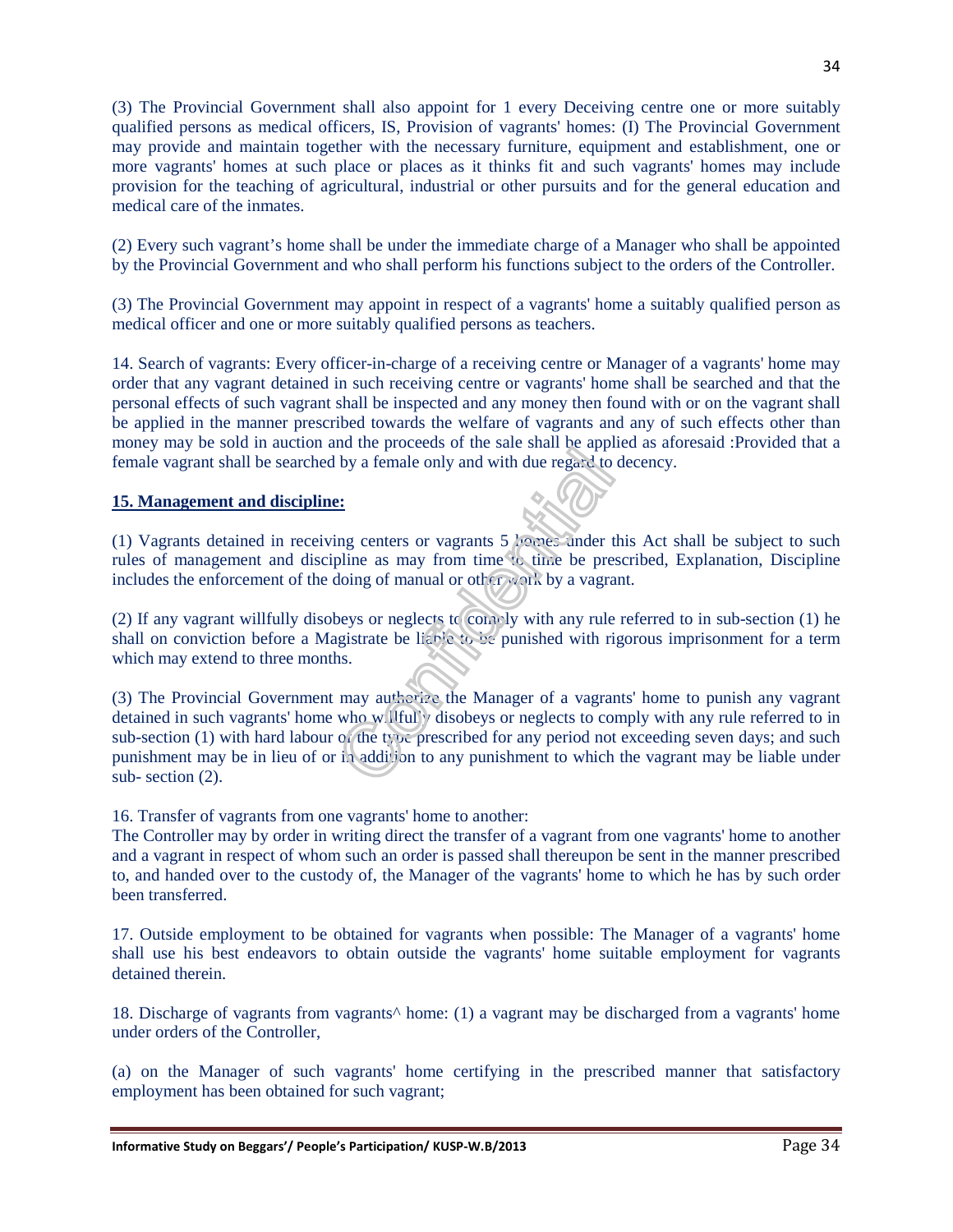(b) on its being shown to the satisfaction of the Controller that such vagrant has become possessed of an income sufficient to enable him to support himself without resorting to vagrancy ;

(c) on a relative of such vagrant, or a person who the Controller is satisfied is interested in the welfare of such vagrant, entering into a bond with or without sureties for a sum prescribed, to look after and maintain such vagrant and to prevent him from resorting to vagrancy ;

(d) for other good and sufficient reasons to be recorded by the Controller in writing.

(2) When the employment referred to in clause (a) of sub- section (1) has been obtained for a vagrant, any such vagrant refusing or neglecting to avail himself thereof shall be liable to be punished on conviction before a Magistrate, with rigorous imprisonment for a term which may extend to one month.

#### **Penalties and Miscellaneous**

19. Punishment for employing or causing persons to ask for alms : Whoever employs or causes any person to ask for alms, or abets the employment or the causing of a person to ask for alms, or whoever, having the custody, charge, or care of a child, connives at or encourages the employment or the causing of a child to ask for alms shall be liable to be punished on conviction before a Magistrate with rigorous imprisonment for a terra which may extend to two years or with time or with both.

20. Punishment for effusing to go before a Special Magistrates.

Any person refusing or failing to accompany a police officer to, or to appear before a Special Magistrate, when required by such officer under section 6 to do  $\wp$ , may be arrested without warrant, and shall be liable to be punished on conviction before a Magistrate with rigorous imprisonment for a term which may extend to one month or with fine, or with both.

21. Punishment for refusing to submit to medical examination at receiving centre: Any vagrant who refuses to submit to a medical examination by the medical officer of a receiving centre or by any person assisting such medical officer under the provisions of sub-section (2) of section 8 shall be liable to be punished on conviction before a Magistrate with rigorous imprisonment for a term which may extend to one month.

22. Punishment for escape from receiving centre or vagrants' home: Any vagrant who escapes from any custody to which he has been committed under this Act or any rule made there under or who leaves a receiving centre without the permission of the officer-in-charge thereof, or who leaves a vagrants' home without the permission of the Manager thereof, or who, having with the permission of such officer-incharge or. Manager, as the case may be, left a receiving centre or a vagrants' home for a time specified under any rule referred to in sub-section (1) of section 15, willfully fails to return on the expiration of such time, may be arrested without warrant and shall for every such offence, be liable to be punished, on conviction before a Magistrate with rigorous imprisonment for a term which may extend to six months.

23. Procedure at end of imprisonment: Every person imprisoned under the provisions of sub-section (2) of section 15. sub-section (2) of section 18, section 20, section 21 or section 22 shall at the end of his term of imprisonment be brought under police custody before the nearest Special Magistrate who shall forthwith deal with such person in the manner laid down in sections 7, 8 and 9 as if such person had been brought before such Special Magistrate under the provisions of section 6:

Provided that if the said Special Magistrate is of the opinion that such person would, if detained under this Act as a vagrant in a vagrants' home, be eligible to be discharged there from under the provisions of sub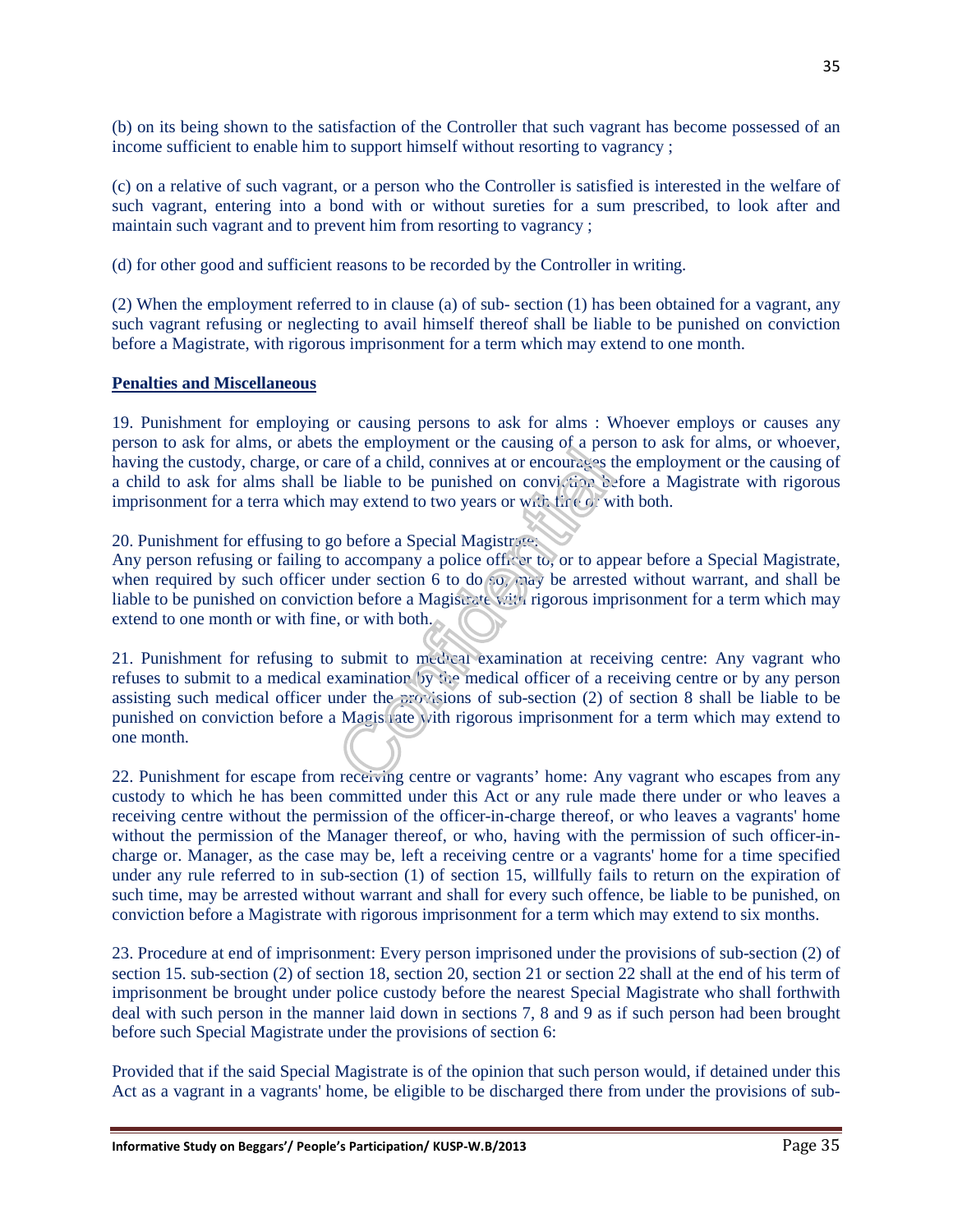section (1) of section 18, he may, instead of dealing with such person as aforesaid, direct that such person be released and such person shall thereupon be set at liberty.

24. Prosecution and jurisdiction to try offenders: (1) No prosecution for an offence under this Act may be commenced except by, or with the permission, of such officer as may be prescribed in this behalf.

(2) No offence under this Act shall be tri able by any Magistrate other than a Presidency Magistrate or a Magistrate of the first class.

25. Persons to be deemed public servants: (Act XLV of 1800) all persons empowered to perform any function under this Act shall be deemed to be public servants within the meaning of section 21 of the Indian Penal Code.

26. Indemnity: No suit, prosecution or other legal proceeding shall lie against any person empowered to perform any function under this Act for anything which is in good faith done or intended to be done under this Act.

27. Repeal: (Ben. Act IV of 1866; Ben. Act. II of 1866). Section 70A of the Calcutta Police Act, 1866, and section 40A of the Calcutta Suburban Police Act, 1866, is hereby repealed.

28. Power to make rides: (1) The Provincial Government may make rules for carrying out the purposes of this Act.

(2) In particular and without prejudice to the generality of the foregoing power, such rules may provide for all or any of the following matters, namely:

(a) the purposes for which a person may collect money or ask for food or gifts referred to in clause (9) of section 2;

(b) the constitution of the Board referred to  $\alpha$  is sub-section(2)of section 8;

(c) the manner in which the summary inquiry referred to in sub-section (1) of section 7 shall be made;

**(d)** the manner in which a vagrant is to be sent to a receiving centre under sub-section (1)of section 8 and the proviso to sub-section (1 of section 10 ;

(e) the manner in which a medical officer is medically to examine a vagrant under sub-section (2) of section 8

(f) the types of works for which a vagrant may be reported fit under clause (e) of sub-section (3) of section 8 ;

(g) the manner in which a vagrant is to be sent to a vagrants' home under sub-section  $(1)$  of section  $9$ ;

29. (A) the manner in and the extent to which the provisions of sub-section (3) of section 9 in respect of children may be relaxed;

(i) the manner in which the money found with or on, or the proceeds of the sale of other personal effects of, a vagrant may be applied to the welfare of vagrants under section 14 ;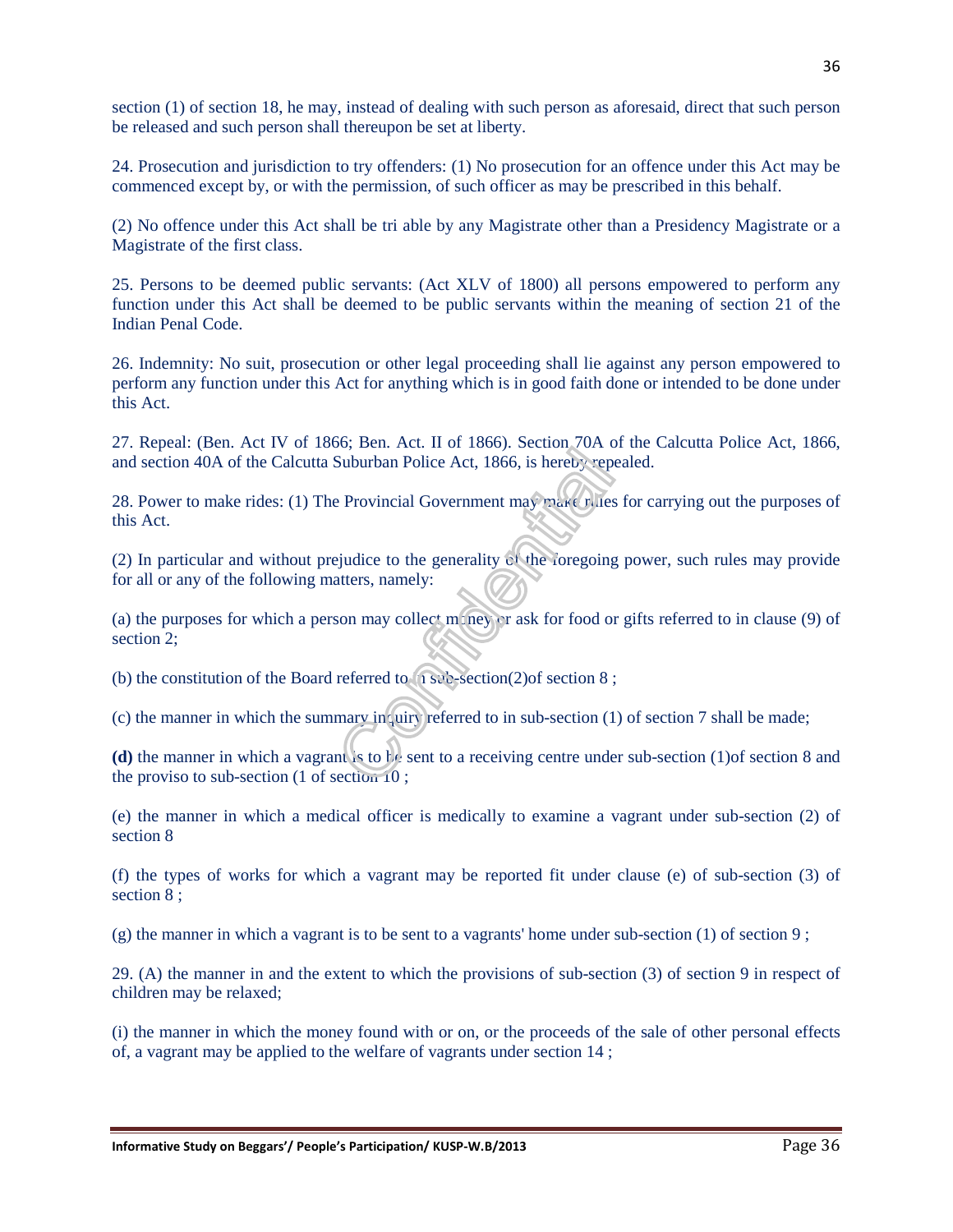(j) the management and discipline referred to in sub- section (1) of section 15 to which vagrants detained in receiving centers and vagrants' homes shall be subject ;

(k) the type of the hard labour which is to form the punishment which may be awarded under sub-section (3) of section 15 ;

(I) the manner in which a vagrant may be sent from one vagrants' home to another under section 16;

(m) the manner in which the Manager of a vagrants' home is to certify under clause (a) of sub-section (1) of section 18 that satisfactory employment has been obtained for a vagrant ;

(n) the amount of the bond referred to in clause (c) of sub- section (1) of section 18;

(o) the officer referred to in sub-section (1) of section 14. 29. Continuance of action taken under Bengal Ordinance II of 1943: Any rules made or anything done or any action taken or any proceedings commenced in exercise of any power conferred by or under the Bengal Vagrancy Ordinance, 1943, shall, on the said Ordinance ceasing to be in operation, be deemed to have been made, done, taken or commenced in exercise of powers conferred by or under this Act as if this Act had commenced on the 30th day of July, 1943.

| <b>Sl No</b> | <b>District Social Welfare Officers</b> | <b>Telephone Numbers</b> |
|--------------|-----------------------------------------|--------------------------|
| 1.           | <b>Bankura</b>                          | 03242-254-803            |
| 2.           | <b>Birbhum</b>                          | 03462-257-427            |
| 3.           | <b>Burdwan</b>                          | 0342-256-3381            |
| 4.           | Coochbehar                              | 03582-227-113            |
| 5.           | Dakshin Dinajpur                        | 03522-255-119            |
| 6.           | Darjeeling                              | 0354-225-4191            |
| 7.           | Hooghly                                 | 2680-4875                |
| 8.           | Howrah                                  | 2641-3301                |
| 9.           | Jalpaiguri                              | 03561-223-058            |
| 10.          | Malda                                   | 03512-254-236            |
| 11.          | Murshidabad                             | 03482-255-193            |
| 12.          | Nadia                                   | 03472-254-798            |
| 13.          | North 24 Parganas                       | 2584-6278                |
| 14.          | Pachim Midnapur                         | 03222-268-691            |
| 15.          | Purba Midnapur                          | 03228-269-728            |
| 16.          | Purulia                                 | 03252-223-278            |
| 17.          | South 24 Parganas                       | 2479-2206                |
| 18.          | <b>Uttar Dinajpur</b>                   | 03523-255-028            |

## **Telephone Numbers of District Social Welfare Officers:**

**AN** 

#### **Central Government Act Section 144 in 'The Railways Act, 1989'**

Section 144. Prohibition on hawking, etc., and **begging.-** 

(1) If any person canvasses for any custom or hawks or exposes for sale any article whatsoever in any railway carriage or upon any part of a railway, except under and in accordance with the terms and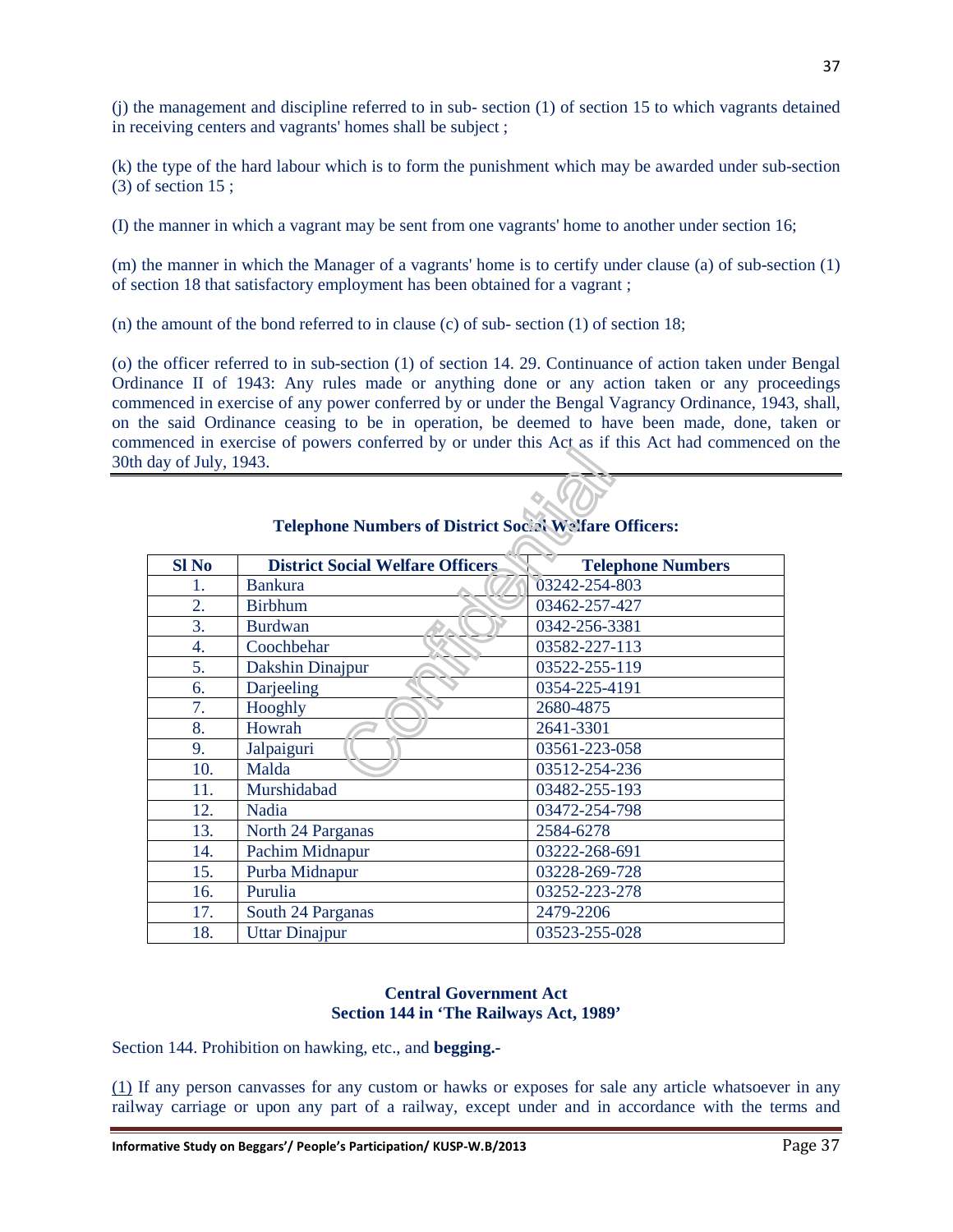conditions of a license granted by the railway administration in this behalf, he shall be punishable with imprisonment for a term which may extend to one year, or with fine which may extend to two thousand rupees, or with both: Provided that, in the absence of special and adequate reasons to the contrary to be mentioned in the judgment of the court, such punishment shall not be less than a fine of one thousand rupees.

#### **(2) If any person begs in any railway carriage or upon a railway station, he shall be liable for punishment as provided under sub- section (1).**

(3) Any person referred to in sub- section:

(1) or sub- section

(2) may be removed from the railway carriage or any part of the railway or railway station, as the case may be, by any railway servant authorised in this behalf or by any other person whom such railway servant may call to his aid.

## **THE BOMBAY PREVENTION OF BEGGING ACT, 1959**

## **INTRODUCTION**

For the purpose of making uniform and better provisions for the prevention of begging in the State of Bombay; for the detention, training and employment of beggars and their dependents in certain institutions; for the custody, trial and punishment of beggar offenders and for these and other purposes it was proposed to enact a law. Accordingly the Bombay Prevention of Begging Bill was introduced in the Legislative Assembly.

#### *ACT X OF 1960*

The Bombay Prevention of Begging Bill having been passed by the Legislative Assembly and having been assented by the Governor came into force as THE BOMBAY PREVENTION OF BEGGING ACT, 1960 (X of 1960). It has been extended to the Union Territory of Delhi (National Capital Territory of Delhi) by G.S.R. 638, dated  $2^{nd}$  June, 1960.

#### **THE BOMBAY PREVENTION OF**

#### **BEGGING ACT, 1959**

(Bombay Act X of 1960)

As extended to the Union Territory of Delhi\*

An Act to consolidate and amend the law relating to beggars for the purpose of making uniform and better provision for the prevention of begging in the State of Bombay and for matters connected therewith.

Where it is expedient to make uniform and better provision for the prevention of begging in the State of Bombay; for the detention, training and employment of beggars and their dependents in certain institutions; for the custody, trial and punishment of beggar offenders. And for these and other purposes to consolidate and amend the law relating to beggars. It is hereby enacted in the Tenth year of the Republic of India as follows:-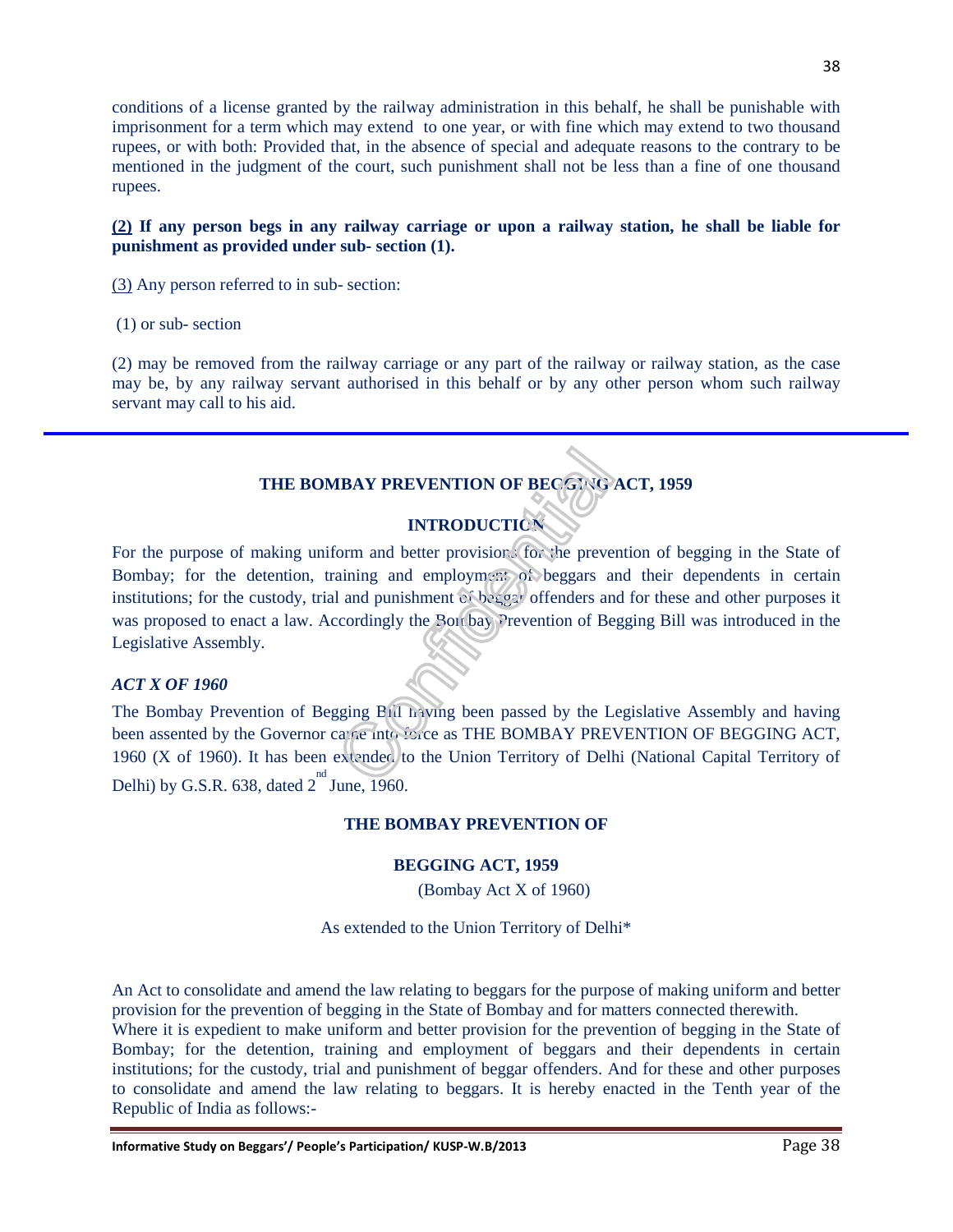#### CHAPTER I

#### **PRELIMINARY**

**1. short title, extent, commencement and repeal of corresponding laws and provisions.-** (1) This Act may be called the Bombay Prevention of Begging Act, 1959.

**2.** It extends to the whole of the Union Territory, Delhi. \*]

**3.** It shall come into force on such date as the Chief Commissioner may by notification in the Delhi Gazette, appoint.]

**2. Definitions.-** (1) In this Act, unless the context otherwise requires,-

(i) "Begging" means-

(a) Soliciting or receiving alms, in a public place whether or not under any pretence such as singing, dancing, fortune telling, performing or offering any article for sale;

(b) entering on any private premises for the purpose of soliciting or receiving alms;

(c) exposing or exhibiting, with the object of obtaining or extorting alms, any sore, wound injury, deformity of diseases whether of a human being or animal;

(d) having no visible means of subsistence and wandering, about  $\mathcal{O}^2$  remaining in any public place in such condition or manner, as makes it likely that the person doing so exist soliciting or receiving alms;

1. Vide G.S.R. 638, dated  $2^{nd}$  June, 1960, published in the Gazette of India, Pt. II, Sec3 (i), dated 11<sup>th</sup> June, 1960. Now the National Capital Territory of Delhi.

2. Subs. by G.S.R. 638, dated  $2^{nd}$  June, 1960.

3. Came into force on 1-3-1961, vide Notification No. F. 1 (185)/60-DSW(1), dated 10<sup>th</sup> February, 1961, published in the Delhi Gazette, Extra., dated  $2^{\frac{1}{2}}$  February, 1961.

Sec. 3] The Bombay Prevention of Begging Act. 1959

(e) allowing oneself to be used as an exhibit for the purpose of soliciting or receiving alms;

but does not include soliciting or receiving money or food or given for a purpose authorizes by any law, or authorized in the manner prescribed by [the Deputy Commissioner or such other officer as be specified in this behalf by the Chief Commissioner].

(ii) "Certified Institution" means any institution which the [Chief Commissioner] provides and maintains for the detention, training and employment of beggars and their dependants and includes an institution certified to be such under sub-section (1) of section 13;

(ii a) "Chief Commissioner" means the Chief Commissioner of Delhi;]

(iii) "Chief Inspector" means the person appointed to be Chief Inspector of Certified Institutions under sub-section (1) of section 17 and includes an Additional Chief Inspector appointed under that section;

(iv) "Child" has the meaning assigned to it in the Children Act;]

(v) "Children Act" means the law for the time being in force in the Union Territory of Delhi\* relating to neglected and delinquent children and providing for their care, protection and other matters;]

(vi) "Court" means any court exercising criminal jurisdiction in the area in which this Act is in force;]

(vii) "prescribed" means prescribed by rules made under this Act;

(viii) "Probation Officer" means an officer appointed to be Probation Officer under sub-section (1) of section 17;

(ix) "public place" includes a railway compartment;

39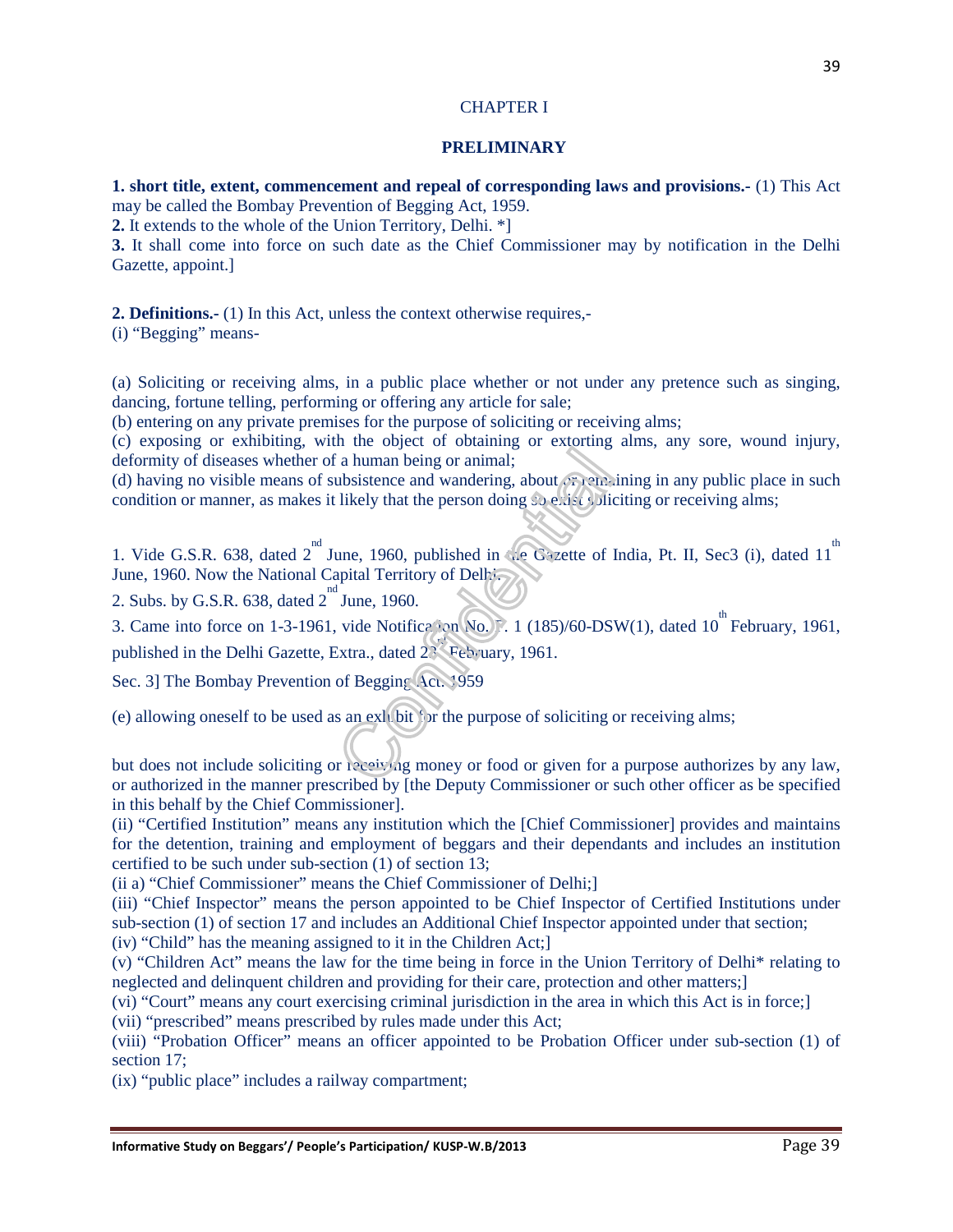(x) "Reception Centre" means an institution for the receiving and temporary detention of beggars provided by the [Chief Commissioner] or certified to be such under sub-section (1) of section 12; (xi) "Superintendent" means a Superintendent of a Receiving Centre or a Certified Institution, as the case may be.

#### CHAPTER II

#### **PROCEDURE FOR DEALING WITH BEGGARS AND BEGGAR OFFENDERS**

**3. Power of courts.** - The powers conferred on courts by the Act shall be exercised only by the High Court, a Court of Sessions, 4[\*\*\*] a Magistrate of first class, 1[a court constituted under the Children Act,] or any other, court exercising criminal jurisdiction in the area, and may be exercised by such courts whether the case comes before them originally or on appeal or revision.

- 1. Subs. by G.S.R.  $638$ , dated  $2^{nd}$  June, 1960.
- 2. Ins. by G.S.R. 638, dated  $2^{nd}$  June, 1960.
- \* Now the National Capital Territory of Delhi.
- 3. Sub-section (2) omitted by G.S.R. 638, dated  $2^{na}$  lune, 1960.

4. The words "a Presidency Magistrate" omitted by G.S.R.  $638$ , dated  $2^{nd}$  June, 1960.

4. **Power of require person found begging to appear before court. -** (1) Any police officer, or other person authorized in this behalf in accordance with rules made by the [Chief Commissioner] may arrest without a warrant any person who is found begging:

Provided that no person entering on any private premises for the purpose of soliciting or receiving alms shall be so arrested or shall be so arrested or shall be liable to any proceedings under this Act except under a complaint by the occupier of the premises.

(2) Such police officer or other person shall take or send the person so arrested to a court.

(3) The provisions of section 61 of the Code of Criminal Procedure, 1898 (V of 1898)\* shall apply to every arrest under this section and the officer in charge of the police station shall cause the arrested person to be kept in the prescribed manner until he can brought before a court.

#### **COMMENTS**

Any person who is found begging can be arrested by any police officer or by any person who is authorized in this behalf.

**5. Summary inquiry in respect of persons found begging and their detention.-** 

(1) Where a person who is brought before the court under the last proceeding section is not proved to have previously been detained in a Certified Institution under the provisions of this Act, the court shall make a summary inquiry, in the prescribed manner, as regards the allegation that he was found begging.

(2) If the inquiry referred to in sub-section (1) cannot be completed forthwith the court may adjourn it from time to time and order the person to be remanded to such place and custody as may be convenient.

(3) If on making the inquiry reference to in sub-section (1), the court is not satisfied that the person was found begging, it shall order that such person be released forthwith.

(4) If on making the inquiry referred to in sub-section (1), the court is satisfied that such person was found begging, it shall record a finding that the person is a beggar.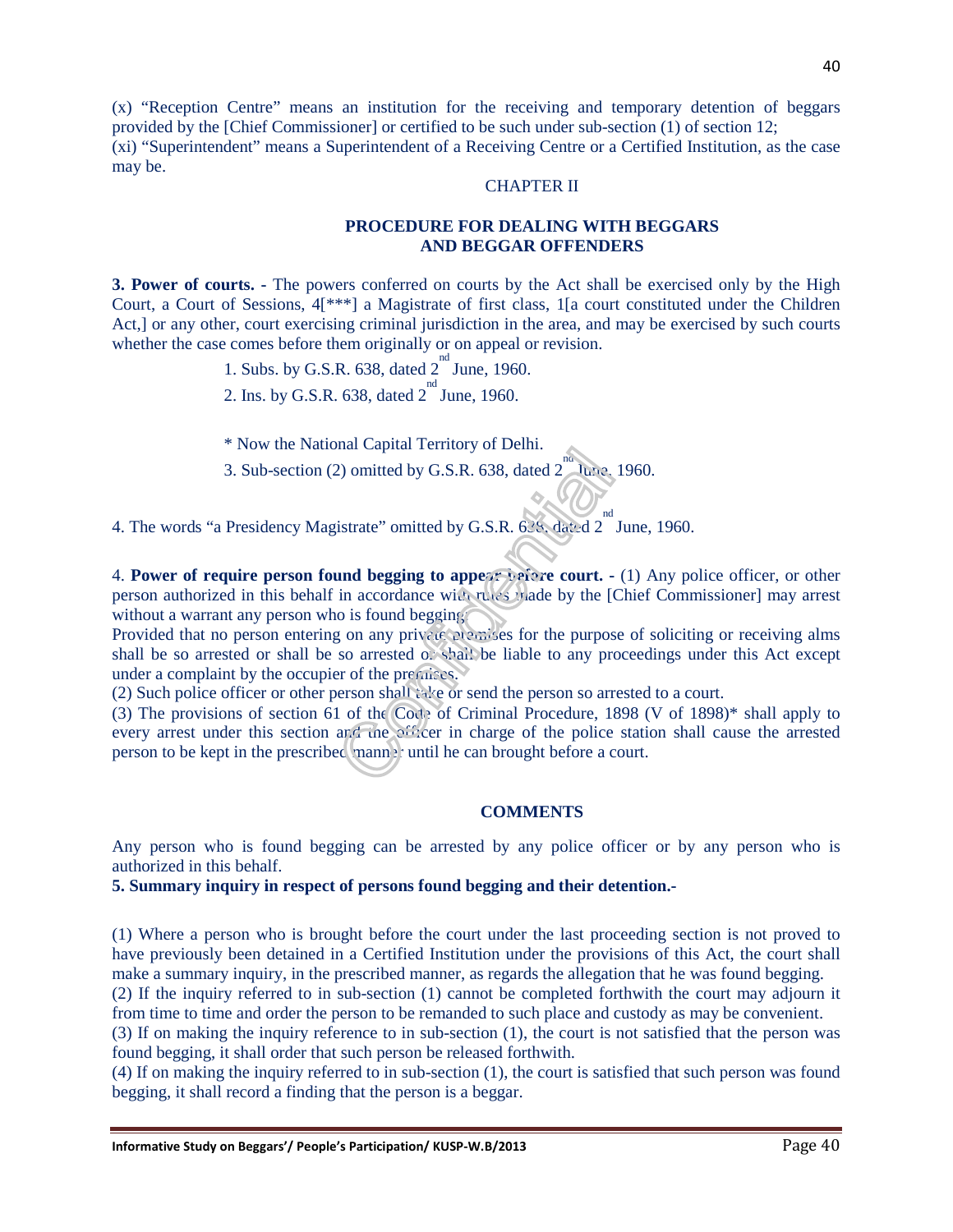(5) The court shall order the person found to be a beggar under the last preceding sub-section to be detained in a Certified Institution for a period of not less than one year, but not more than three years: Provided that, if the court is satisfied from the circumstances of the case that the person found to be a beggar as aforesaid is not likely to beg again, it may after due admonition release the beggar on a bond for the beggar's abstaining from begging and being of good behavior, being executed with or without sureties as the court may require by the beggar or any other person whom the court considers suitable.

(6) In passing any order under the provisions of this Act, the court shall have regard to the following considerations, that is to say:-

(i) the age and character of the beggar,

(ii) the circumstances and conditions in which the beggar was living,

(iii) reports made by the Probation Officer, and

1. Subs. by G.S.R. 638, dated  $2^{nd}$  June, 1960.

\* See Code of Criminal Procedure, 1973 (2 of 1974). [Sec 8] The Bombay prevention of Begging Act, 1959

(iv) Such other matters as may, in the opinion of the court, require to be taken into consideration in the interest of the beggar.

(7) The report of the Probation Officer or any other report considered by the court under the sub-section immediately proceeding, shall be treated as confidential:

Provided that if such report relates to the character, health or conduct of or the circumstances and conditions in which, the beggar is living the court may, if it thinks expedient, communicate the substance thereof to the beggar of (in case of dependents) to the guardian concerned and may give the beggar or the guardian, as the case may be, an opportunity of producing evidence which may be relevant to the matters stated in the report.

(8) A copy of the order made under sub-section  $(5)$  shall be sent forthwith to the Chief Inspector.

(9) Notwithstanding anything in this section, when the person found to be a beggar as aforesaid is a child who is under the age of five years the court shall not make any order under sub-section (5) but forward the child to a court constituted under the Children Act for being dealt with under that Act. For the purpose of ascertaining the age of the person the court may, if necessary, cause the beggar to be examined by a medical officer.]

**6. Penalty for begging after detention as beggar.-**(1) Whenever, having been previously detained in a Certified Institution under this Act is found begging, shall on conviction be punished as hereinafter in this section provided.

(2) When a person is convicted for the second or subsequent time under sub-section (1) the court shall order him to be detained for a period of ten years in a Certified Institution, and may convert any period of such detention (not exceeding two years) into a sentence of imprisonment extending to a like period.

#### **COMMENTS**

If any person, who was detained in a Certified Institution, is found begging, he shall on conviction for the first time shall be ordered by the Court to be detained for not more than three years and on conviction for the second time shall be ordered by the Court to be detained for a period of ten years. **7. Offences to be tried summarily.-** All offences under this Act except those under section 11 shall be tried in a summary way.

#### **8. Contribution of parents.-**

(1) The court, which makes an order for the detention of any person in a Certified Institution under section 5 or section 6, may make an order on the parent or other person liable to maintain him, to contribute to his maintenance, if able to do so, in the manner prescribed.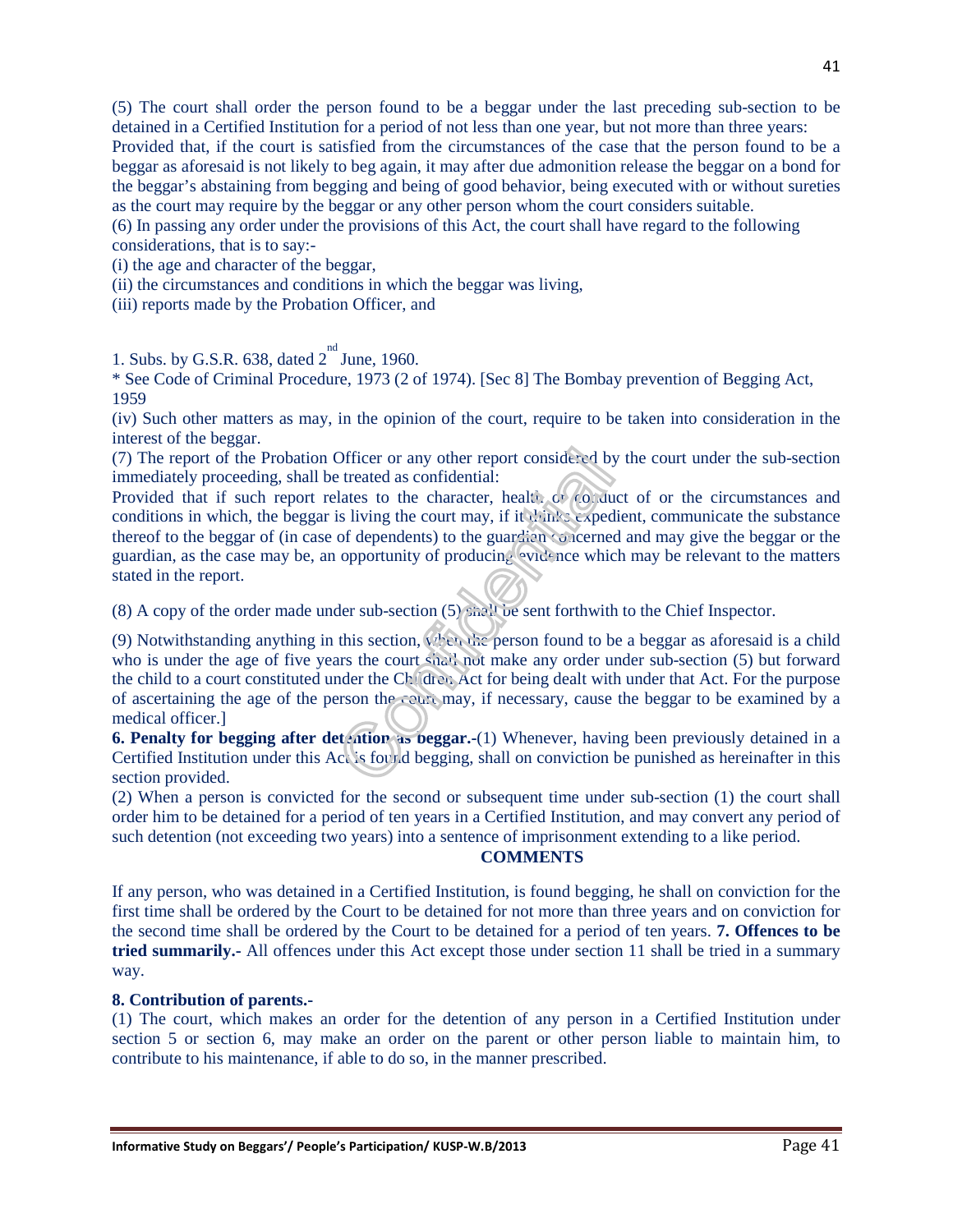(2) Before making any such order the court shall inquire into the circumstances of the parent or other person liable to maintain him and shall record evidence, if any, in the presence of the parent or such other person, as the case may be.

(3) Any order made under this section may on an application, made by the party liable, or otherwise, be varied by the court.

(4) Any order made under this section may be enforced in the same manner as an order under section 488 of the Code of Criminal Procedure, 1898 (V of 1898).

1. Subs. by G.S.R. 638, dated  $2^{nd}$  June, 1960.

See sections 125 and of the Code of Criminal Procedure, 1973 (2 of 1974).

#### **9. Court may order detention of persons wholly dependent on beggar.**

(1) When the court has ordered the detention of a person in a Certified Institution under section 5 or section 6 it may, often making such inquiry as it thinks fit, order any other person who is wholly dependent on such person to be detained in a Certified Institution for a like period:

Provided that before such order is made such dependent person shall be given an opportunity of showing cause why it should not be made.

(2) Where the dependent person is a child, the court shall forward him to a court constituted under the children Act for being dealt with there under:

Provided that where the dependent person is the beggar's own child, being a child who is under the age of five years, and the beggar is an able bodied mother, not being a contagic; leper or lunatic, the child may be ordered to detain in a Certified Institution without being separated from the mother as regards the place of detention until it attains the age of five years; and there *after person* to be kept in the prescribed manner until he can be brought before a court.

#### **11. Powers of [Chief Commissioner] to order for the detention of incurably helpless beggars**

When any person who is detained in a Certified Institution under section 5, section 6 or section 9 is considered, whether on an application  $\frac{1}{2}$  him to the [Chief Commissioner] or otherwise by the [Chief Commissioner] to be blind, a cripple of exterwise incurably helpless, the <sup>1</sup>[Chief Commissioner] may order that he shall after the expiry of the period of detention be further detained indefinitely in a Certified Institution:

Provided that the  $\frac{1}{2}$ [Chief Commissioner] may release any such inmate to any person whom the  $\frac{1}{2}$ [Chief Commissioner] considers suitable executes a bond with or without sureties as the  $\frac{1}{2}$  [Chief Commissioner] may require, making himself responsible for the housing and maintenance of such inmate and for preventing him from begging or being used for the purpose of begging.

#### **12. Penalty for employing or causing persons to beg or using them for purposes of begging.-**

Whoever employs or causes, any person to solicit or receive alms, or whoever having the custody, charge or care of a child, connives at or encourages the employment or the causing a child to solicit or receive alms or whoever uses another person as an exhibit, shall be punished with prisonment for a term which may extend to three years but which shall not be less than one year.

#### **COMMENTS**

If any person employs or causes any other person to solicit or receive alms, or having the custody, charge or care of a child, connives at or encourages, the employment or the causing the child to solicit or receive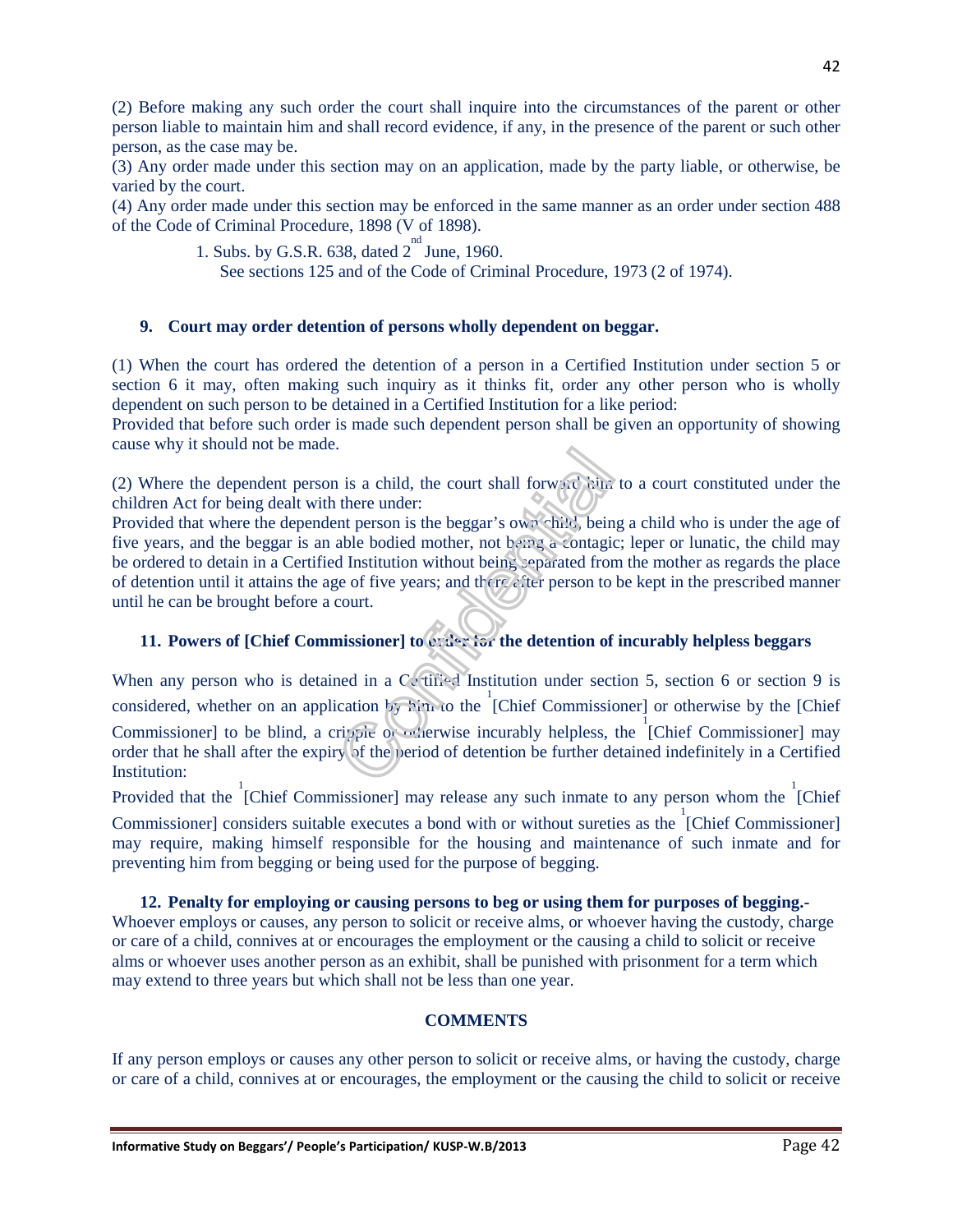alms or uses another person as an exhibit, shall be punished for imprisonment for a term up to three years but which shall not be less than one year.

#### CHAPTER III

## **RECEIVING CENTRES AND CERTIFIED INSTITUTIONS**

**12. Provision of Receiving Centers.**- (1) The <sup>1</sup>[Chief Commissioner] may provide and maintain one or more Receiving Centres at such places as it think fit,

1. Subs. by G.S.R. 638, dated  $2^{nd}$  June, 1960.

See sections 57 of the Code of Criminal Procedure, 1973 (2 of 1974). Sec 16] The Bombay prevention of Begging Act, 1959

and may certify any institution to be a Receiving Centre for the purposes of this Act.

(2) Every such Receiving Centre shall be under the control of a Superintendent.

**13. Provisions of Receiving Centres/Certified Institution.** (1) The [Chief Commissioner] may provide and maintain one or more Certified Institution at such place or places as he thinks fit, and may certify any institution to be a Certified Institution for the purposes of this Act. Any such Certified Institution may include provision for the teaching of agricultural, industrial and other pursuits, and for general education and medical care of the inmate.

(2) Every such Certified Institution shall be under the charge of a Superintendent.

14. Visiting Committees.- (1) For every Receiving Centre and every Certified

Institution, the <sup>1</sup>[Chief Commissioner] shall appoint a Visiting Committee in such manner as may be prescribed.

**15. Advisory Committee.** (1) The [Chief Commissioner] may constitute an Advisory

Committee  $2^2$  [\*\*\*] consisting of such persons, not exceeding twenty –one in number as he may appoint.

Provided that where a local authority  $\left[\frac{2}{x^* + 1}\right]$  has agreed to render such financial assistance as the [Chief] Commissioner] may consider proper in each case, for the maintenance of the Certified Institutions in

which beggar from the area subject to the jurisdiction of the local authority  $\int_{0}^{2}$  [\*\*\*] are detained, the [Chief Commissioner] shall appoint such number of persons as he deems fit on the Advisory Committee representing the local authority.

(2) The Advisory Committee constituted under sub-section (1) of any member thereof, may visit at all reasonable times and after the due notice to the Superintendent, any Certified Institution in which beggars are detained.

(3) The Advisory Committee may also-

(a) tender advice as regards management, to any Certified Institutions through the Chief Inspector or such other officer as the 1 [Chief Commissioner] may specify,

(b) collect subscriptions towards the recurring as well as non-recurring expenses of any or all Certified Institutions and disburse the collections in the prescribed manner,

(c) advice the 1 [Chief Commissioner]through the Chief Inspector as Certified Institutions or the desertification of any Certified Institutions, or

(d) advice the 1 [Chief Commissioner] generally on the working of this Act, and particularly on any point referred to it by the Chief Inspector or any other officer specified by Chief Inspector or any officer specified by the  $\int_{0}^{1}$  [Chief Commissioner].

**16. Payment of contribution by local authority and recovery thereof.** (1) Notwithstanding anything contained in any law for the time being in force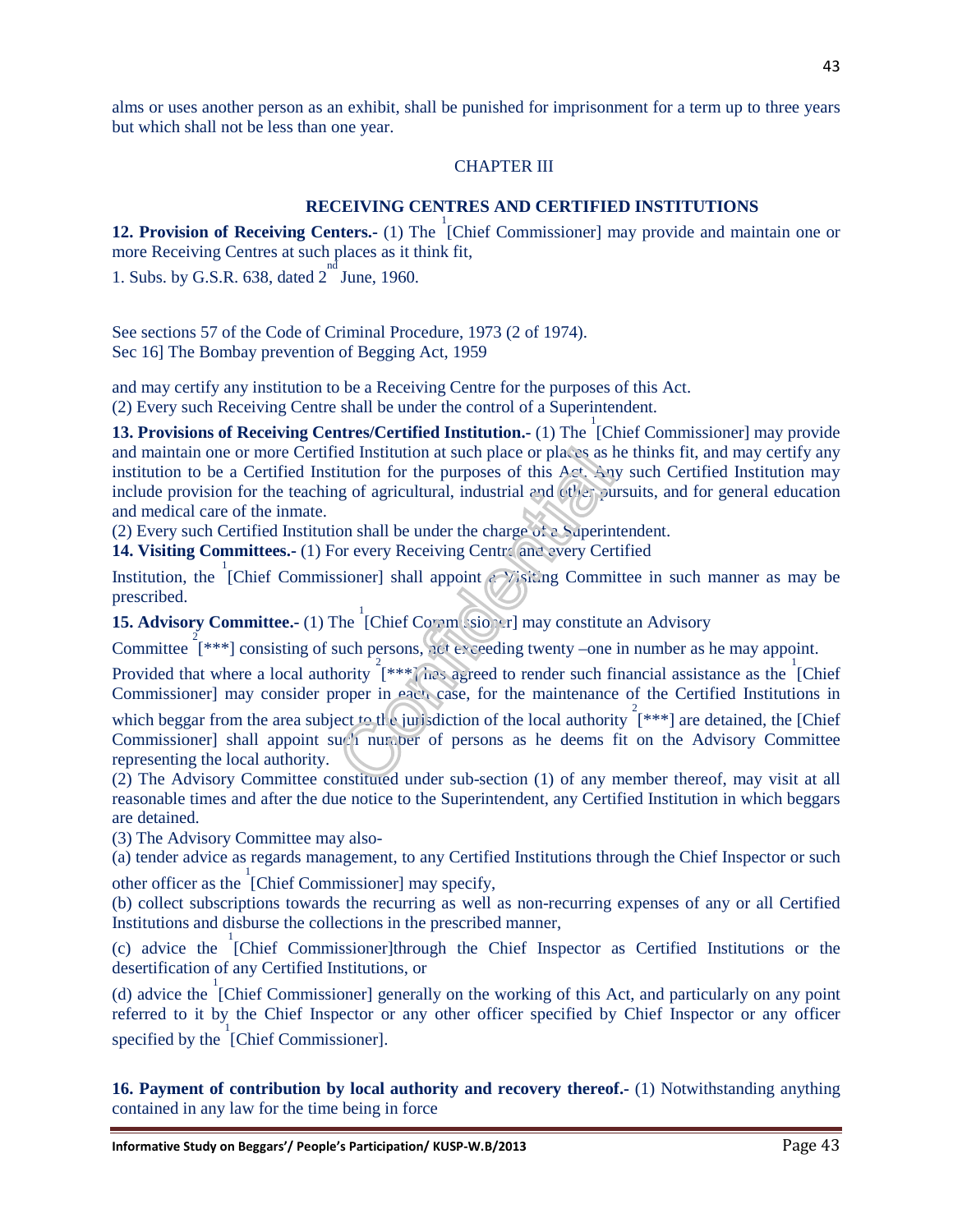- 1. Subs. by G.S.R. 638, dated  $2^{nd}$  June, 1960.
- 2. Omitted by G.S.R. 638, dated  $2^{nd}$  June, 1960.

The Bombay prevention of Begging Act, 1959 [Sec …] any local authority which has agreed to pay a certain sum of money for the maintenance of Certified Institution shall make payment of that sum to the Central Government [before a date prescribed I that behalf].

(2) If any sum is not paid by a local authority before the prescribed date, the  ${}^{1}$ [Chief Commissioner] may make an order directing any person, who for the time being has custody of any money on behalf of the local authority as its officer, treasurer, banker or otherwise to pay the sum from such money, as he may

have in his hands or may from time to time receive, to the  $\int_{0}^{1}$  [Central Government] and such person shall be bound to obey such order. Every payment made pursuant to such order shall be sufficient discharge to such person from all liability to the local authority so held by him.

#### **17. Appointment of Chief Inspector, Additional Chief Inspector, Inspector, Assistant Inspectors**

**and Probation Officer.**- (1) for carrying out the purposes of this Act, the <sup>1</sup>[Chief Commissioner] may appoint a Chief inspector of Certified Institutions and Additional Chief Inspector of Certified Institutions, an Inspector and such number of Assistant Inspectors and Probation Officer as he think advisable to assist the Chief Inspector, and every person so appointed to assist the Chief Inspector shall have such of the

powers, and perform such of the duties, of the Chief Inspector as the [Chief Commissioner] directs but shall act under the direction of the Chief Inspector.

(2) Every Receiving Centre and Certified Institution shall, at least once in every six months, be inspected by the Chief Inspector, Inspector, Assistant Inspector or a Probation Officer.

**18. Search in receiving centre and Certified Institutions.-** The Superintendent of a Receiving Centre or a Certified Institutions may order that any person received in the Receiving Centre or a Certified Institution shall be searched, that he shall be cleansed, that his personal affects shall be inspected, and that any money or valuables found with or on the person shall be kept in the custody of such Superintendent, and that any effects other than money or valuables so found shall be disposed of in the prescribed manner. Where an order of detention is passed by the court against any such person, the Superintendent may order that any money or valuables found with or on the person shall be disposed of in the prescribed manner. Where the court passes an order other than an order of detention with regard to any such person, his money and valuables shall be returned to him and if his clothing has been destroyed, he shall be provided with fresh clothing. The expenses of prevailing such clothing shall be paid out of money provided by the

<sup>1</sup><br>[Parliament]: Provided that a female shall be searched only by a female, and with due regard to decency.

**19. Management and discipline.-** Persons remanded to or detain in, receiving Centre and Certified Institutions under this Act shall be subject to such rules of management and discipline, including the imposition of manual or other work and the awarding of punishment of breach of any such rules, as may, from time to time, be prescribed.

1. Subs. by G.S.R. 638, dated  $2^{nd}$  June, 1960. Sec 24] The Bombay prevention of Begging Act, 1959

**20. Disciplinary imprisonment.-** (1) Without prejudice to any disciplinary action that may be taken under the section immediately proceeding, the Chief Inspector, the Inspector or Superintendent may report to the court the case of any person detained in a Certified Institution who habitually and willfully disobeys or neglects to comply with any rule referred to in that section; and the court may thereupon, if satisfied that the person has willfully disobeyed or neglected to comply with any such rule, convert the balance of the period of his detention in comply with any such rule, convert the balance of the period of his detention in a Certified Institution or part thereof into a term of imprisonment.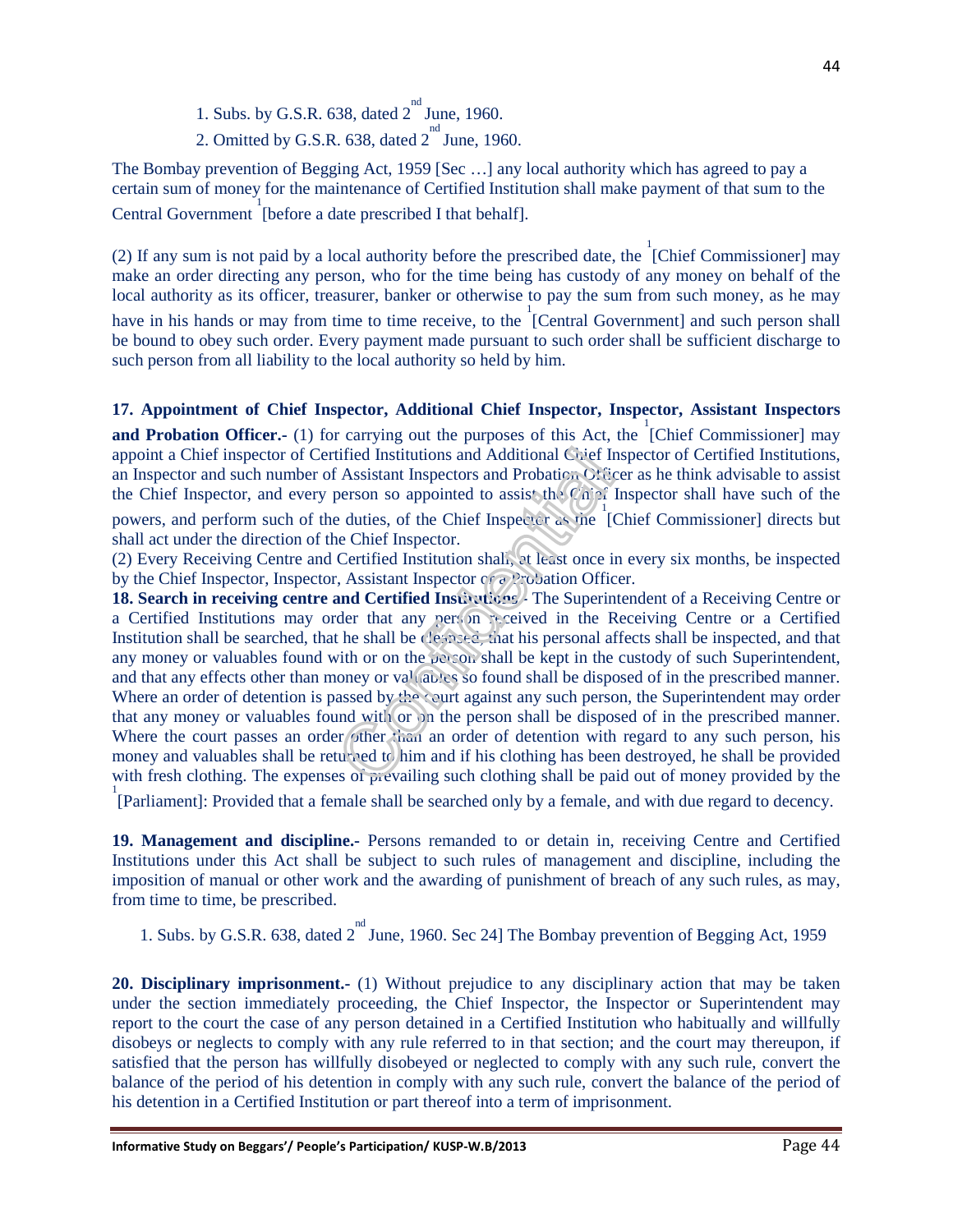(2) The sentence of imprisonment ordered as aforesaid shall be executed in the same manner as a sentence passed under section 6.

**21. Transfer from one Receiving Centre or Certified Institution to another.** – (1) Subject to conditions prescribed, the Chief Inspector may direct any person detained in a Receiving Centre or Certified Institution to be transferred there from to another Receiving Centre or Certified Institution in the [Union Territory of Delhi\*]:

Provided that the total period of detention of such person shall in no case be increased by such transfer.

(2) In directing such transfer the Chief Inspector shall have regard to the medical certificate and the directions, if any, made by the <sup>1</sup>[Chief Commissioner] or court under section 26.

**22. Release of license.-**(1) Subject to such conditions as are prescribed-

(1) the Chief Inspector or the Superintendent of the Certified Institution may at any time grant permission to a person detained in a Certified Institution to absent himself for short period and

(2) the Chief Inspector may at any time release such person conditionally and issue him a license therefore.

(2) Any such license shall be in force until the expiry of the term for which the person was ordered to be detained in Certified Institution, unless sooner revoked.

(3) The period during which such person is absent from a Certified Institution by permission are by licence as aforesaid shall, for the purpose of computing his term of detention in a Certified Institution, be deemed to be part of his detention.

**23. Revocation of licence.-** (1) Subject to such conditions as are prescribed, the Chief Inspector may at any time revoke a licence issued under section 22, and thereupon the released person shall be detained in a Certified Institution until the expiry of the term for which he had been ordered to be detained.

(2) For the purpose of this section the Chief Inspector  $m<sub>1</sub>$ , if necessary, cause the released person to be arrested and sent to the nearest Receiving Centre, together with a copy of the order of detention, and thereupon the provisions of sub-section (1) of section 25 shall as far as may be applied.

**24. Unconditional release.-** At any time after the expiration of three months from the commencement of the release on licence of any person under section 22

\* Now the National Capital Territory of Delhi.

1. Subs. by G.S.R. 638, dated  $2\int_0^{\pi}$  June, 1960.

The Bombay prevention of Begging Act, 1959 Sec 24] the Chief Inspector may, if he is satisfied that

there is a probability that such person will abstain from begging, recommend to the  $\frac{1}{2}$ Chief

Commissioner] his unconditional vlease. The [Chief Commissioner] may on such recommendation release such person unconditionally, and thereupon the term for which such person had been ordered to be detained in a Certified Institution shall be deemed to have expired.

#### **CHAPTER IV**

#### **MISCELLANEOUS**

**25. Procedure on order of detention or sentence of imprisonment.-** (1) Subject to the provisions of sub-section (2), when a person has been ordered to be detained in a Certified Institution under section 5 or section 6 or section 9 the court which ordered the detention shall forthwith forward him to the nearest Receiving Centre with a copy of the order of detention. The person shall thereupon be handed over into the custody of the Superintendent of the Receiving Centre and shall be detained in the Receiving Centre until he is sent there from to a Certified Institution

(2) When any such person has also been sentenced to imprisonment, the court passing the sentence of imprisonment shall forthwith forward a warrant to a jail in which he is to be confined and shall forward him to such jail with the warrant together with a copy of the order of detention. After the sentence of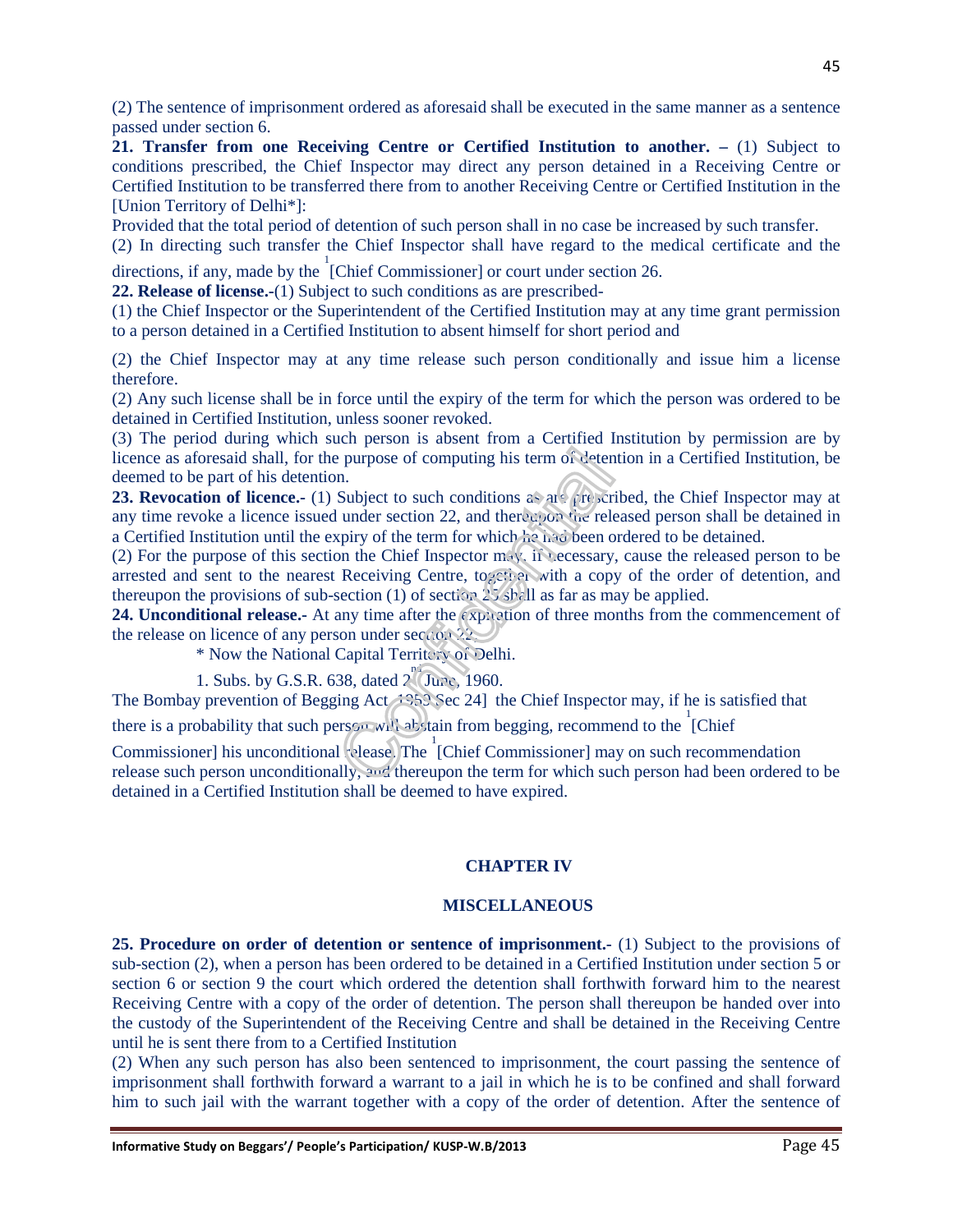imprisonment is fully executed, the officer executing it shall, if detention in a Certified Institution for any period remains to be undergone by such person, forward him forthwith together with the copy of the order of detention to the nearest Receiving Centre, and thereupon the provisions of sub-section (1) shall as far as may be applied.

(3) In computing the period for which a person is ordered to be detained in a Certified Institution, there shall be included the period for which he is detained in a Receiving Centre under this section.

**26. Medical Examination and detention of leprosy patients and lunatics.-**(1) where it appears to the <sup>1</sup><br>[Chief Commissioner] that any beggar detained in a Certified Institution under any order of a court is of

unsound mind or a leper, the  $\overline{C}$  [Chief Commissioner] may by an order setting forth the grounds of belief that the beggar is of unsound mind or a leper, order his removal to a mental hospital or leper asylum or

other place of safe custody, there to be kept and treated as the  $\int_C$ Chief Commissioner] direct during remainder of the term for which he has been ordered to be detained or, if on the expiration of that term it is certified by a medical officer that it is necessary for the safety of the beggar or of others that he should be further detained under medical care or treatment, then until he is discharged according to law.

(2) Where it appears to the  $\frac{1}{2}$  [Chief Commissioner] that the beggar has ceased to be of unsound mind, or is cured of leprosy, the 1 [Chief Commissioner] shall, by an order direct to the person having charge of the beggar if still liable to be kept in custody to send him to the Certified Institution from which he was removed or if the beggar is no longer liable to be kept in custody order him to be discharged.

1. Subs. by G.S.R. 638, dated 2<sup>nd</sup> June, 1960.Sec 29] The Bombay prevention of Begging Act, 1959

(3) The provisions of section 31 of the Indian Lunacy Act, 1912, (IV of 1912) or (subject to the provisions of sub-section (2) of section 14 of the Lepers Act, 1898 (III of 1898) shall apply to every beggar confined in a mental hospital or leper asylum  $\sigma v$ , der sub-section (1) after the expiration of the period for which he was ordered to be detained; and the time during which a beggar is confined in a mental hospital or leper asylum under that sub-section shall be reckoned as part of the period for which he may have been ordered by the court to be detained:

Provided that where the removal of a beggar due to unsoundness of mind or leprosy is immediately necessary, it shall be open to the authorities of the institution in which the beggar is detained to apply to a court having jurisdiction under the Indian Lunacy Act, 1912 (IV of 1912), or the Lepers Act, 1898 (III of 1898), as the case may be, for an immediate order of committal to a mental hospital or a leper asylum until such time as the orders of the [Chief Commissioner] be obtained in the matter.

**COMMENTS** 

If any beggar detained in a Certified Institution is found to be of unsound mind or a leper, can be ordered to be removed to a mental hospital or leper asylum.

**27. Arrest of person escaping from Receiving Centre or Certified Institution.-** Any person who leaves a Receiving Centre or a Certified Institution without the permission of the Superintendent thereof, or fails to return thereto after the expiry of the period of absence permitted under sub-section (1) of section 22, may be arrested by any police officer without warrant or by an officer of the Receiving Centre

or Certified Institution authorities authorized in this behalf by the 1 [Chief Commissioner]and send back to the Receiving Centre or Certified Institution, as the case may be.

**28. Transfers between Certified Institution and institution of like nature in different parts of India.-** 

1 [(1The Chief Commissioner may direct any person detained in a Certified Institution to be transferred there from to any Institution of a like nature in any other Part India in respect of which provision similar to that in the Union Territory of Delhi \* is made by the Government of that part under any law in force therein: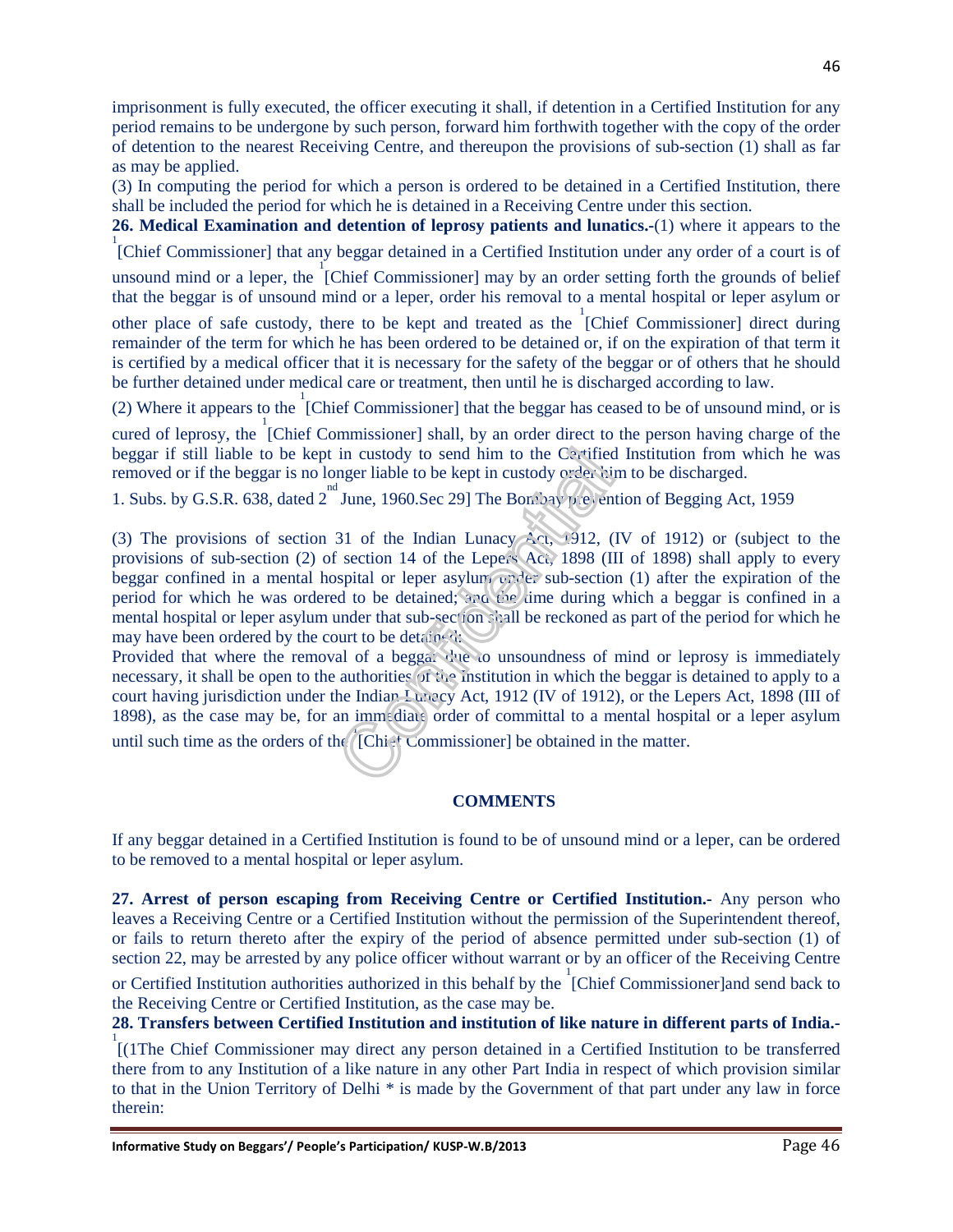Provided that no person shall be transferred under this section to any part of India without the consent of the State Government in the case of a State and the Administrator in the case of a Union Territory.]

(2) The  $\int$ <sup>1</sup> [Chief Commissioner] may in consultation with the Superintendent, of any Certified Institution, consent to the transfer to that Institution of any person in respect of whom an order of detention has been made by competent authority in any other part of India of the nature of an order under this Act directing him to be detained in a Certified Institution or Institution of a like nature and upon such transfer, the provisions of this Act shall apply to such person.

**29. Power to take finger prints.**  $(1)$  Every person ordered to be detained in a Certified Institution under this Act shall at any time allow his finger prints to be taken by the District Magistrate or any officer empowered by him in this behalf.]

(2) Whoever refuses to allow his finger prints to be taken under sub-section (1) shall on conviction be liable to have his period of detention in a Certified Institution not exceeding three months converted to a term of imprisonment extending to a like period.

1. Subs. by G.S.R. 638, dated  $2^{nd}$  June, 1960.

\* Now the National Capital Territory of Delhi. Sec …] The Bombay prevention of Begging Act, 1959 (3) The sentence of imprisonment order under sub-section

(2) shall be executed in the same manner as a sentence passed under section 6.

**30. Seizure and disposal of animals exposed or exhibited for obtaining or extorting alms.-** (1) Any police officer or other person, effecting under sub-section (1) of section 4 of the arrest of a person who was found begging may seize any animal the sore, wound, injury, deformity or disease of which was exposed or exhibited by such person with the object of obtaining or extorting alms.

(2) The police officer of other person affecting the arrest ma y remove such animal to an infirmary appointed under section 6B of the Prevention of Cruelty to Animals Act, 1890 (XI of 1890), for detention therein pending its production before a court.

(The court before which the person found begging is brought may direct that the animal shall be treated and care for in such infirmary until it is fit for discharge or that it

shall be sent to a Pinjrapole, or if the veterinary officer in charge of the area in which the animal is found or such other veterinary officer as has been authorized by the rules made under section 15 of the Prevention of Cruelty to Animals Act, 1890 (XI of 1890) certifies that its is incurable or cruelty cannot be removed without cruelty, that it shall be destroyed; and the court may also order that after release from the infirmity, the animal may be confiscated.

(4) An animal sent for care and treatment to an infirmary shall not unless the court directs that it shall be sent to a pinjrapole, or that it shall be destroyed, be released from such place except upon a certificate if its fitness for discharge issued by the veterinary officer incharge of the area in which the infirmary is situated or such other veterinary officer as has been authorized by rules made under section 15 of the Prevention of Cruelty to Animal Act, 1890, (XI of 1890).

**31. Offence to be cognizable and non-cognizable.-** The offences under sections 6 and 11 of this Act shall be cognizable and non-bailable.

**32. Persons to be deemed public servants.-** All persons empowered to perform any function by this Act shall be deemed to be public servants with the meaning of the Indian Penal Code (XIIV of 1860).

**33. Bonds taken under Act V of 1898. –** The provisions of Chapter XIII of the Code of Criminal Procedure, 1898 (V of 1898)\* shall so far as may be, apply to bonds taken under this Act.

#### CHAPTER V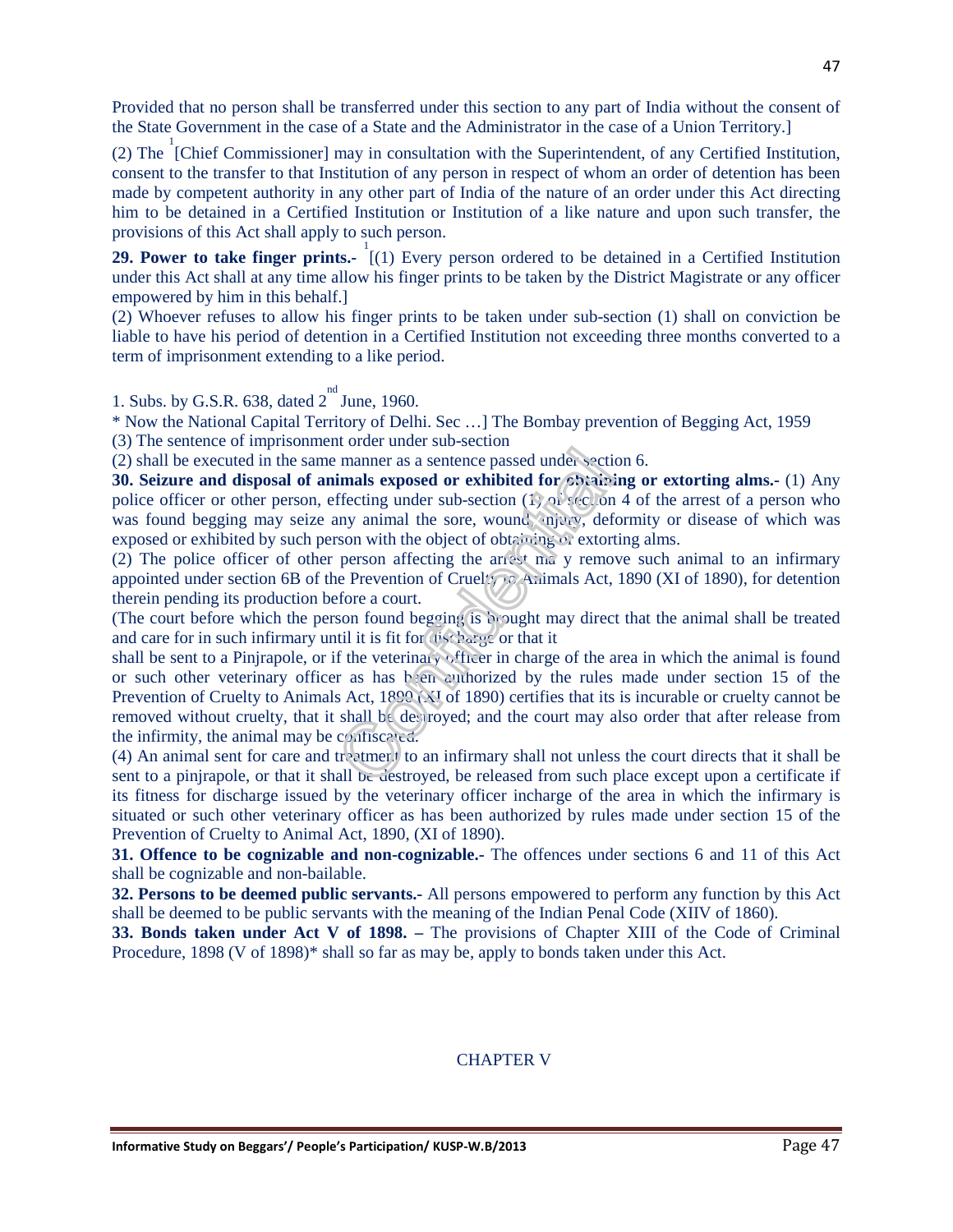**34. Appeals.-** For the purposes of appeal and revision under the Code of Criminal Procedure 1898 (V of 1898)\* an order of detention under this Act (including an order of detention under section 5), shall be deemed to be sentence of imprisonment for the same period.

**35. Rules.-** (1) <sup>1</sup> [The Chief Commissioner] may by notification in the <sup>1</sup>[Delhi Gazette] and subject to the condition of previous publication, make rules, for carrying out the purpose of this Act.

\* See Code of Criminal Procedure, 1973 (2 of 1974). 1. Subs. by G.S.R. 638, dated  $2^{nd}$  June, 1960.

Sec 36] The Bombay prevention of Begging Act, 1959

(2) In particular and without prejudice to the generality of the forging power, such rules may provide for all or any of the following matters, namely:-

(a) the manner of authorizing a purpose under clause (i) of sub-section (3) of section 2;

(b) the manner of keeping persons arrested under sub-section (3) of section 4 or section 9;

(c) the manner of making summary inquiry under sub-section (1) of section 5;

(d) the manner in which contribution for the maintenance of person detained in a Certified Institution may be ordered to be paid under sub- section (1) of section 8;

(e) the manner of appointing a visiting committee under section 14;

(f) the conduct of business by the Advisory Committee;

(g) the date before which payment shall be made under sub-section (1) of section 16;

(h) the manner in which the affects and the money and valuable referred to

in section 18 shall be made disposed of;

(i) the management and discipline of persons detained in Receiving Centre or Certified Institution including the imposition of manual or other work and  $\frac{1}{100}$  awarding of punishment for breach of any rule made under this clause;

(j) the conditions subject to which the Chief Inspector may direct transfer under section 21;

(k) the conditions subject to which a person may be released on licence under section 22;

(l) the conditions subject to which a licence may be revoked under section 23;

(m) the manner of medical examination of  $\frac{1}{2}$  (ggs:s;

(n) any other matter which is required to be or may be prescribed.  $[$ \*\*\*]

**36. Removal of difficulties.-** If any difficulty arises in giving effect to the provisions of this Act, the <sup>2</sup><br>[Delhi Gazette] make such provisions or give such directions as appears to  $\overline{2}$ [him] to be necessary for removing the difficulty.

3 [\*\*\*]

1. Sub-section (3) omitted by G.S.R. 63 dated  $2^{nd}$  June, 1960.

2. Subs. by G.S.R. 638, dated  $2^{nd}$  June, 1960.

3. The Schedule omitted by G.S.R. 638, dated  $2^{nd}$  June, 1960.

#### **List of Homes under Juvenile Justice (Care & Protection of Children) Act, 2000 Govt. Homes**:

| Sl. No | <b>Name</b>                | <b>Address of the Home</b>     |
|--------|----------------------------|--------------------------------|
|        | S. M. M. Home (for girls), | 8, Stark Rd., Lilluah, Howrah. |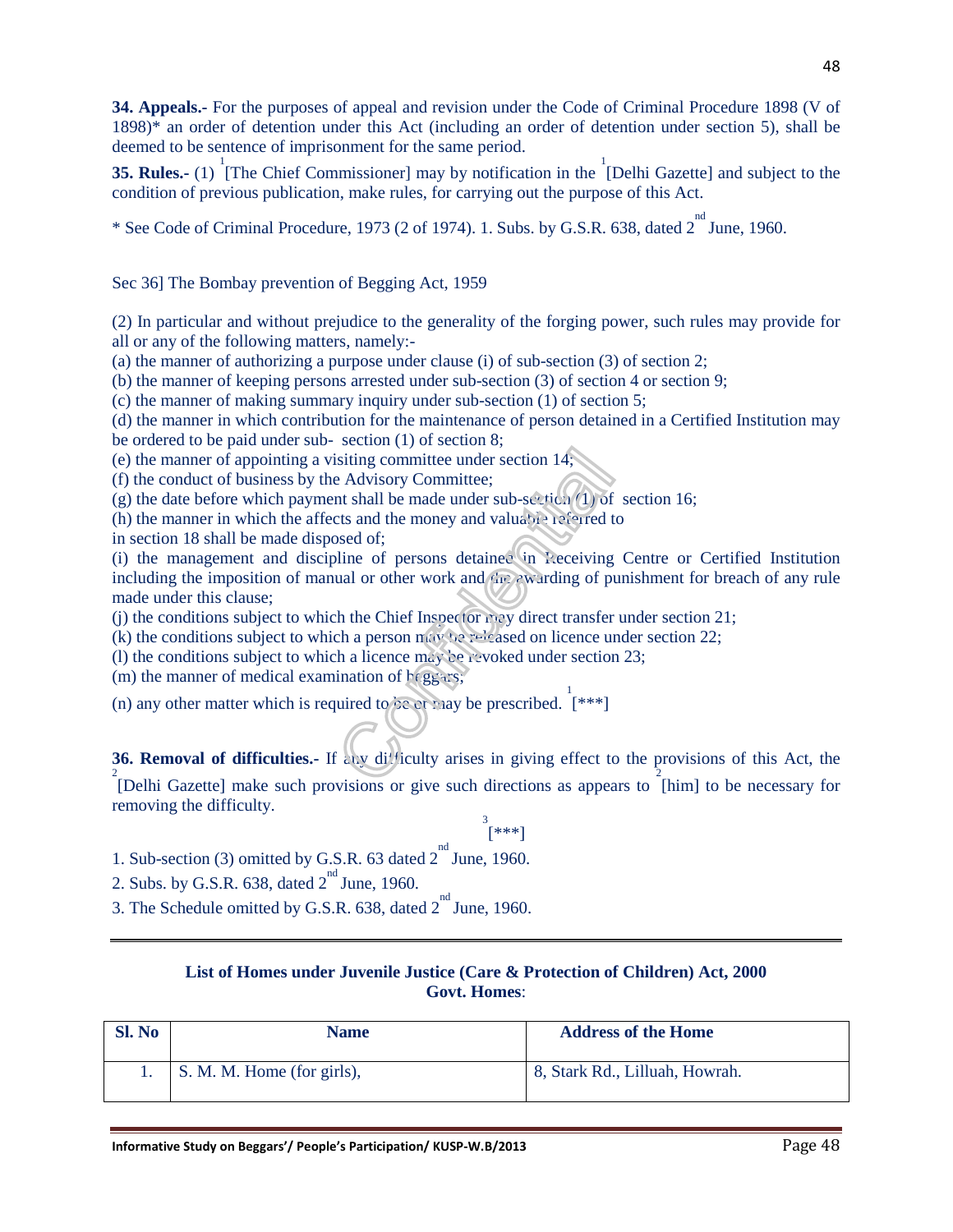| 2.  | Dhrubashram (for boys),               | Ariadah, North 24-Paraganas.            |  |
|-----|---------------------------------------|-----------------------------------------|--|
| 3.  | Suvayan (for boys),                   | Balurghat, Dist. Dakshin Dinajpur       |  |
| 4.  | Anandashram (for boys),               | Berhampore, Dist. Murshidabad.          |  |
| 5.  | District Shelter (for girls),.        | Dist. Nadia                             |  |
| 6.  | Deaf and Dumb School (for boys),      | Raigunj, Dist. Uttar Dinajpur.          |  |
| 7.  | Deaf and Dumb School (for girls),     | Raiganj, Uttar Dinajpur.                |  |
| 8.  | Shilayan (for girls),                 | Berhampore, Dist. Murshidabad           |  |
| 9.  | Sahid Bandana Smriti (for girls),     | Mahila Abas, P.O.& Dist. Cooch Behar    |  |
| 10. | Anandamath (for girls),.              | Simulia, Dist. Purulia                  |  |
|     |                                       |                                         |  |
| 11. | Vidyasagar Balika Bhavan (for girls), | Gope, Dist. Midnapur.                   |  |
| 12. | Sukanya (for girls),.                 | Sector 4 & 5 Salt Lake, Kolkata         |  |
| 13. | Kishalaya (for boys),                 | P. O. Barasat, Dist. North 24 Parganas. |  |
| 14. | Korok (for boys),.                    | Race Course, Dist. Jalpaiguri           |  |
| 15. | Uttarpara Home (for girls),           | P. O. Utterpara, Dist. Hooghly          |  |
| 16. | Blind School (for boys),.             | P. C. & Dist. Cooch Behar               |  |
|     |                                       |                                         |  |
| 17. | Sumangalam (for boys),                | Dist. Bankura                           |  |
| 18. | <b>District Shelter</b>               | Malda, PO & Dist Malda                  |  |
| 19. | District Shelter Nadia,               | PO Krishnanagar, Dist Nadia             |  |
| 20. | District Shelter Burdwan,             | PO & District Burdwan                   |  |
|     |                                       |                                         |  |

# **List of Homes under Juvenile Justice (Care & Protection of Children) Act, 2000 Non – Govt. Homes**

| Sl. No | <b>Nawe</b>                                                                         | <b>Address of the Home</b>                 |  |
|--------|-------------------------------------------------------------------------------------|--------------------------------------------|--|
| 1.     | Ramakrishna Vivekananda Mission (for boys),                                         | Barrack pore, Dist. North 24 Parganas.     |  |
| 2.     | Ramakrishna Vivekananda Mission (for girls),                                        | Purulia.                                   |  |
| 3.     | Anandaniketan (for M. R. Girls),                                                    | Katwa, Dist. Burdwan                       |  |
| 4.     | Haldia Samaj Kalyan Parshad (for M. R. Boys),                                       | Midnapore                                  |  |
| 5.     | Seva & Enthusiast Volunteers Association<br>(SEVAC), (for M. R. Girls) Mid-way Home |                                            |  |
| 6.     | S. O. S. Village (for infant juveniles),                                            | Block-BK, Sector-II, Salt Lake, Kolkata-91 |  |
| 7.     | Baganda Home (for prostitute girls),                                                | Janasiksha procnar Kendra, Hooghly.        |  |
| 8.     | Chiranabin (for M. R. Girls),.                                                      | Bagnan, Howrah                             |  |
| 9.     | Dakshin Gholepukuria Sonali Sangha-o-                                               | P. S. Nandigram-II, Dist. Purba Midnapore. |  |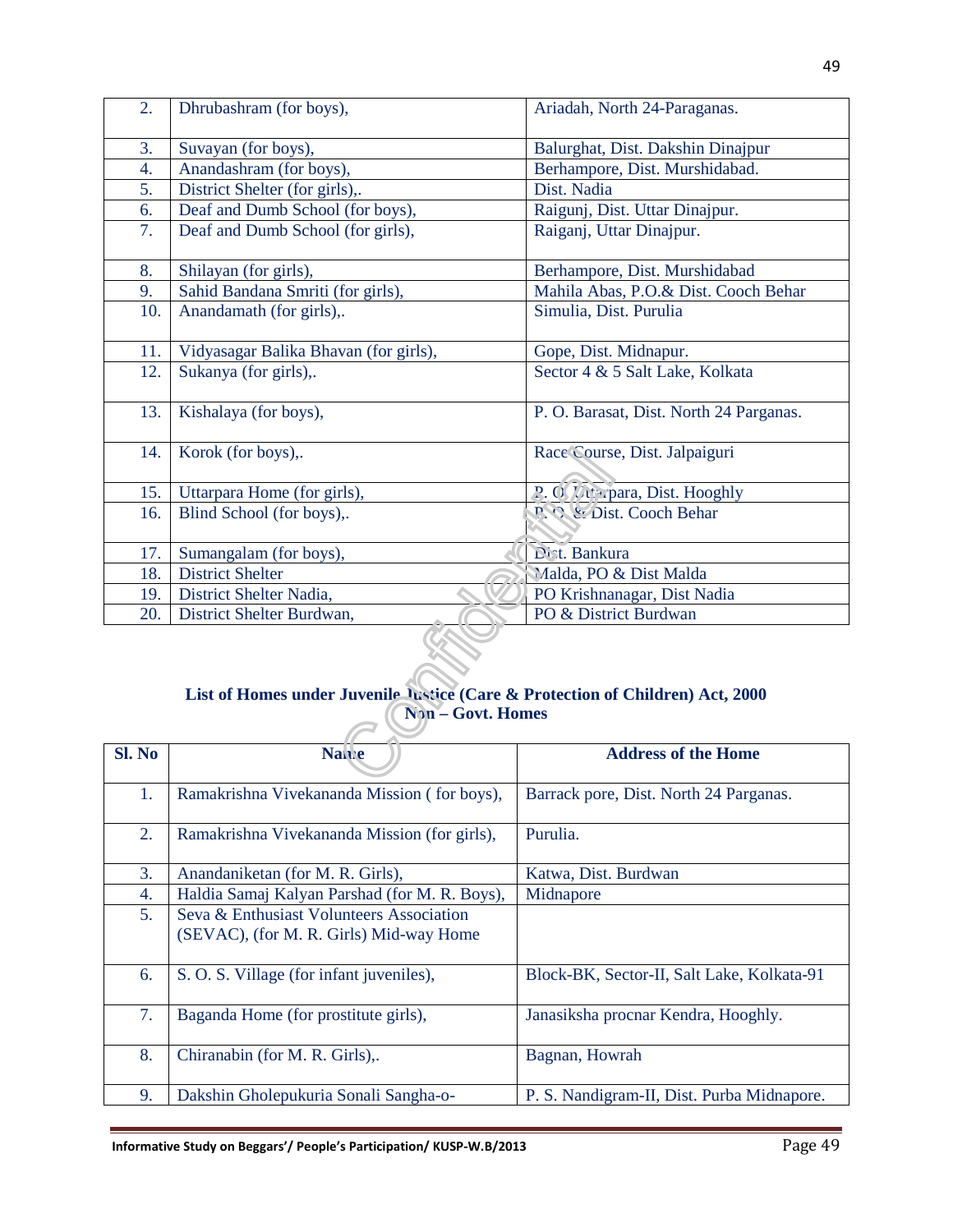|     | pathagar (for M. R. Boys),                                                     |                                                         |
|-----|--------------------------------------------------------------------------------|---------------------------------------------------------|
| 10. | Jatiya Jaradhi Samsad Home (for M. R. Boys),<br>57/1A, Beltola Rd. Kolkata-25. |                                                         |
| 11. | Prabartak Sevaniketan (for Deaf & Dumb boys<br>$&$ girls),.                    | Chandannagar, Dist, Hooghly                             |
| 12. | Bodhipeet (for M. R. Boys & girls),                                            | 20, Harinath Dey Rd. Kolkata-6.                         |
| 13. | Prabartak Sangha Home(for M. R. boys &<br>girls),                              | Salt Lake, Kolkata.                                     |
| 14. | Sanlaap                                                                        | 6/4, Lake East 4th Road, Santoshpur,<br>Kolkata-75      |
| 15. | Indian Society for Sponsorship & Adoption<br>(For infant juveniles),           | 1, Palace Court, 1,<br>Kyd'Street, Kolkata-16           |
| 16. | Society for Indian Children's Welfare (for 25<br>infant juveniles),            | 20, Cc1 Biswas Road,<br>Beckbagau, Kolkata-19           |
| 17. | All Bengal Women, s Union (for girls),                                         | 89, Ellici Road, Kolkata-16.                            |
| 18. | Child Care Home (for girls),                                                   | Sykantanagar, Sector-Iv, Salt Lake, Kolkata.            |
| 19. | Bodhana (M. R. boys),                                                          | Chakpachuria, Kolkata-59.                               |
| 20. | Nimtouri Tamluk Unnayan Samiti (M ? girls),                                    | Kulbari, Purba Medinipur                                |
| 21. | Vivekananda Loko Sishu Niketan (roc boys),                                     | Faridpur Dakshin Danki, Contai - II, Purba<br>Medinipur |
| 22. | Anubhab (for girls),                                                           | Mahila Kalyan Sangha, New Town Jalpaiguri               |
| 23. | Nijoloy – Women's Interlink Foundation (for<br>girls),                         | Madhyamgram, North 24 Parganas                          |
| 24. | Netaji Youth Club & Pathagar (for boys),                                       | Chhoto Kalitala Rampur, Bankura                         |
| 25. | Khagrabari Rural Energy Development (for<br>girls),                            | Kamakhyaguri, Jalpaiguri                                |

#### **List of Child Welfare Committee (C.W.C.) notified u/s 29 of J.J. (Care & Protection) Act, 2000 and amended in 2006**

| Sl.<br>No. | <b>Name of the Committee</b> | <b>Address</b>                                                                          |
|------------|------------------------------|-----------------------------------------------------------------------------------------|
|            | Child Welfare Committee,     | South 24 Pgs., Sanlaap, Narendrapur, 52,<br>Nalini Moitra Road, Elaichi Gram, Kolkata - |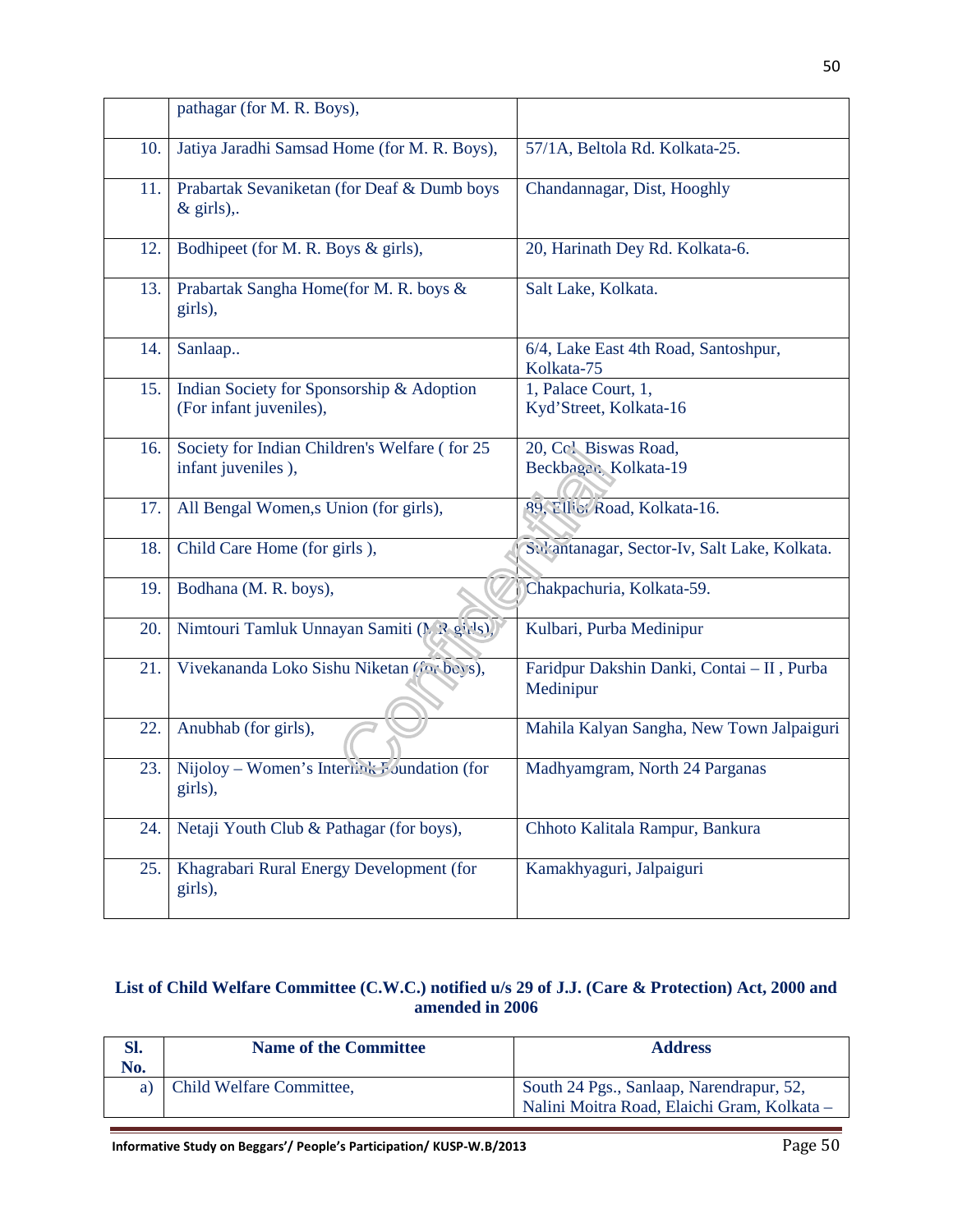|               |                          | 700 109                                                                                                               |  |
|---------------|--------------------------|-----------------------------------------------------------------------------------------------------------------------|--|
| b)            | Child Welfare Committee, | North 24 Pgs., Kishalaya Home, Barasat,<br>North 24<br>Parganas                                                       |  |
| $\mathbf{c})$ | Child Welfare Committee, | Kolkata Sukanya Home, Salt Lake City,<br>Sector – V, PlotNo. – AQ – 25, Kolkata – 700<br>091                          |  |
| $\mathbf{d}$  | Child Welfare Committee, | Howrah, S.M.M. Home, 8 Stark Road,<br>Lilluah, Howrah.                                                                |  |
| e)            | Child Welfare Committee, | Hoogly Destitute Home, Uttarpara, 7, Raj<br>Mohan Road, Uttarpara, Hoogly                                             |  |
| f)            | Child Welfare Committee, | Burdwan District Shelter, Burdwan, B.L. Hati<br>Road, West of Dhal Dighi, Radha Nagar, P.O.<br>& Dt. - Burdwan        |  |
| g)            | Child Welfare Committee, | Purba Medinipur Nimtari Tamluk Unnayan<br>Samity Kulberia, Purba Medinipur.                                           |  |
| h)            | Child Welfare Committee, | Paschin Medinipur Vidya Sagar Balika<br>L'hawan, Gope, Midnapore                                                      |  |
| $\mathbf{i}$  | Child Welfare Committee, | Sumangalam Home, Kharikasuli, P.O. -<br>Morar,<br>Bishnupur, Dist. - Bankura                                          |  |
| j)            | Child Welfare Committee, | Purulia Anandamath Home for Girls, P.O. -<br>Simulia, Dt. - Purulia                                                   |  |
| $\mathbf{k}$  | Child Welfare Committee, | Murshidabad Anandashram Home, P.O. -<br>Berhampore, Dist. - Murshidabad                                               |  |
| 1)            | Child Welfare Committee  | Birbhum S.S. Home, J.P. Institute of Social<br>Change, Dangalpur, P.O. - Suri, Dt. -<br><b>Birbhum</b>                |  |
| m)            | Child Welfare Committee, | Malda Municipality Office Campus, P.O. &<br>Dt. - Malda                                                               |  |
| $\mathbf{n}$  | Child Welfare Committee, | Nadia District Shelter, Nadia, Nagendranagar<br>3rd Lane, Krishnagar, Dt. - Nadia                                     |  |
| $\mathbf{0}$  | Child Welfare Committee, | Dakshin Dinajpur Subhayan Home for Boys,<br>Hossierpur, P.O. - Beltala Park, Balurghat,<br>Dt. - Dakshin Dinajpur     |  |
| p)            | Child Welfare Committee, | Uttar Dinajpur Suryadaya Home for Deaf &<br>Dumb.Juveniles, Deaf & Dumb School,<br>Kornojora, Raigunj, Uttar Dinajpur |  |
| q)            | Child Welfare Committee, | Cooch Behar Sahid Bandana Smriti Mahila<br>Abas,                                                                      |  |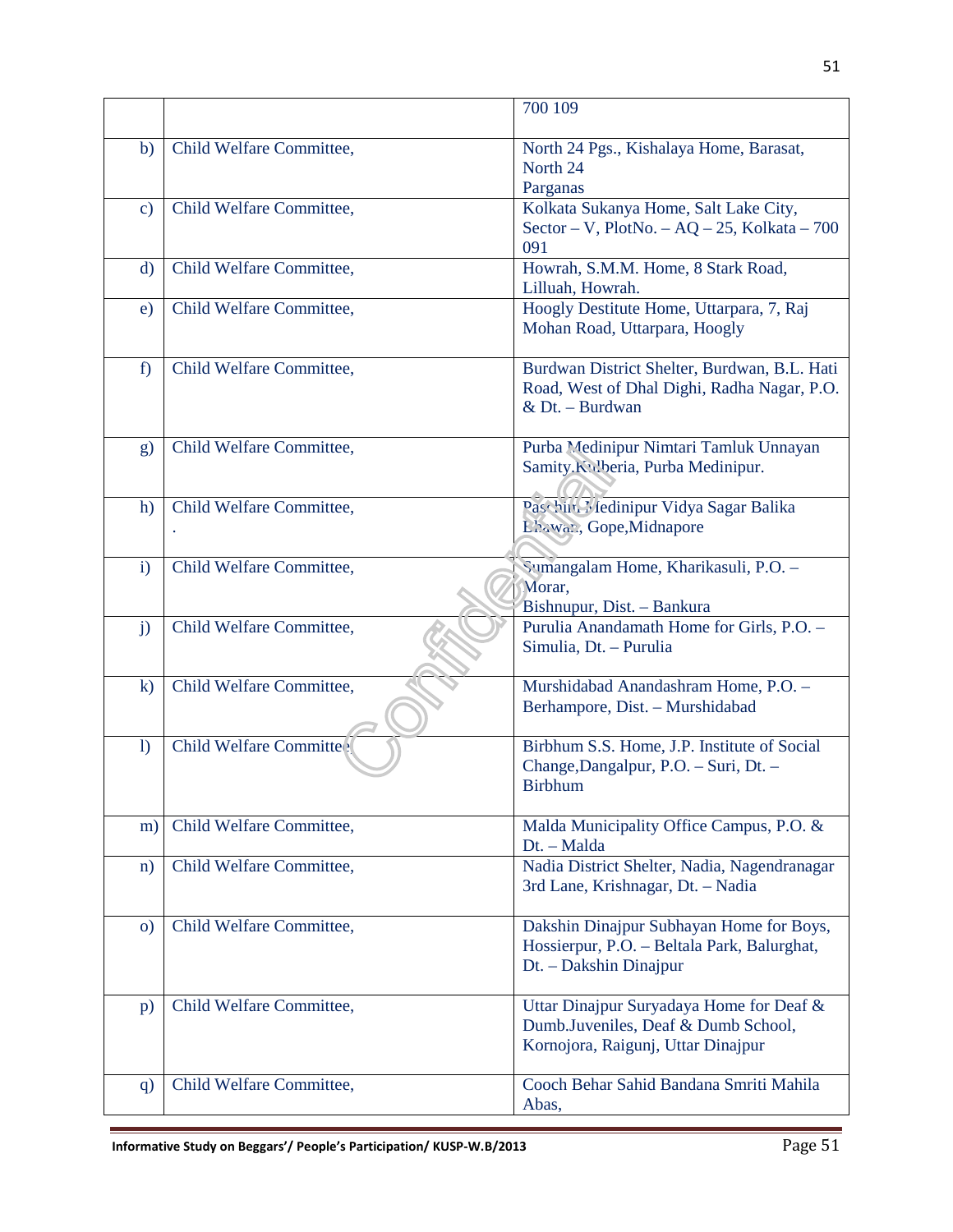|                          | Cooch Behar                                                                  |
|--------------------------|------------------------------------------------------------------------------|
| Child Welfare Committee, | Jalpaiguri Korak Home for Boys, Race<br>Course,<br>P.O. & Dt. $-$ Jalpaiguri |
| Child Welfare Committee, | Darjeeling Kripasaran Buddhist Mission, P.O.<br>& Dt. -Darjeeling            |

#### **List of Juvenile Justice Board u/s 4 of J.J. (Care & Protection) Act, 2000 and amended in 2006**

| Juvenile Justice Board, | Juvenile Court Building, Salt Lake City,<br>Kolkata – 700 064 |
|-------------------------|---------------------------------------------------------------|
| Juvenile Justice Board, | Coochbehar                                                    |

## **Boards for other districts and for Kolkata have already been constituted will start functioning soon**

# Licensed Adoption Placement Agency for in-country adoption of Indian Children (LAPA)

| <b>Name of the Agency</b> | Name of the           | Name of the Agency       | <b>Name of the Agency</b>  |
|---------------------------|-----------------------|--------------------------|----------------------------|
| <b>Address</b>            | <b>Agency Address</b> | <b>Address</b>           | <b>Address</b>             |
| <b>MISSIONARIES OF</b>    | <b>VIVEKANANDA</b>    | <b>NIVEDITA GRAMIN</b>   | NIMTOURI TAMLUK            |
| CHARITY,                  | <b>LOK SIKSEEN</b>    | <b>KARMA</b>             | <b>UNNAYAN</b>             |
| <b>KOLKATA</b>            | NIKFT-N PUPBA         | <b>MANDIR, PASCHIM</b>   | <b>SAMITY, PURBA</b>       |
| 54/A, Lower Circular      | <b>MEDINIPUR</b>      | <b>MEDINIPUR</b>         | <b>MEDINIPUR</b>           |
| Road, Kolkata-700016.     | 22, Kabi Sekanta      | P.O. Manikpara,          | Nimtouri, Kulberia, Purba  |
| Ph: 2217-5267/2216-0638   | Sarani, Kolkata-      | Paschim Medinipur-       | Medinipur.                 |
|                           | 700085. Ph:           | 721513                   | Ph:(03228)262869/943410    |
|                           | 03220                 | Ph: (03222) 230223,      | 4199                       |
|                           | 284060/258510/257     | 9434230137               |                            |
|                           | 178                   |                          |                            |
|                           |                       |                          |                            |
| <b>MISSIONARIES OF</b>    | <b>NORTH BENGAL</b>   | <b>JOKA MILLENEUM</b>    | <b>SURI CENTRE FOR</b>     |
| CHARITY,                  | <b>PEOPLE'S</b>       | <b>OLD AGE HOME Vill</b> | <b>CHILD</b>               |
| <b>DARJEELING</b>         | <b>DEVELOPMENT</b>    | & P.O. Dostipur, P.S.    | <b>WELFARE</b>             |
| Santa Bhawan, P.O.        | 4 No. Gumti,          | Falta, South 24          | Sova Bazar, Rabindra       |
| Tindharia, Dist.          | District Jalpaiguri.  | Parganas.                | Pally, P.O. Suri, District |
| Darjeeling.               | Ph: $(03561)$ -       | Ph:9831173539/983125     | Birbhum. Ph:9432144658     |
|                           | 226876/983125094      | 0943                     |                            |
|                           | 3                     |                          |                            |
|                           |                       |                          |                            |
| <b>CHAMTAGORA</b>         | <b>VIVEKANANDA</b>    | <b>SCOTTLANE</b>         | <b>RAMKRISHNA</b>          |

Informative Study on Beggars'/ People's Participation/ KUSP-W.B/2013<br>
Page 52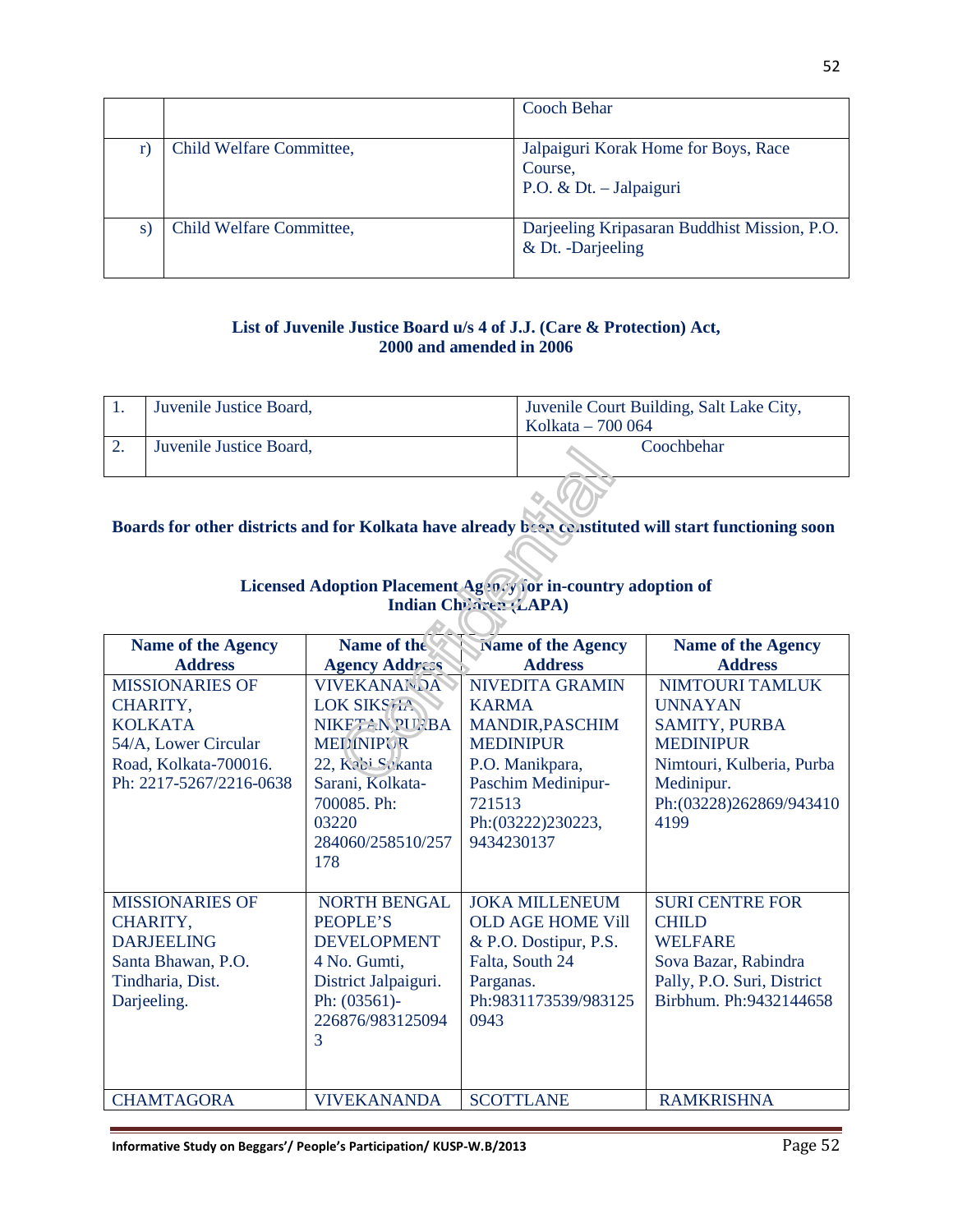| ADIBASI MAHILA<br><b>SAMITY</b><br>Vill & P.O. Chamtagora,<br>District-Bankura.<br>Ph:(03242)274302/973202<br>0496            | <b>WELFARE</b><br><b>DEVELOPMENT</b><br><b>SOCIETY</b><br>22, Kavi Sukanta<br>Sarani, Kolkata-<br>700085, Ph:2363-<br>1848                     | <b>POVERTY</b><br><b>ERADICATION</b><br><b>CENTRE</b><br>104/B, A.J.C. Bose<br>Road, Kolkata-700014.<br>Ph:<br>9830347805                              | <b>VIVEKANANDA</b><br><b>MISSION</b><br>Sarda Kanya Sangha,<br>Tally khola, Baluria, Naba<br>Pally, Barasat, North 24<br>Parganas.<br>Ph: 2542-4129 |
|-------------------------------------------------------------------------------------------------------------------------------|------------------------------------------------------------------------------------------------------------------------------------------------|--------------------------------------------------------------------------------------------------------------------------------------------------------|-----------------------------------------------------------------------------------------------------------------------------------------------------|
| <b>SOCIETY FOR INDIAN</b><br><b>CHILDREN'S</b><br><b>WELFARE</b><br>22, Col. Biswas Road,<br>Kolkata-700019.<br>Ph: 2280-7176 | <b>INDIAN SOCIETY</b><br><b>FOR</b><br><b>REHABILITATON</b><br><b>OF CHILDREN</b><br>9B, Lake View<br>Road, Kolkata-<br>700019<br>Ph:2464-9640 | <b>INDIAN SOCIETY</b><br><b>FOR</b><br><b>SPONSORSHIP AND</b><br><b>ADOPTION</b><br>1, Palace Court, 1, Kyd<br>Street, Kolkata-700016<br>Ph: 2217-0341 |                                                                                                                                                     |

#### **Recognised Inter-country Placement Agencies for inter-country Adoption of Indian Children (RIPA)**

| $SI$ No      | <b>Organisations</b>                        | <b>Address</b>                  | <b>Contact No</b>   |  |
|--------------|---------------------------------------------|---------------------------------|---------------------|--|
|              | <b>Missionaries of Charity,</b>             | $\mathcal{F}_3$ , A. J. C. Bose | Ph: 2217-5267/2216- |  |
| $\mathbf{i}$ |                                             | Road, Kolkata-14.               | 0638                |  |
|              |                                             |                                 |                     |  |
|              |                                             |                                 |                     |  |
| ii)          | Society for Indian Children's Welfare,      | 20 & 22, Col. Biswas            | Ph: 2280-7176       |  |
|              |                                             | Road, Beckbagan,                |                     |  |
|              |                                             | Kolkata-19.                     |                     |  |
| iii)         | <b>Indian Society for Sponsorship &amp;</b> | 1, Palace Court, 1,             | Ph: 2217-0341       |  |
|              | Adoption(ISSA),                             | Kyd Street, Kolkata-            |                     |  |
|              |                                             | 16.                             |                     |  |
|              |                                             |                                 |                     |  |
| iv)          | Indian Society for Rehabilitation of        | 98, Lake View Road,             | Ph: 2464-9640       |  |
|              | Children,                                   | Kolkata-29                      |                     |  |

## **Voluntary Coordinating Agency**

| West Bengal Council for Child<br>Welfare | 42, Ramesh Mitra Road,<br>Kolkata-700025 | Ph: 2475-6180, 2474-2395 |
|------------------------------------------|------------------------------------------|--------------------------|
|                                          |                                          |                          |

#### **List of Government run Homes under ITP Act**

| <b>Calcutta Rescue Home (Female)</b> | <b>Nadia District Shelter (Female)</b> |
|--------------------------------------|----------------------------------------|
| $\vert$ 279-B, N.S.C. Bose Road,     | Nagendra Nagar 3rd Lane, P.O.          |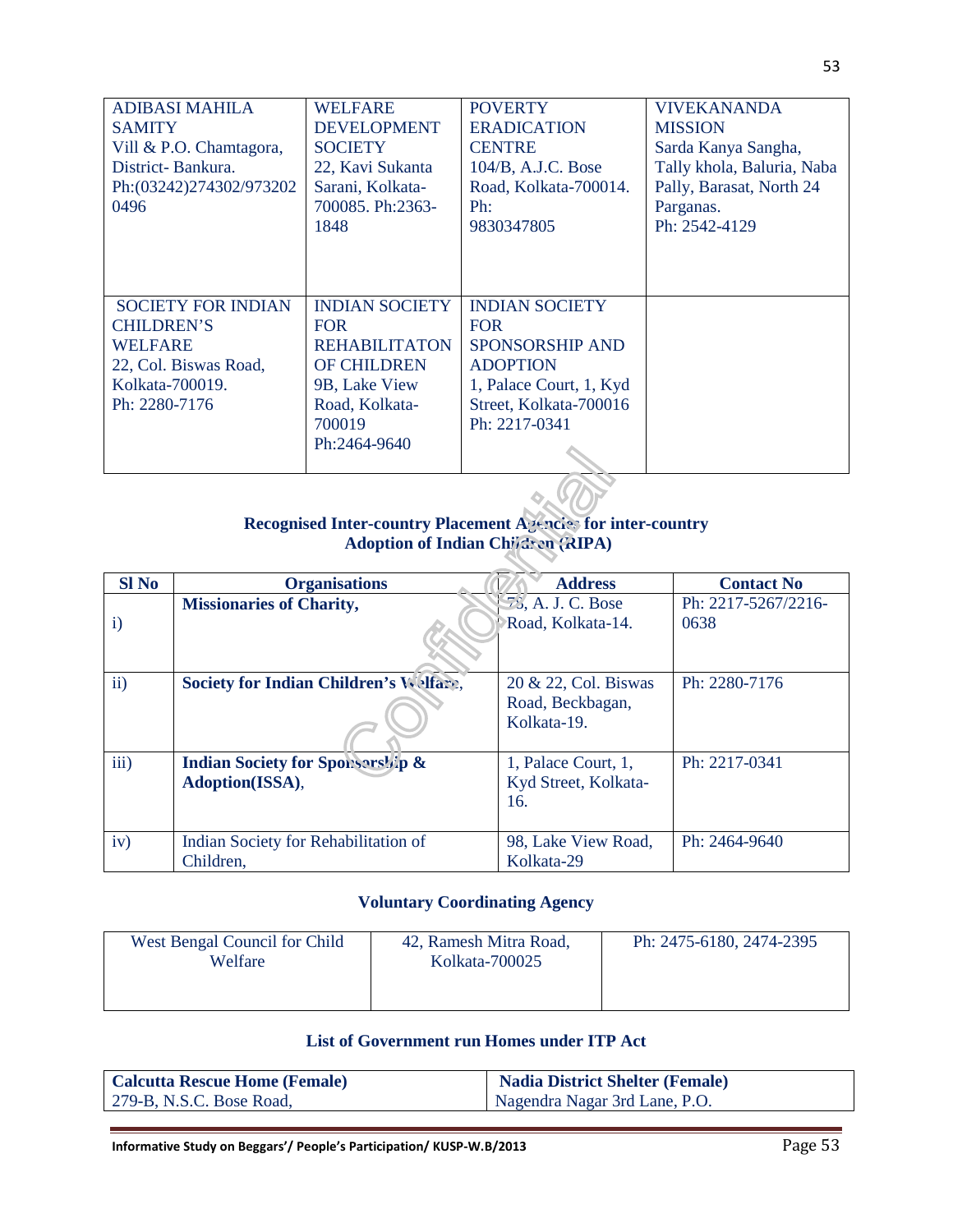| Kolkata-47                                                                                                                                             | Krishnanagar, Dist. Nadia                                                                                                 |
|--------------------------------------------------------------------------------------------------------------------------------------------------------|---------------------------------------------------------------------------------------------------------------------------|
| $Ph: 2430-0354$                                                                                                                                        | Ph: 953472252479                                                                                                          |
| Kolkata 5023                                                                                                                                           | Nadia 25 20                                                                                                               |
| <b>Burdwan District Shelter (Female)</b><br>B.L. Hati Road, West of Dhal Dighi,<br>Radhanagar, PO & Dist Burdwan<br>Ph: 95342-2662036<br>Burdwan 25 21 | <b>Malda District Shelter (Female)</b><br>Sarbamangala Road, P.O. & Dist. Malda<br>Ph: 953512266227<br><b>Malda 30 27</b> |

| <b>NAME OF HOME ADDRESS</b>                     | <b>NAME OF HOME ADDRESS</b>                   |
|-------------------------------------------------|-----------------------------------------------|
|                                                 |                                               |
| Bikash Bharati Welfare Society 20/1B, Lalbazar  | Ramkrishna Vivekananda Mission 7, Riverside   |
| Street, Kolkata-700 001                         | Road, Barrackpore 24 prgs (N)                 |
| Women's Coordination Council 5/1, Red Cross     | Bengal Mass/Education Society 5/1, Red Cross  |
| Place, Kolkata-700 062                          | Place, Kolvata-700 004                        |
| <b>United Bustee Development</b>                | Society for Educational &                     |
| Association(UBDA)                               | $F_{\text{tr}}$ ironmental Development (SEED) |
| 6/1A, Dehi Serampore Road, Kolkata-700 014      | 150 G.T. Road (South)                         |
|                                                 | Howrah-711 102                                |
|                                                 |                                               |
| Harijan Sevak Samity                            | Tiljala SHED 6C, Rifle Range Road, Kolkata    |
| 97/3, Nashkarpara Road, Ghusuri Howrah-711 107  |                                               |
| Mass Education 14/1 ,Townsend Road, Kollata 700 | National Council of Women in India,           |
| 014                                             | Child & Family Welfare Section                |
|                                                 | 166 B.B. Ganguly Street, Kolkata-700 012      |

## **List of Swadhar Shelter Homes in West Bengal**

| <b>NAME OF THE NGO</b><br><b>ADDRESS AND</b><br><b>CONTACT NO.</b> | <b>NAME OF THE NGO</b><br><b>ADDRESS AND</b><br><b>CONTACT NO.</b> | <b>NAME OF THE NGO</b><br><b>ADDRESS AND</b><br><b>CONTACT NO.</b> | <b>NAME OF THE</b><br><b>NGO ADDRESS</b><br><b>AND CONTACT</b> |
|--------------------------------------------------------------------|--------------------------------------------------------------------|--------------------------------------------------------------------|----------------------------------------------------------------|
|                                                                    |                                                                    |                                                                    | NO.                                                            |
| <b>MALIPUKUR</b>                                                   | <b>SAUJATYA</b>                                                    | <b>ALL BENGAL</b>                                                  | <b>HUMAN RIGHTS</b>                                            |
| <b>SAMAJ UNNAYAN</b>                                               | 112, Ashutosh Colony,                                              | <b>WOMENS UNION</b>                                                | <b>LAW NETWORK</b>                                             |
| <b>SAMITY</b>                                                      | Kolkata-700078.Ph:2405-                                            | 89, Elliot Road, Kolkata-                                          | 98, Daspara, J.L.                                              |
| Vill. & P.O. Jujersa,                                              | 2439/10923                                                         | 700016.                                                            | Sarani, Kolkata-                                               |
| Block-Panchla,                                                     | <b>HOME AT GARIA, 24</b>                                           | Ph: 2229-                                                          | 700063                                                         |
| Howrah-711302                                                      | PGS (SOUTH)                                                        | 3292/1763/9830565778                                               | Thakurpukur,                                                   |
| Ph.953214251250                                                    |                                                                    |                                                                    | Ph:24546812/6828;                                              |
| <b>HOME AT HOWRAH</b>                                              |                                                                    |                                                                    | <b>HOME AT</b>                                                 |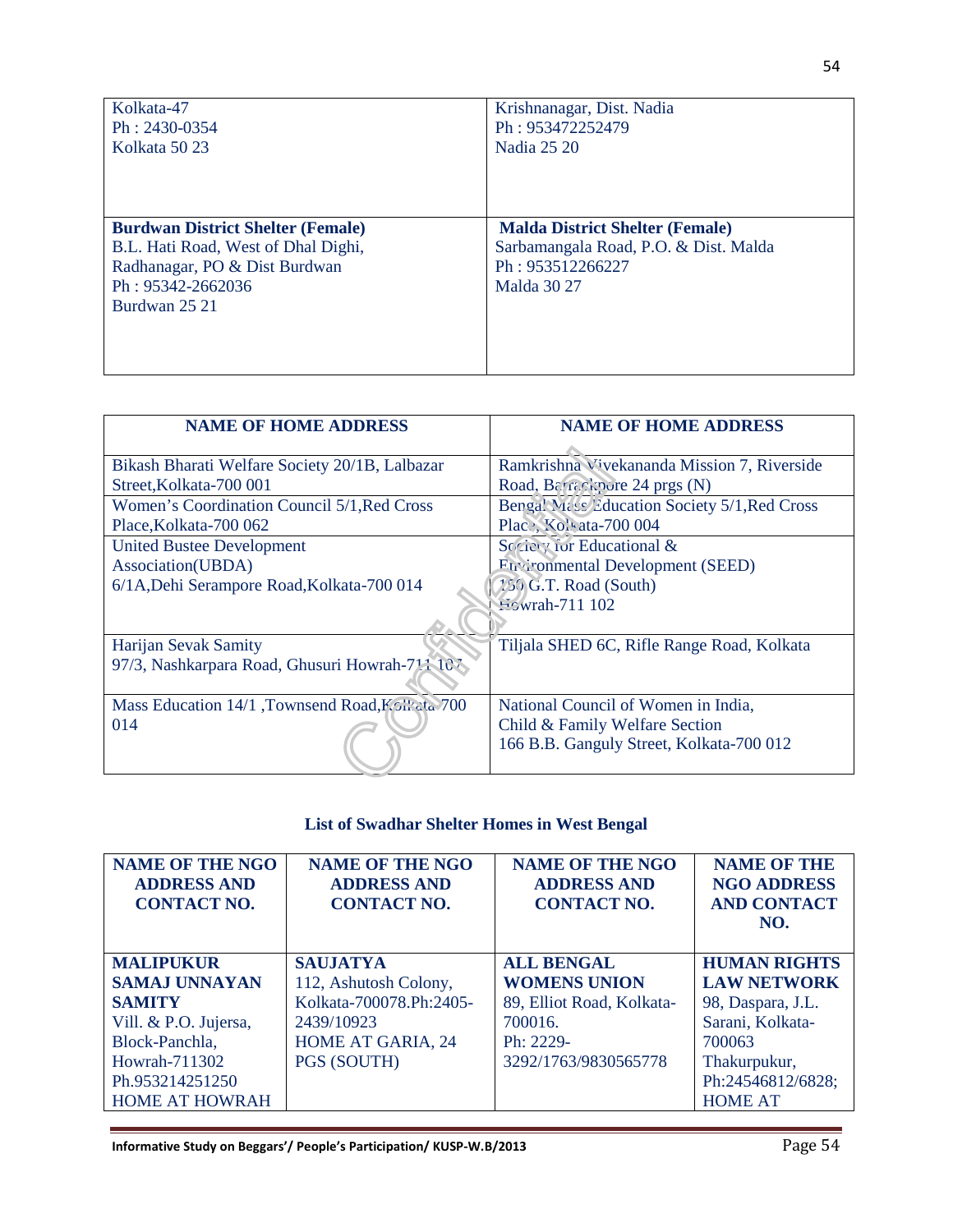| <b>DISTRICT</b>                                                                                                                                                                                                       |                                                                                                                                                                                              |                                                                                                                                                                                                                                      | <b>THAKURPUKUR</b>                                                                                                                                                                                                             |
|-----------------------------------------------------------------------------------------------------------------------------------------------------------------------------------------------------------------------|----------------------------------------------------------------------------------------------------------------------------------------------------------------------------------------------|--------------------------------------------------------------------------------------------------------------------------------------------------------------------------------------------------------------------------------------|--------------------------------------------------------------------------------------------------------------------------------------------------------------------------------------------------------------------------------|
| <b>JANA SIKSHA</b><br><b>PROCHAR KENDRA</b><br>Vill:<br>Jangipara, Baganda,<br>Hooghly.<br>Ph:<br>22413324/9433097483;<br><b>HOME AT</b><br><b>HOOGHLY DISTRICT</b>                                                   | <b>JOY PRAKASH</b><br><b>INSTITUTE OF SOCIAL</b><br><b>CHANGE</b><br>DD 18/4/1, Salt Lake City,<br>Kolkata-700064<br>Ph:<br>23376695/25675441/10922<br><b>HOME AT SURI</b><br><b>BURDWAN</b> | <b>DULAL SMRITI</b><br><b>SAMSAD</b><br>Vill: & P.O. Khajurdaha,<br>District: Hooghly<br>Ph:953213230201/230202<br><b>HOME AT</b><br>KHAJURDAHA,<br><b>HOOGHLY</b>                                                                   | <b>GARDEN REACH</b><br><b>SLUM</b><br><b>DEVELOPMENT</b><br>P-229/A, Tikiapara<br>1s t Lane,<br>Kolkata-<br>700024.Ph:2489-<br>0741/333096882<br><b>HOME AT</b><br><b>DIAMOND</b><br>HARBOUR, 24<br><b>PARGANAS</b><br>(SOUTH) |
| <b>JABALA ACTION</b><br><b>RESEARCH</b><br><b>ORGANISATION</b><br>221/6B, Rash Behari<br>Avenue, (Ground<br>Floor),<br>Kolkata-700019,<br>Ph:9434239782<br><b>HOME AT</b><br><b>BERHAMPORE,</b><br><b>MURSHIDABAD</b> | <b>NETAJI PARK</b><br>Beldanga, Murshidabad-<br>742133<br>Ph: 953482-264209/264018<br>HOME AT BELDANGA,<br><b>MURSHIDABAD</b>                                                                | <b>WEST BENGAL</b><br><b>SCHEDULE CASTE,</b><br><b>SCHEDULE</b><br><b>TRIBES AND</b><br><b>MINGRITY WELFARE</b><br><b>ASSOCIATION</b><br>Rebuchanagar,<br>Midnapore<br>$\overline{P}$ r. No.<br>HOME AT KOLKATA,<br><b>SALT LAKE</b> | <b>MAHILA SEVA</b><br><b>SAMITY</b><br>8, Government<br>Place (North),<br>Kolkata-700062.<br>Ph: 2248-3005,<br>24779603;<br><b>HOME AT</b><br><b>RAJPUR 24</b><br><b>PARGANAS</b><br>(SOUTH)                                   |
| Vivekananda Lok<br><b>Siksha Niketan,</b><br>Vill - Faridpur, P.O.-<br>Dakshin Dauki,<br>Dist. - Purba<br>Midnapore.<br>Ph.03220-<br>284060/284388                                                                    |                                                                                                                                                                                              |                                                                                                                                                                                                                                      |                                                                                                                                                                                                                                |

## **List of Short Stay Home**

| <b>Kolkata Association for</b> | Kolkata Sanlaap,   | Sneha, Vill Elachi | Kolkata Saujatya     |
|--------------------------------|--------------------|--------------------|----------------------|
| <b>Social Health In</b>        | 6/4, Lake East 4th | P.O. Narendrapur   | 112, Ashutosh Colony |
| <b>India</b>                   | Road.Ground Floor, | 30 2464-9596       | Kolkata-700 078      |
| 9, Ashoke Avenue,              | <b>Block</b>       | 2702-1286/87       | 150, K.P. Roy Lane & |
| Kolkata - 700 045              | -III. Santoshpur,  | 2416-5919          | 7, K.P. Roy Lane,    |
| 9, Ashoke Avenue,              | Kolkata-70075      |                    | Kolkata              |
| Kolkata-700 045                |                    |                    | 30 2871-0469(O)      |
| 30 2471-1599(O)                |                    |                    | 2871-0477(S)         |
| 10921(Helpline)                |                    |                    | 10923(Helpline)      |
|                                |                    |                    |                      |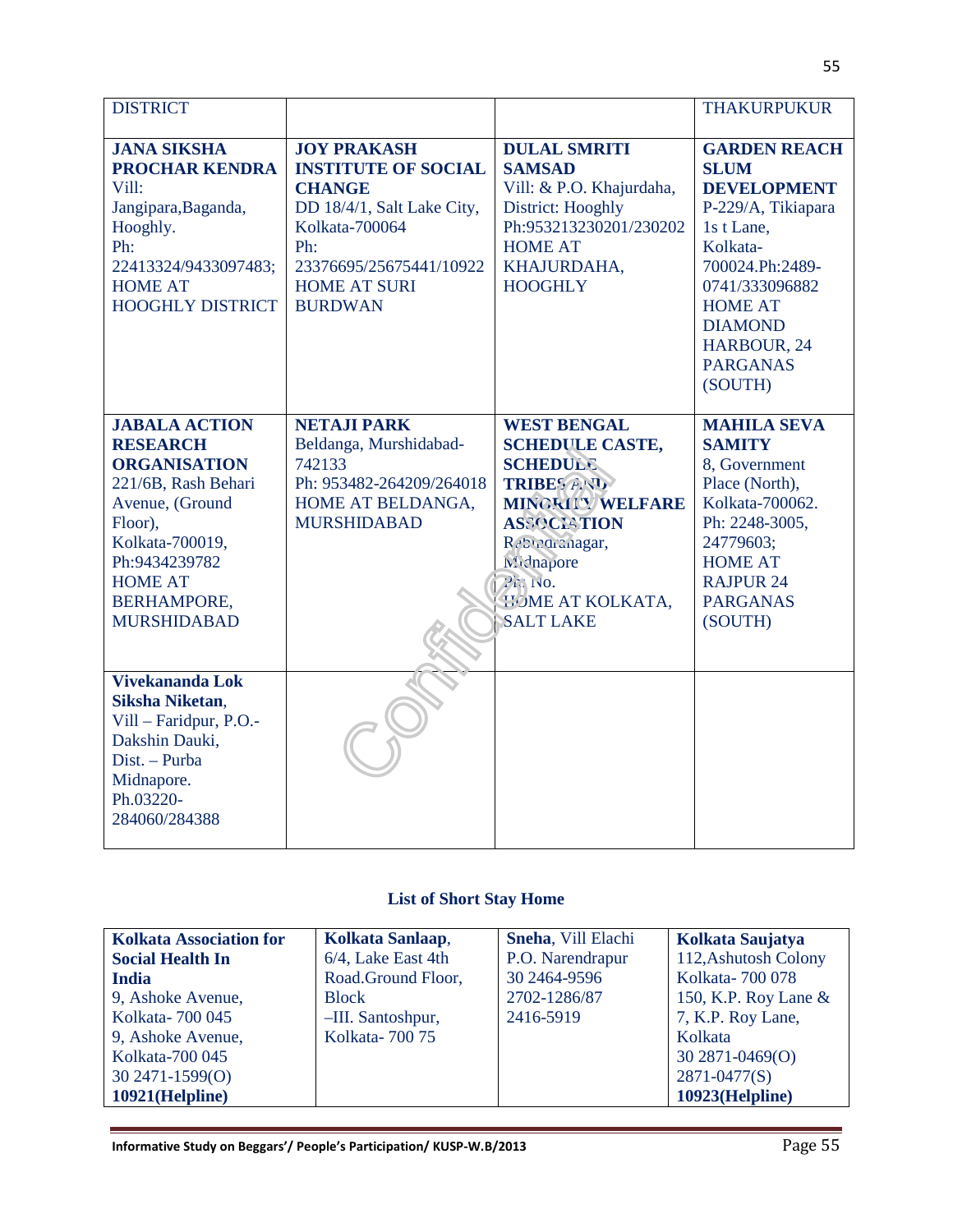| <b>Kolkata Liberal</b><br><b>Association</b><br>for Movement of People<br>Kolkata<br>Ward No: 108, P.O.<br>Chowbaga,<br>P.S. Tilajala, Kolkata -<br>700 105.<br>30 22418496/6983 | Kolkata Navadiganta,<br>Kolkata<br>Navadiganta, 29,<br><b>Banerjee Para</b><br>Road, Sarsuna,<br>Kolkata - 700 061.<br>30 2493-9393/1166 | <b>Kolkata Gandhi</b><br><b>Sarak Gram Seva</b><br>Kendra,<br>Kolkata<br>AC-160, Sector -<br>I, Salt Lake City,<br>Kolkata - 700 064.<br>30 23513726/0682 | <b>Howrah Malipukur</b><br>Samaj Unnayan<br><b>Samity</b><br>Howrah 24, Buxura,<br>1st Bye<br>Lane, Shibpur, Howrah<br>$-700004.$<br>30 953214-51250 |
|----------------------------------------------------------------------------------------------------------------------------------------------------------------------------------|------------------------------------------------------------------------------------------------------------------------------------------|-----------------------------------------------------------------------------------------------------------------------------------------------------------|------------------------------------------------------------------------------------------------------------------------------------------------------|
| <b>Howrah Village Welfare</b>                                                                                                                                                    | <b>Howrah Malipukur</b>                                                                                                                  | North 24 pgs                                                                                                                                              | North 24 pgs Seva                                                                                                                                    |
| <b>Society</b>                                                                                                                                                                   | Samaj                                                                                                                                    | <b>Gana Unnayan</b>                                                                                                                                       | <b>Sangha</b>                                                                                                                                        |
| Vill & P.O. Pancharul                                                                                                                                                            | <b>Unnayan Samity</b>                                                                                                                    | <b>Parishad</b>                                                                                                                                           | <b>Mahila Samity</b>                                                                                                                                 |
| $Block -$                                                                                                                                                                        | Vill & P.O.                                                                                                                              | 10, Ganesh Lane                                                                                                                                           | Geonkhali, P.O.                                                                                                                                      |
| Udaynarayanpur,                                                                                                                                                                  | Jujera, Block-Panchla                                                                                                                    | Kolkata-700014                                                                                                                                            | Golabaribazar.Dist 24                                                                                                                                |
| Howrah-711 225                                                                                                                                                                   | Howrah -711 302                                                                                                                          | Nabadaya Vill.                                                                                                                                            | pgs(N)                                                                                                                                               |
| Vill & P.O. Pancharul<br>Block -                                                                                                                                                 | Vill & P.O. Jujera,<br>Block-Panchla,                                                                                                    | Kalaceria<br>P.C. Arctshnupur,                                                                                                                            | Geonkhali, P.O.<br>Golabaribazar Dist 24                                                                                                             |
| Udaynarayanpur                                                                                                                                                                   | Howrah -711 302                                                                                                                          | Rajarhat, 24pgs(N)-                                                                                                                                       | pgs(N)                                                                                                                                               |
| Howrah-711 225                                                                                                                                                                   | 30 953214-51250                                                                                                                          | 743510                                                                                                                                                    |                                                                                                                                                      |
| 30 953214-42209(O)                                                                                                                                                               | 2709-5571                                                                                                                                | 26 2246-8079(O)                                                                                                                                           |                                                                                                                                                      |
| 10924(Helpline)                                                                                                                                                                  |                                                                                                                                          | 2573-6207(S                                                                                                                                               |                                                                                                                                                      |
|                                                                                                                                                                                  |                                                                                                                                          |                                                                                                                                                           |                                                                                                                                                      |
|                                                                                                                                                                                  |                                                                                                                                          |                                                                                                                                                           | Bhalobasha,                                                                                                                                          |
| <b>North 24 pgs Society for</b>                                                                                                                                                  | <b>Ananda Kendra</b>                                                                                                                     | <b>North 24pgs</b>                                                                                                                                        |                                                                                                                                                      |
| <b>Equitable Voluntary</b>                                                                                                                                                       | Vill & P.O.                                                                                                                              | <b>Jayprakash</b>                                                                                                                                         | <b>Terredas Home</b>                                                                                                                                 |
| <b>Action (SEVA)</b>                                                                                                                                                             | Aatghara, Baduria                                                                                                                        | <b>Institute of Social</b>                                                                                                                                | Ganganagar, P.O. Madh                                                                                                                                |
| 3C, Milan Apartment,                                                                                                                                                             | 24 pgs(N) $-743438$                                                                                                                      | <b>Change</b>                                                                                                                                             | yamgram                                                                                                                                              |
| 52/3, Vidyatan                                                                                                                                                                   | $302577 - 5365(0)$                                                                                                                       | DD Block, 18/4/1,                                                                                                                                         | $24$ pgs(N)                                                                                                                                          |
| Sarani, Kolkata-700 035                                                                                                                                                          | 95321-7442o4(S)                                                                                                                          | <b>Salt Lake City</b>                                                                                                                                     | 30 2337-6695 (O)                                                                                                                                     |
|                                                                                                                                                                                  | 2578.5590                                                                                                                                | Kolkata-700 064                                                                                                                                           | 2321-3230 (O)                                                                                                                                        |
|                                                                                                                                                                                  |                                                                                                                                          |                                                                                                                                                           | 2567-3952 (S)<br>10922(Helpline)                                                                                                                     |
|                                                                                                                                                                                  |                                                                                                                                          |                                                                                                                                                           |                                                                                                                                                      |
| South 24 pgs                                                                                                                                                                     | <b>Shakuntala Ashram</b>                                                                                                                 | <b>Mahila Seva Samity</b>                                                                                                                                 | Mahilamandal-o-                                                                                                                                      |
| <b>Association for Social</b>                                                                                                                                                    | Narkeldanga, Shyampu                                                                                                                     | 8, Govt Place (North),                                                                                                                                    | <b>Sishuvikash</b>                                                                                                                                   |
| <b>Health In India</b>                                                                                                                                                           | r                                                                                                                                        | Kolkata-700 062                                                                                                                                           | <b>Kendra, Vill Gazipur</b>                                                                                                                          |
| 9, Ashok Avenue,                                                                                                                                                                 | Dist 24 pgs $(S)$                                                                                                                        |                                                                                                                                                           | Rajpur 24 pgs(S)                                                                                                                                     |
| Kolkata-700 040                                                                                                                                                                  | 30 2471-1599 (O)                                                                                                                         |                                                                                                                                                           | 30 2248-3005 (O)                                                                                                                                     |
|                                                                                                                                                                                  | 15 South 24 pgs                                                                                                                          |                                                                                                                                                           | 2447-9603 (S)                                                                                                                                        |
|                                                                                                                                                                                  |                                                                                                                                          |                                                                                                                                                           | 16 South 24 pgs                                                                                                                                      |
| <b>Society for Rural and</b>                                                                                                                                                     | <b>Hoogly Janashiksha</b>                                                                                                                | <b>Hoogly Dulal Smriti</b>                                                                                                                                | <b>Hoogly Association</b>                                                                                                                            |
| <b>Urban Development</b>                                                                                                                                                         | Prochar Kendra                                                                                                                           | <b>Samsad</b>                                                                                                                                             | for                                                                                                                                                  |
| P.O. Kakdwip, 24                                                                                                                                                                 | 57 B, College                                                                                                                            | Vill & P.O.                                                                                                                                               | <b>Social Health In India</b>                                                                                                                        |
| pgs(S)                                                                                                                                                                           | Street, Kolkata-700 073                                                                                                                  | Khajurdaha,                                                                                                                                               | 9, Ashok Avenue,                                                                                                                                     |
| P.O. Kakdwip, 24<br>pgs(S)(New)                                                                                                                                                  | Vill & P.O.Baganda<br>Jangipara , Hoogly                                                                                                 | Dhaniakhali<br>Hoogly-712419                                                                                                                              | Kolkata-700 040                                                                                                                                      |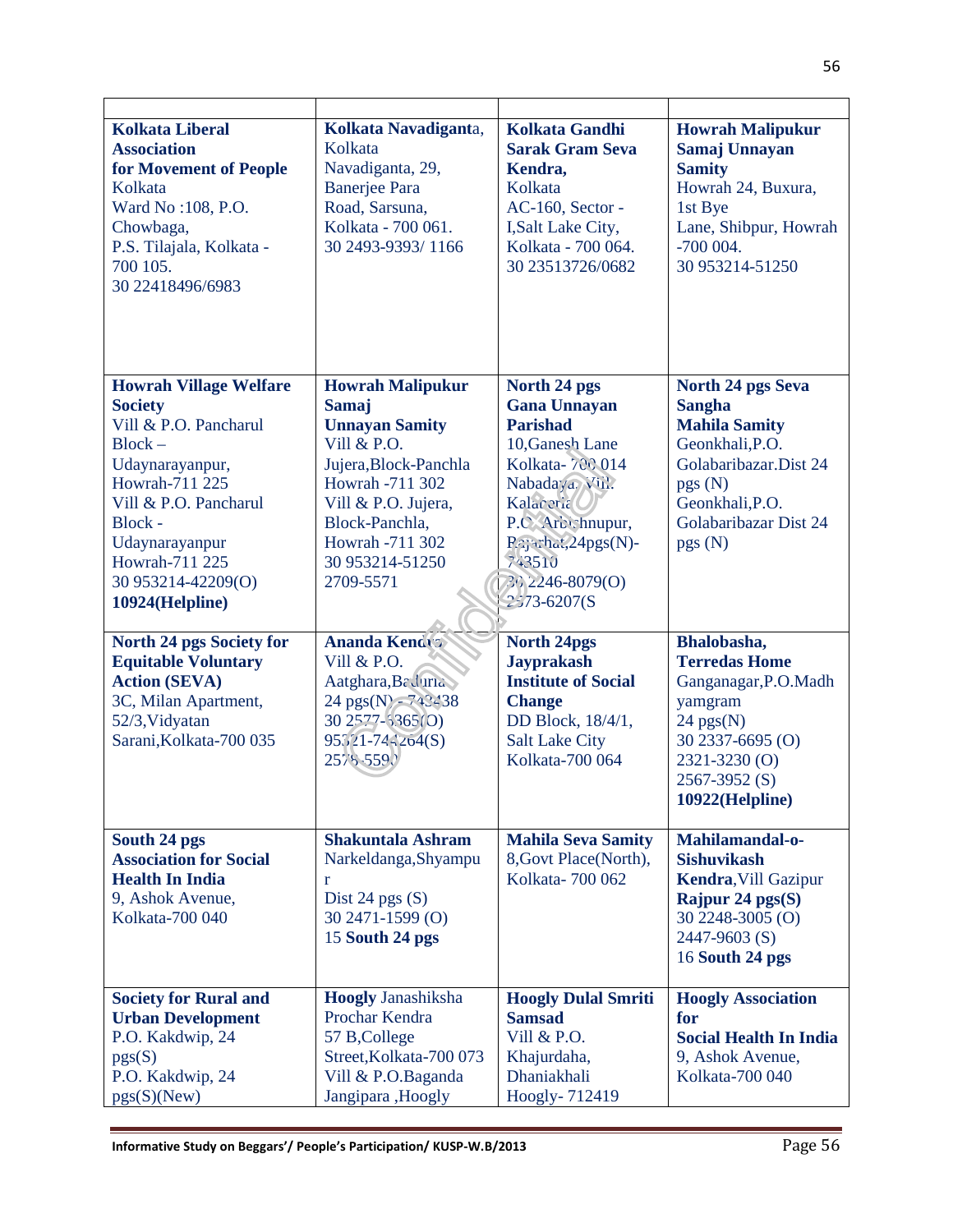|                                                                                                                                                                      | 30 2241-3324 (O)<br>$(03212)$ 27263(S)                                                                                                                                                                                                         | Vill & P.O.<br>Khajurdaha,<br>Dhaniakhali ,Hoogly<br>30 (03213) 30201/<br>30202(0)                                                                                                                                                             |                                                                                                                                                                                                                                |
|----------------------------------------------------------------------------------------------------------------------------------------------------------------------|------------------------------------------------------------------------------------------------------------------------------------------------------------------------------------------------------------------------------------------------|------------------------------------------------------------------------------------------------------------------------------------------------------------------------------------------------------------------------------------------------|--------------------------------------------------------------------------------------------------------------------------------------------------------------------------------------------------------------------------------|
| Satya BharatiBhavan<br>P.O. Nabagram,<br>Hoogly-712246<br>30 2471-1599 (O)<br>2673-1499 (S)                                                                          | <b>Nadia Karimpur</b><br><b>Social</b><br><b>Welfare Society</b><br>1, Tarak Das<br>Road, P.O. Karimpur<br>Bl-Karimpur, Nadia-<br>741152<br>Charatolapara, Vill<br>Mohisbatan<br>P.O. Rahamatpur<br>I.P.S. Karimpur, Nadia<br>30 (03471) 55060 | <b>Paschim Midnapur</b><br><b>All India Women's</b><br>Conference(AIWC)<br><b>Bhagawati</b> Devi<br><b>Mahila Samity</b><br>Vill & P.O. Khirpai,<br>Dist.-Midnapur (W),<br>Pin-721232<br>Vill & P.O.<br>Khirpai, Midnapur<br>(W)<br>Pin-721232 | <b>Paschim Midnapur</b><br><b>Prabuddha Bharati</b><br><b>Sishu Tirtha</b><br>P.O.<br>Krishanapriya, Midnap<br>ur (W) Pin -721305                                                                                              |
| <b>Sarada Nistarini Mission</b><br>Saradapally, Kharagpu<br>r Town,<br>Midnapur (W)<br>30 95322 - 725678                                                             | <b>Bankura Prabuddha</b><br><b>Bharati Sishu Tirtha</b><br>Vill Khirinda, P.O.<br>Krishnapriya<br>Dist Midnapur                                                                                                                                | Sarada Nistatini<br>Mission<br>P.C. Sishnupur , Dist -<br>Parkura<br>Pu-722122<br>26 03244 - 53867                                                                                                                                             | <b>Bankura Scott Lane</b><br><b>Poverty Eradication</b><br><b>Centre</b><br>27, Gokul Barat<br>Street, Kolkata<br>Malaya Chakraborty<br>c/o Asit Dutta, Vill &<br>P.O<br>Ranibandh, Bankura.<br>30 95324-50453<br>2471-1599(O) |
| <b>Burdwan Association for</b><br><b>Social Health In India</b><br><b>Nivedita Bhavan</b><br>,Kalanabagram<br>30 2471-1599(O)<br>9, Ashok Avenue,<br>Kolkata-700 040 | <b>Shiksha</b><br>Nil.etan, P.O.Kalanaba<br>gram<br><b>Burdwan-713124</b><br>95342-586110                                                                                                                                                      | <b>Burdwan</b><br><b>Association for</b><br><b>Social Health In</b><br><b>India</b><br>9, Ashok<br>Avenue, Kolkata-700<br>040                                                                                                                  | <b>Sarada Sadan</b><br>9, Ashok Avenue,<br>Kolkata-700 040                                                                                                                                                                     |
| <b>Burdwan Institute for</b><br><b>Motivating Self</b><br><b>Employment</b><br>(IMSE) 244, Jodhpur<br>Park, Kolkata-68                                               | Pitrilaya, Malancha<br>P.O. Singi, Burdwan-<br>713514<br>30 2473 -2740 (O)<br>2472-5571 (O)<br>953453-45448(S)                                                                                                                                 | <b>Birbhum</b><br><b>Association for</b><br><b>Social Health In</b><br><b>India</b><br>9, Ashok<br>Avenue, Kolkata-<br>700040                                                                                                                  | <b>Pusparag Niketan</b><br>Dumka Road, P.O.<br>Nischindipur<br>Rampurhat-I, Birbhum<br>$-731224$<br>30 2471 - 1599 (O)                                                                                                         |
| <b>Birbhum Elmhirst</b><br><b>Institute of Community</b><br><b>Studies</b><br>Nababithika, Andrew's                                                                  | Nababithika, Andrew's<br>Pally<br>P.O.Shantiniketan, Birb<br>hum-731235                                                                                                                                                                        | <b>Birbhum Aurobinda</b><br><b>Anushilan Society</b><br>R.T.Balika Vidyalaya<br>Road                                                                                                                                                           | R.T.Balika Vidyalaya<br><b>Road</b><br>P.O. Suri, Birbhum -<br>731101                                                                                                                                                          |

57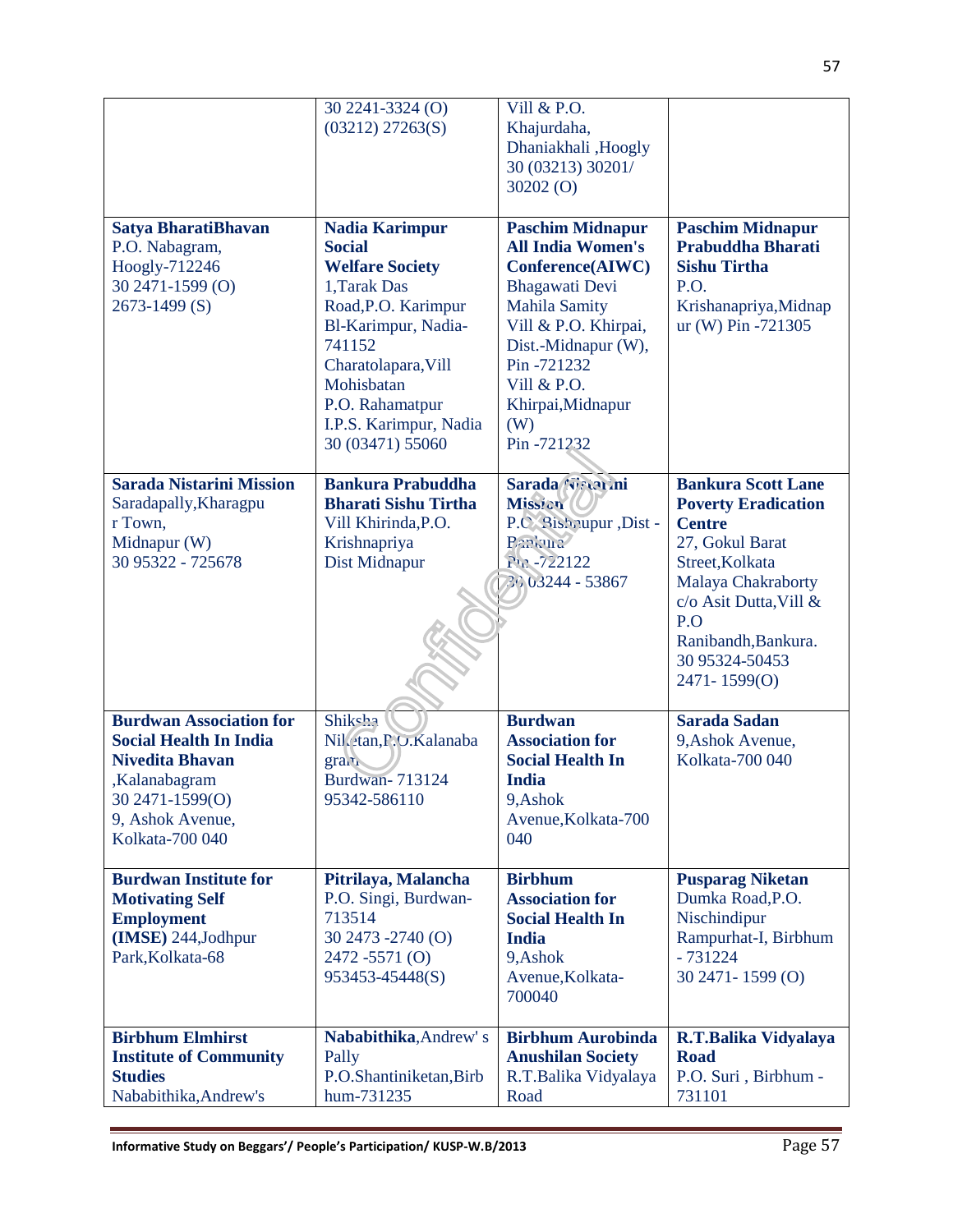| Pally<br>P.O.Shantiniketan, Birbhum-<br>731235                                                                                       | $3003463 - 55046/$<br>52895                                                                                                                                                  | P.O. Suri, Birbhum<br>731101                                                                                                                                                                                                                                 | 30 03462-55612 (O)                                                                                                                                                          |
|--------------------------------------------------------------------------------------------------------------------------------------|------------------------------------------------------------------------------------------------------------------------------------------------------------------------------|--------------------------------------------------------------------------------------------------------------------------------------------------------------------------------------------------------------------------------------------------------------|-----------------------------------------------------------------------------------------------------------------------------------------------------------------------------|
| <b>Birbhum Jayprakash</b><br><b>Institute of SocialChange</b><br>DD Block, 18/4/1, Salt<br>Lake City Kolkata-700 064                 | <b>Asha</b> , 128, Old<br>Dangalpara<br>P.O. Suri, Birbhum -<br>731101<br>30 2337-6695 (O)<br>2321-3230 (O)<br>$03461 - 56592(S)$                                            | <b>Dakshin Dinajpur</b><br><b>Rural Health</b><br><b>Development Centre</b><br><b>Bachmari</b><br>Govt.Colony<br>P.O. Bachmari,<br>Malda<br>$-732142$<br>Jamuna P.O.<br>Baragram<br>Harirampur,<br>D.Dinajpur-733128<br>30 03512-60211 (O)<br>03523-71159(S) | <b>Cooch Behar New</b><br><b>Bharati Club, Bottala</b><br>P.O. Baneswar,<br>Cooch Behar - 736133<br>Vill & P.O. Baneswar<br><b>Dist Cooch Behar</b><br>$3003582 - 76233(0)$ |
| MurshidabadNetaji Park,<br>Murshidabad<br>Netaji Park, P.O. Beldanga,<br>Murshidabad District -<br>742133                            | <b>Purba</b><br><b>Medinpore</b><br>Pallykatha<br>Vill. Basudevpur,<br>P.O. Khajanchak<br>Dist: Midnapore (E)<br>Vill: Basudevpur, P.O.<br>Khajanchak<br>Dist: Midnapore (E) | Jalpaiguri Jeu<br>Mahila Virash<br>Sangetha (East<br>Uk <sup>1</sup> bara, Dist<br>JApaigun - 735101<br>4 No. Ghumti, Dist<br><b>Mc</b> paiguri                                                                                                              | Jalpaiguri Human<br><b>Development</b><br>Centre, Vivekananda<br>Pally, P.O.<br>Moynaguri, Dist<br>Jalpaiguri,<br>At Block Moynaguri,<br>Dist Jalpaiguri                    |
| <b>Uttar Dinajpur Dakshin Malon</b><br>Indira Smriti Sangha, Malon,<br>P.O. Bhanail (via Kaliyaganj), Dist Uttar Eunapour-<br>733129 |                                                                                                                                                                              | <b>Development</b><br>Society, 2B-H/50, Gas Street,<br>Rajabazar, Kolkata - 700 009.                                                                                                                                                                         | Kolkata Rajabazar Education & Awareness                                                                                                                                     |

## **List of Special Schools for Children with Disabilities, Kolkata**

| <b>KOLKATA</b> Indian   | <b>KOLKATA</b> Indian   | <b>KOLKATA Korak</b>  | <b>KOLKATA</b> Indian   |
|-------------------------|-------------------------|-----------------------|-------------------------|
| Institute of            | Institute of            | Pratibandhi           | Institute of            |
| <b>Cerebral Palsy</b>   | <b>Cerebral Palsy</b>   | Kalyan Kendra         | <b>Cerebral Palsy</b>   |
| P-33/1, Taratolla Road, | P-33/1, Taratolla Road, | 1/25, Gorakshabari    | P-33/1, Taratolla Road, |
| Opp.M.E.College,        | Opp.M.E.College,        | Road, Nager           | Opp.M.E.College,        |
| Calcutta-               | Calcutta-               | Bazar, Calcutta, West | Calcutta-               |
| Project for C.P.        | Pre-School and Early    | Bengal                | <b>Human Resource</b>   |
| Children                | Intervention            | Special School for    | Development             |
|                         |                         | <b>MH</b>             |                         |
|                         |                         |                       |                         |
| <b>KOLKATA Bharat</b>   | <b>KOLKATA Bharat</b>   | <b>KOLKATA</b>        | <b>KOLKATA REACH</b>    |
| Scouts                  | <b>Scouts</b>           | BIKASHAYAN 140/6,     | 18/2/A/3, Udai Sanker   |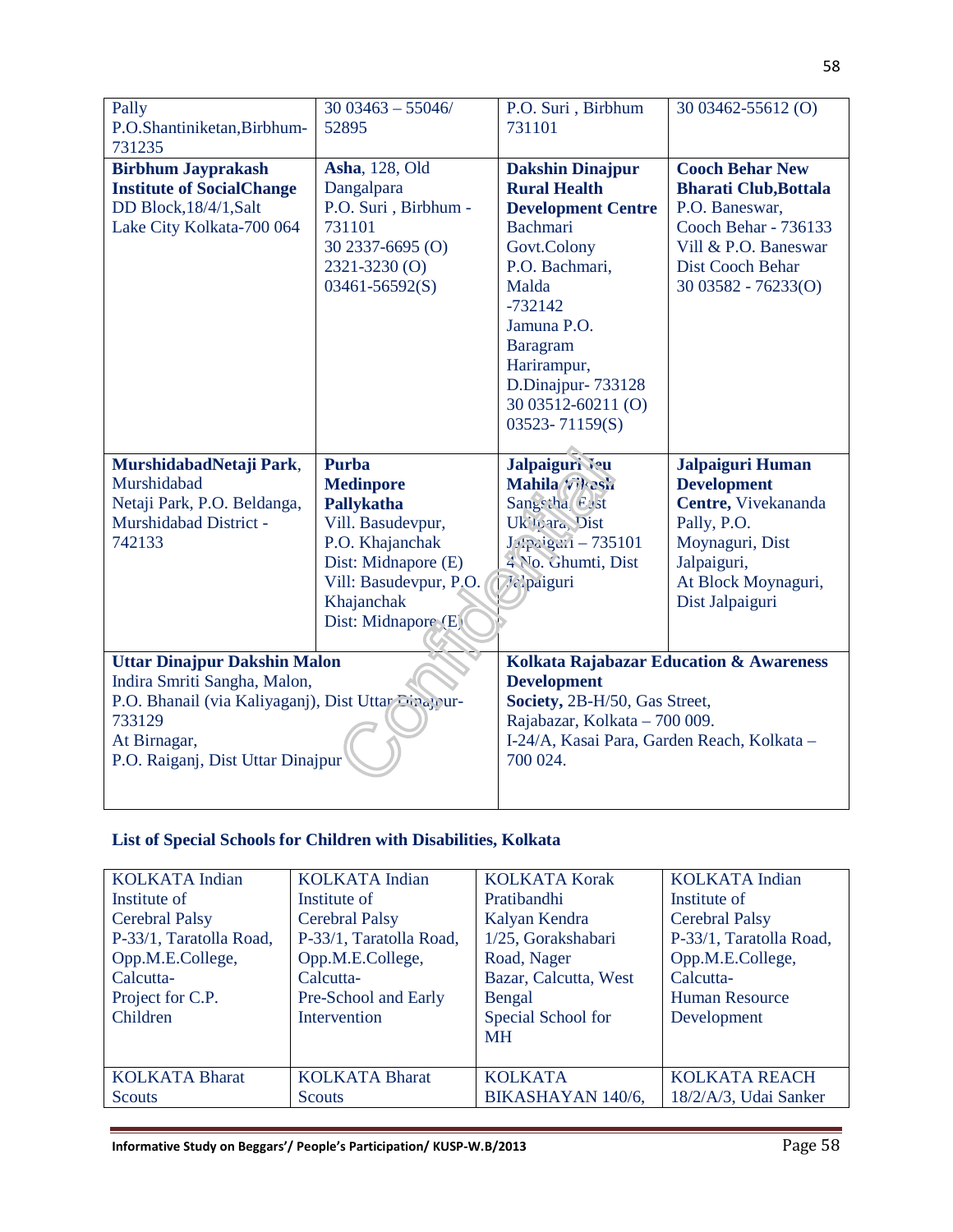| & Guides<br>1, Palace Court, Kyd<br>Street,<br>Calcutta-700016, West<br>Bengal<br>Day Care Centre for<br>Handicapped<br>Children Unit II                                                   | & Guides<br>1, Palace Court, Kyd<br>Street,<br>Calcutta-700016, West<br>Bengal<br>Day Care Centre for<br>Handicapped<br>Children Unit I                                        | South Sinthee Road,<br>Calcutta-700050, West<br>Bengal<br>Day Care Centre for<br><b>MR</b>                                                                        | Sarani,<br>Calcutta, West Bengal<br><b>Special Child</b><br><b>Development Centre</b>                                                                                                                                                                                                                                                                                                                                                                                                                                                                  |
|--------------------------------------------------------------------------------------------------------------------------------------------------------------------------------------------|--------------------------------------------------------------------------------------------------------------------------------------------------------------------------------|-------------------------------------------------------------------------------------------------------------------------------------------------------------------|--------------------------------------------------------------------------------------------------------------------------------------------------------------------------------------------------------------------------------------------------------------------------------------------------------------------------------------------------------------------------------------------------------------------------------------------------------------------------------------------------------------------------------------------------------|
| <b>KOLKATA West</b><br><b>Bengal Council for</b><br><b>Child Welfare</b><br>42, Ramesh Mitra Road,<br>Calcutta-<br>700025, West Bengal<br><b>Rehabilitation Centre</b><br>for Mentally Ill | <b>KOLKATA North</b><br>Calcutta<br>Pratibandhi Seva<br>Kendra<br>2/8/1, R.K.Ghosh Road,<br>Calcutta-<br>700050, West Bengal<br><b>Education</b> cum<br><b>Training for OH</b> | <b>KOLKATA</b> Indian<br>Institute of<br><b>Cerebral Palsy</b><br>P-33/1, Taratolla Road,<br>Opp.M.E.College,<br>Calcutta<br><b>Human Resource</b><br>Development | <b>KOLKATA Parents</b><br><b>Own Clinic</b><br>for Deaf Children<br>16A, D.L.Das Street,<br>Calcutta-<br>700006, West Bengal<br><b>School for Deaf</b><br>Children                                                                                                                                                                                                                                                                                                                                                                                     |
| <b>KOLKATA Alakendu</b><br><b>Bodh</b><br><b>Niketan Residential</b><br>$P-1/4/1$ , CIT Scheme -<br>VII-M, VIP<br>Road, Kankurgachi,<br>Anuradha Unit                                      | <b>KOLKATA</b> Mentaid<br>17A, Brojen Mukherjee<br>Road,<br>Behala, Calcutta-70003<br>Special School for MR                                                                    | <b>KOLK ATA Manovikas</b><br>Ken ra 482, Madudah<br>Plot 1/24, Sector-<br><b><i>f</i></b> , <i>M</i> . A. Bypass, Calcutta<br>Scheol for MR                       | <b>NORTH 24</b><br><b>PARGANAS</b><br>24<br><b>PARGANAS</b><br>(NORTH)<br>North 24 Parganas<br><b>Disabled Persons</b><br>Association<br>Vidyasagar Road,<br>P.O.Hijalpukuria,<br>Habra, Distt.24<br>School for Deaf &<br>Dumb Children<br>18 24 PGS<br>(NORTH)<br>Ramakrishna<br>Vivekananda Mission<br>Rajgarhia House, 7,<br>Riverside<br>Road, Barrackpore, 2<br><b>Residential Speical</b><br>School for HH(Girls)<br>19 24 PGS<br>(NORTH)<br>Chittaranjan Smriti<br>Pratibandhi Seva<br>Kendra<br>Rutha Main Road,<br>Shyamnagar,<br>$24-Pgs(N)$ |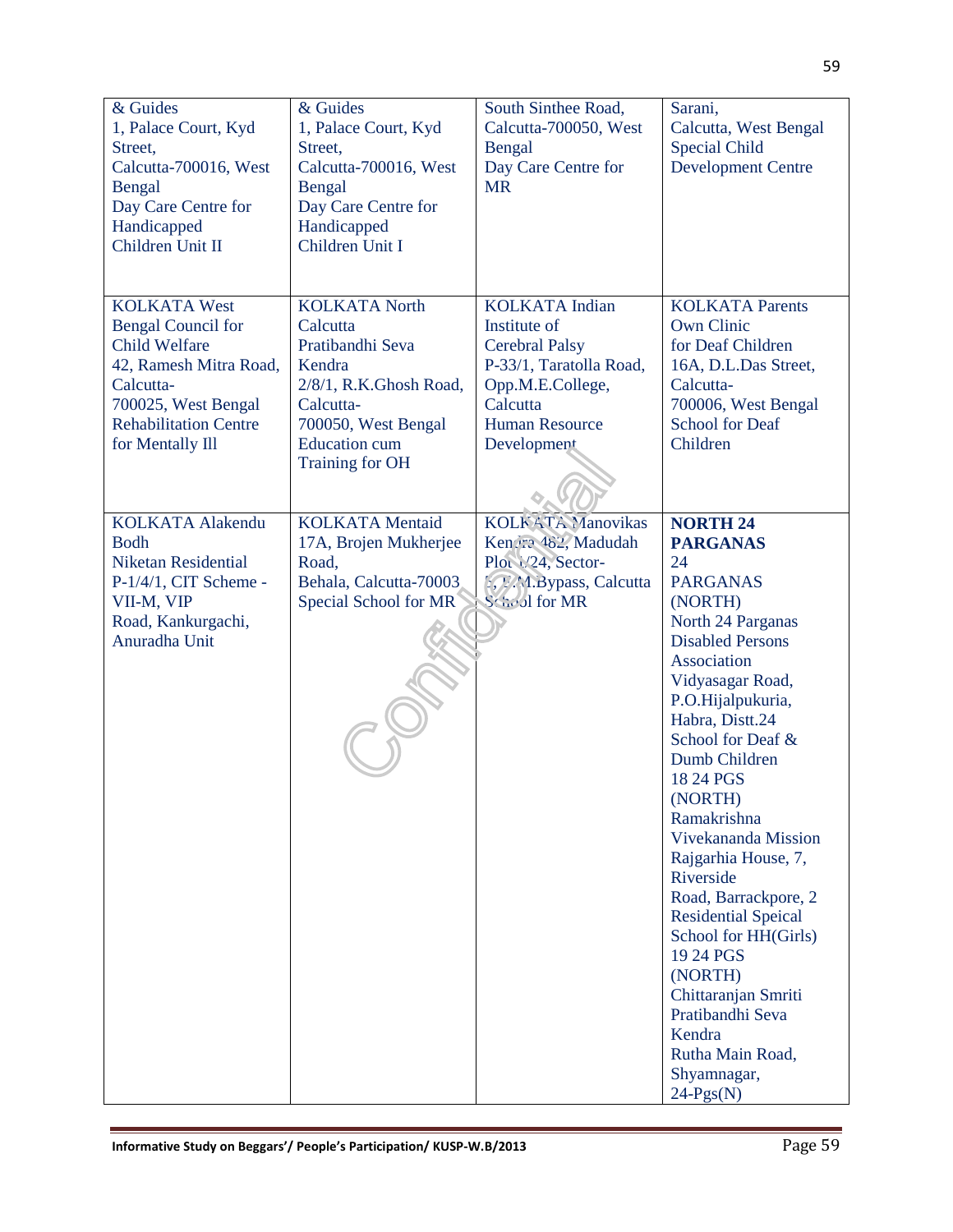|                                                                                                                                                                                                                             |                                                                                                                                                                                                                                 |                                                                                                                                                                                                                        | Special School for<br><b>MR</b> Children                                                                                                                                                                                                                                                                                                                                                 |
|-----------------------------------------------------------------------------------------------------------------------------------------------------------------------------------------------------------------------------|---------------------------------------------------------------------------------------------------------------------------------------------------------------------------------------------------------------------------------|------------------------------------------------------------------------------------------------------------------------------------------------------------------------------------------------------------------------|------------------------------------------------------------------------------------------------------------------------------------------------------------------------------------------------------------------------------------------------------------------------------------------------------------------------------------------------------------------------------------------|
| <b>HOWRAH</b><br><b>HOWRAH Ananda</b><br><b>Bhawan Village</b><br>Jagatpur,<br>P.O.Brindhabanpur,<br>Distt.Howrah-<br><b>Rehabilitation Centre</b>                                                                          | <b>HOOGHLY</b><br><b>HOOGHLY Srirampur</b><br>Child<br><b>Guidance Centre</b><br>16, Raja K.L.Goswami<br>Street,                                                                                                                | <b>BURDWAN</b><br><b>BURDWAN</b> Society for<br>Mental<br><b>Health Care</b><br>P.O. & Vill.Khajurdhi,<br>Via Katwa,<br>Distt.Burdwan-71                                                                               | <b>PASCHIM</b><br><b>MEDINIPORE</b><br><b>PASCHIM</b><br><b>MIDNAPUR</b><br>Sevayatan Kalyan<br>Kendra                                                                                                                                                                                                                                                                                   |
| for<br><b>Visually Handicapped</b><br>21 HOWRAH Ananda<br><b>Bhawan Village</b><br>Jagatpur, P.O.<br>Brindhabanpur,<br>Distt.Howrah-                                                                                        | Shrirampur, Hooghly-7<br>Special School for MR<br>and HH<br>24 HOOGHLY<br>Mamudpur Unnayan<br>Parisad<br>PO - Digsui, PIN-                                                                                                      | Shishu Bodh Niketan<br>for MR Children<br>27 ASANSOL Asansol<br><b>Anandam St. Vincent</b><br>School Campus,<br>S.B.Gorai Road,                                                                                        | P.O.Sevayatan,<br>P.S.Jhargram,<br>Distt.Midnapur, West<br>Special School for<br>Deaf, Dumb & MR<br><b>30 PASCHIM</b><br><b>MIDNAPORE</b>                                                                                                                                                                                                                                                |
| Rehab. Centre for<br>Orthopaedically<br>Handicapped<br>22 HOWRAH Ananda<br><b>Bhawan Village</b><br>Jagatpur,                                                                                                               | 712148,<br>Distt.Hooghly, West<br>Benga<br><b>CBR</b> Programme for<br>Handicapped<br>25 HOOGHLY<br>SHELTER 3, Kalbaati                                                                                                         | Asansol,<br><b>Special Child</b><br>Developmera Centre<br>28 DURGAPUL HOPE<br>H.F.C. Cownship,<br><b>Durandre</b><br>713212, West Bengal                                                                               | Midnapore<br><b>Rehabilitation Center</b><br>for Children<br>Lalkuthi, Bidhan Nagar,<br>Midnapore-721101,<br><b>West Ben</b><br>Special School for                                                                                                                                                                                                                                       |
| P.O.Brindhabanpur,<br>Distt.Howrah-<br><b>Rehabilitation Centre</b><br>for Hearing<br>Handicapped                                                                                                                           | Lane, Bhadreswar,<br>Hooghly-712124, West<br>Special school for MR                                                                                                                                                              | <b>Education Centre for</b><br>Malziple Handicapped                                                                                                                                                                    | Handicapped                                                                                                                                                                                                                                                                                                                                                                              |
| <b>MALDA</b><br><b>MALDA Kotwali</b><br>Saleha<br><b>Memorial School for</b><br>Hearing & Mentaly<br>retarded<br>Vill. & PO<br>Kotwali, Distt. Malda-<br>732144, West Bengal<br>Special School for<br><b>MH/HH Children</b> | <b>DARJEELING</b><br><b>DARJEELING North</b><br>Bengal<br>Handicapped<br>Rehabilitation<br>Society<br>Nivedita Market,<br>Hospital Road,<br>Siliguri-734401,<br><b>Education Instt.for</b><br>Deaf, Dumb<br>and MR Boys & Girls | <b>COOCHBEHAR</b><br><b>COOCH</b><br><b>BEHAR</b><br>Spastic Society of<br><b>Cooch Behar</b><br>117, Rajendra Narayan<br>Road,<br>Cooch Behar, West<br>Beng<br><b>Centre for Special</b><br><b>Education for CPMR</b> | <b>BANKURA</b><br><b>BANKURA Dr.</b><br>Sailendra Nath<br>Mukherjee Muka<br>Badhir Vidyalaya<br>P.O.Jorthan,<br>Distt.Burdwan,<br><b>West Bengal</b><br><b>Educational Institute</b><br>For Deaf and<br>Dumb(Kotalpur)<br>35 BANKURA Dr.<br>Sailendra Nath<br>Mukherjee Muka<br>Badhir Vidyalaya<br>P.O.Jorthan,<br>Distt.Burdwan,<br><b>West Bengal</b><br><b>Educational Institute</b> |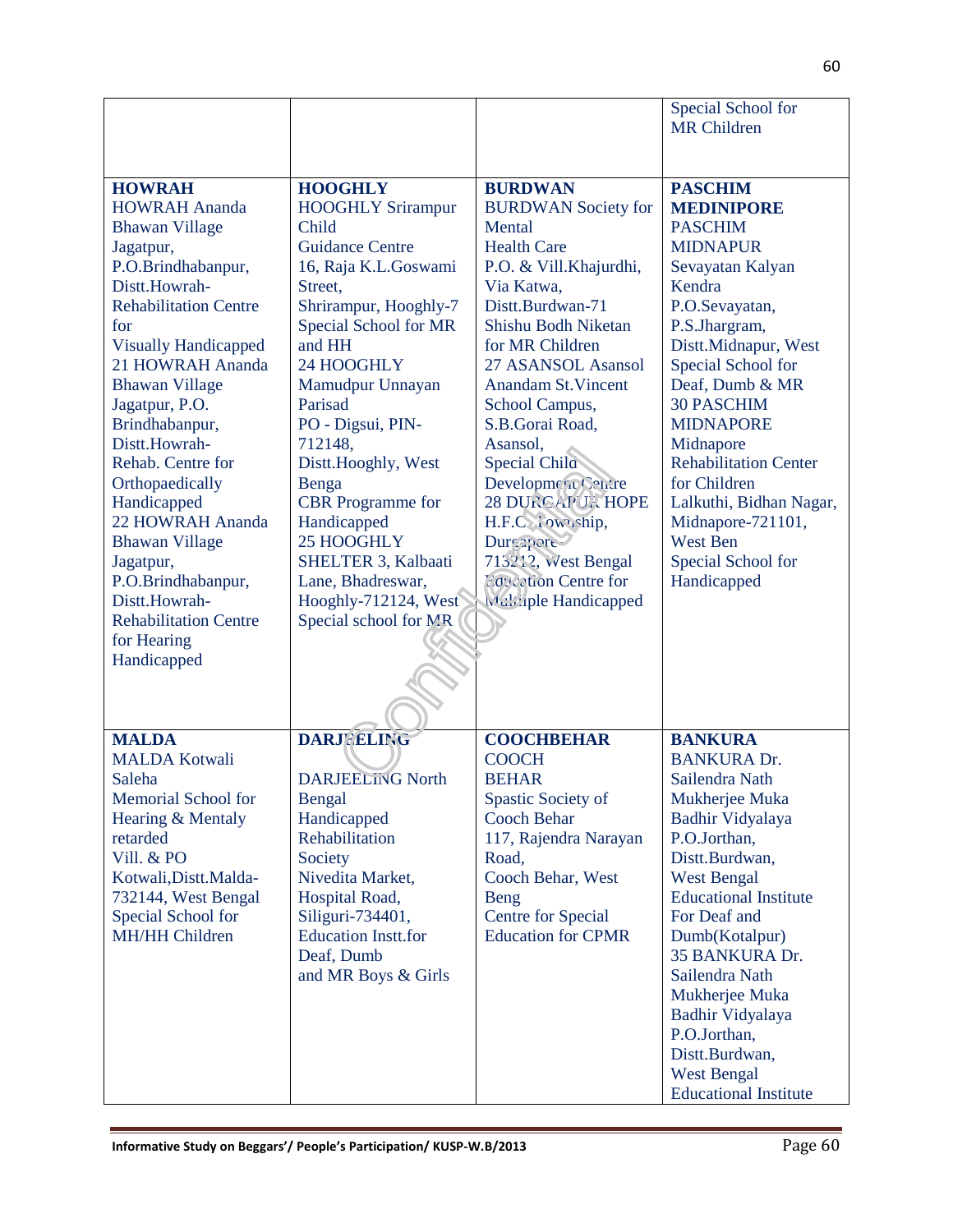|                              |  |                               | For Deaf and Dumb |
|------------------------------|--|-------------------------------|-------------------|
|                              |  |                               |                   |
| <b>NADIA</b>                 |  | <b>JALPAIGURI</b>             |                   |
| <b>NADIA Blind Persons'</b>  |  | JALPAIGURI Jalpaiguri Welfare |                   |
| Association, Kolkata         |  | organisation                  |                   |
| P.O.Krishnagar, Distt.Nadia, |  | Club Road,                    |                   |
| <b>West Bengal</b>           |  | Opp. P.D. College,            |                   |
| Special School for VH        |  | P.O. & Dist. - Jalpaiguri     |                   |
| Children                     |  | Special Education on          |                   |
|                              |  | Centre for spastics           |                   |
|                              |  |                               |                   |

## **List of Old Age Homes**

#### **Government Run Home CATEGORY STRENGTH Home for the Political Sufferer and Aged and Infirm Middle Class People.**

## **Non-Government Run (Kolkata)**

| <b>Non-Government Run (Kolkata)</b>                                                                                                                       |                                                                                                                                           |                                                                                                                                                                         |                                                                                                                                                                                   |
|-----------------------------------------------------------------------------------------------------------------------------------------------------------|-------------------------------------------------------------------------------------------------------------------------------------------|-------------------------------------------------------------------------------------------------------------------------------------------------------------------------|-----------------------------------------------------------------------------------------------------------------------------------------------------------------------------------|
| <b>All Bengal Womens</b><br><b>Union Home</b><br>89, Elliot Road, Kol - 700<br>016 (2229 3292 / 9152)<br>F <sub>25</sub>                                  | <b>Women's Coordinate</b><br><b>Council</b><br>5/1, Red Cross Place,<br>Kol - 700 062 (2479)<br>6078)<br><b>FM 25</b>                     | Nabadiganta, 29,<br>Panerii Para<br>Road, Sarsuna,<br><b>7301</b><br>$-61, (249393)$<br>M 25                                                                            | <b>Paschim &amp; Purba</b><br><b>Midnapore</b><br>4 W.B.S.C., S.T. &<br><b>Minority Welfare</b><br><b>Association</b><br>Rabindra Nagar,<br>Hazrathmath, Midnapore<br><b>FM50</b> |
| <b>Nimbark Math Seva</b><br><b>Samity Trust</b><br>Baikunthapur, Midnapore<br>M 25                                                                        | Child and Social<br>Welfare Society,<br>P.O. Bishn your Bazar,<br>Markordacrak,<br>Midnapore<br>(953222 259244/270770,<br>285016)<br>M 25 | <b>Bikramnagar</b><br><b>Udayan Sangha,</b><br>P.O. Heria, Purba<br>Midnapore<br>M 25                                                                                   | Netaji Patha Chakra<br>P.O. Tikashi, Heria, Purba<br>Midnapore (953222<br>276253/276277)<br>M 25                                                                                  |
| <b>Sain Pukur Matri Sevika</b><br>Samity,<br>Vill: Uttarbar, P.O.<br>Chabukia Uttarbar,<br>Purba Midnapore Tel:<br>9732587714/03222217414<br><b>FM 50</b> | <b>Seulipore Udayan Club</b><br>Seulipore, P.O.<br>Paschimbar, Purba<br>Midnapore<br><b>FM 25</b>                                         | <b>Hitaljore</b><br><b>Kishoribala</b><br><b>Databya</b><br>Chikitsalaya,<br>Hitaljore,<br>P.O. Balpai,<br>Sabang, Paschim<br>Midanapore<br>03222248272<br><b>FM 25</b> | Amar Seva Sangha, Vill.<br>& P.O. Raina, Panskura-II,<br>Purba Midnapore 03228<br>256214/755<br><b>FM 25</b>                                                                      |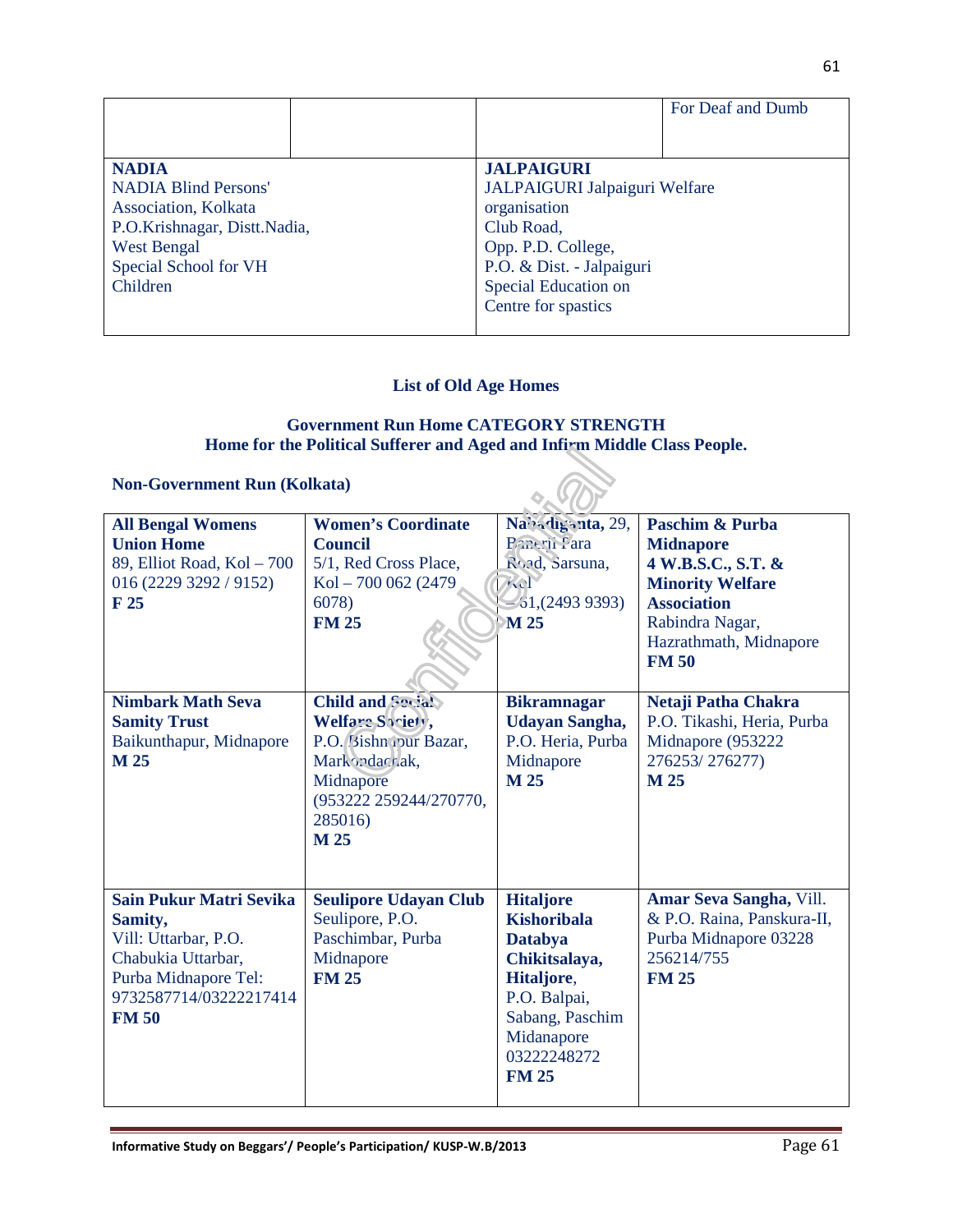| Vivekananda Loksiksha<br><b>Niketan</b><br>(953220284060)<br>Vill. Faridpur, P.O.<br>Dakshin Dauki,<br>Purba Midnapore<br>F 25                              | <b>Social Welfare and</b><br><b>Rural Development</b><br><b>Society</b><br>Vill: Konnagar, Ghatal,<br><b>Paschim Midnapore</b><br><b>FM 25</b>                               | <b>Barabari Netaji</b><br><b>Seva Sangha</b><br>Barabari (S),<br>$Block -$<br>Nandigram $-$ II,<br>Midnapore<br>M 25                               | <b>Roychawk Morning Star</b><br><b>Club</b><br>Roychawk, Sapnagach,<br>Midnapore<br>M 25                                           |
|-------------------------------------------------------------------------------------------------------------------------------------------------------------|------------------------------------------------------------------------------------------------------------------------------------------------------------------------------|----------------------------------------------------------------------------------------------------------------------------------------------------|------------------------------------------------------------------------------------------------------------------------------------|
| <b>Nepure Rural</b><br><b>Development Society</b><br>P.O. Mataldanga,<br>Midnapore (East), 721<br>102. Ph. No.<br>953222 260906<br><b>MF 25</b>             | <b>Nadia Chandranath</b><br><b>Basu Seva Sangha</b><br>Contact: 1, B.T. Road,<br>Kolkata - 700 058<br>Home at Betaidangapara,<br>Nadia Tel:<br>9732981069/9732705102<br>M 25 | <b>Karimpore</b><br><b>Social Welfare</b><br><b>Society</b><br>Tarakdas Road,<br>Karimpore, Nadia<br>Tel: 94343339<br>M 25                         | <b>Howrah Village Welfare</b><br><b>Society</b><br>Pancharul, Howrah (2256)<br>46545 / 5786<br>F 25                                |
| <b>South 24 Parganas</b><br>Ganeshnagar<br>Laxminarayan Club-O-<br><b>Pathagar</b><br>Ganesnagar, South 24<br>Parganas, Tel:<br>03210244254<br><b>FM 25</b> | <b>Hooghly Kalyan</b><br><b>Bharati</b><br>P.O. Kamarkundu,<br>Hooghly 2630 1156<br>(Secretary<br>Residence)<br><b>FM 25</b>                                                 | <b>Jana Shiksha</b><br><b>Prochar Keedra</b><br>57B, College<br>Street, Kol-700<br>072<br>FA25                                                     | <b>Malda Rural Health</b><br><b>Development Centre</b><br>P.O. Bachamari, Malda<br>Tel:<br>953512260211/9434060211<br><b>FM 25</b> |
| <b>Chancal Janakalyan</b><br><b>Samity</b><br>College Road, P.O.<br>Chancal, Malda<br>03513252805/9434355550<br>$(M/F)$ 25                                  | <b>Murshidabad</b><br><b>Baharampur Prabin</b><br>Sabha (M/F)<br>20/5, C.R. Da, Road,<br>Behrampur, Neuclidabad<br>Tel: 03482-253482/<br>267990<br>$(M/F)$ 25                | <b>Birbhum Sree</b><br><b>Ramkrishna</b><br><b>Satyananda</b><br><b>Ashram</b><br>Hatjan Bazar,<br>Suri, Birbhum,<br>Ph.: 953462<br>256671<br>M 25 | <b>Purulia Manipur Leprosy</b><br><b>Rehabilitation Centre,</b><br>10, Adra, Purulia<br>03251244516/9434543344<br><b>M/F 25</b>    |
| <b>North 24 Parganas</b><br><b>Sree R.K. Satyananda Mission</b><br>Jirak Pur, Basirhat, 24 Parganas (N) (2577 7600)                                         |                                                                                                                                                                              | Dist. North 24 Parganas, 2542 7497/<br>953217256085<br><b>F/M 25</b>                                                                               | <b>Jirakpukur Sister Nivedita Seva Mission</b><br>Vill. Jirakpur, P.S. Basirhat Railway Station,                                   |

## **List of Drug De-addict Centers run by NGOs**

| <b>Elmhirst Institute of</b> | <b>Human Development</b> | <b>Institute of</b>      | <b>Drive for United</b>       |
|------------------------------|--------------------------|--------------------------|-------------------------------|
| <b>Community Studies,</b>    | & Research Institute,    | <b>Psychological and</b> | <b>Victory over Addiction</b> |
| Baba Bithika, Andrews        | 45 Baniatola Lane,       | <b>Educational</b>       | [DUVA],                       |
| Palli, Shantiniketan,        | Calcutta-9               | Research.                | [Sir Syed Group of]           |
| <b>Birbhum</b>               | 22192902/25543854/       | 39/1, Prince Anwar       | Schools], 71/C/1,             |